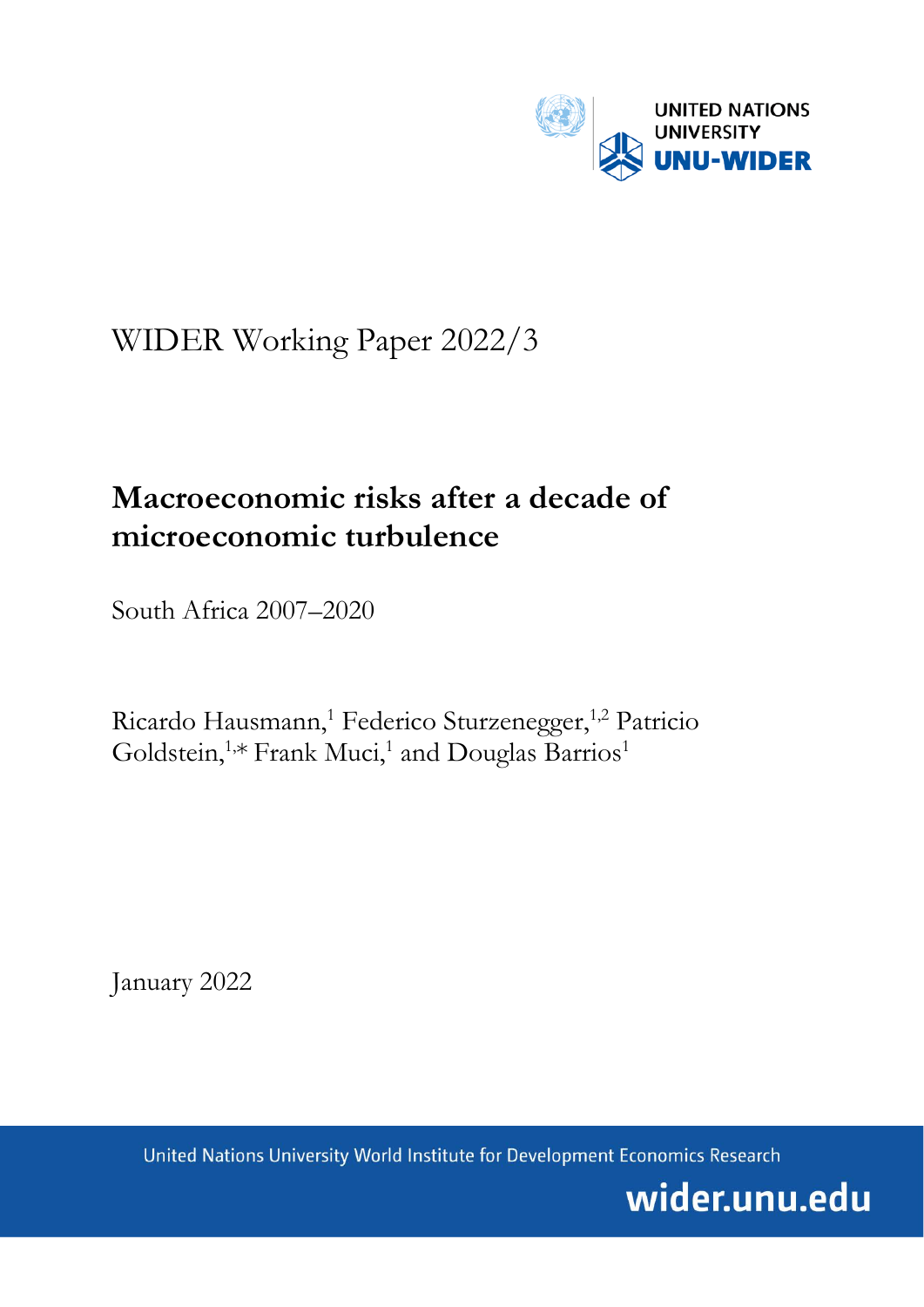**Abstract:** This study analyses the performance of macroeconomic policy in South Africa in 2007– 2020 and outlines challenges for policy in the coming decade. After remarkable economic growth in 1997–07, South Africa's progress slowed dramatically in 2009 with the global financial crisis. Real GDP growth decelerated more than in other emerging markets and mineral exporting peers and never recovered pre-crisis levels. In addition, the budget deficit that provided counter-cyclical support to the economy was never reigned in, leading to a rapidly rising public debt load. The study assesses three accounts of South Africa's post-GFC growth and fiscal slump: (1) an external story; (2) a macro story; and (3) a microeconomic story. Evidence of strong linkages between micro- and political developments and growth performance is provided.

**Key words:** macroeconomic policy, economic growth, emerging markets, South Africa

## **JEL classification:** E63, E65, O55

**Acknowledgements:** This study, completed in October 2021, is the result of research carried out by the Growth Lab team at Harvard University. The document was enriched by conversations with government officials, private sector, international financial institutions, and civil society representatives.

**Note:** On 11 February 2022, the working paper was slightly modified to edit the section on wage premiums and change a graph (Figure 11), considering a reader's comment. In addition, source lines and citations under Figures 10 and 11 were updated, as well as in the reference list.

1Harvard Kennedy School; 2Universidad de San Andres; \*corresponding author: [patricio\\_goldstein@hks.harvard.edu](mailto:patricio_goldstein@hks.harvard.edu)

This study has been prepared within the UNU-WIDER project [Southern Africa—Towards Inclusive Economic Development](https://sa-tied.wider.unu.edu/)  [\(SA-TIED\).](https://sa-tied.wider.unu.edu/)

Published by UNU-WIDER with permission of intellectual property rights holder, Growth Lab – Harvard University.

UNU-WIDER employs a fair use policy for reasonable reproduction of UNU-WIDER copyrighted content—such as the reproduction of a table or a figure, and/or text not exceeding 400 words—with due acknowledgement of the original source, without requiring explicit permission from the copyright holder.

Information and requests: publications@wider.unu.edu

ISSN 1798-7237 ISBN 978-92-9267-134-1

<https://doi.org/10.35188/UNU-WIDER/2022/134-1>

Typescript prepared by Lorraine Telfer-Taivainen

United Nations University World Institute for Development Economics Research provides economic analysis and policy advice with the aim of promoting sustainable and equitable development. The Institute began operations in 1985 in Helsinki, Finland, as the first research and training centre of the United Nations University. Today it is a unique blend of think tank, research institute, and UN agency—providing a range of services from policy advice to governments as well as freely available original research.

The Institute is funded through income from an endowment fund with additional contributions to its work programme from Finland, Sweden, and the United Kingdom as well as earmarked contributions for specific projects from a variety of donors.

Katajanokanlaituri 6 B, 00160 Helsinki, Finland

The views expressed in this paper are those of the author(s), and do not necessarily reflect the views of the Institute or the United Nations University, nor the programme/project donors.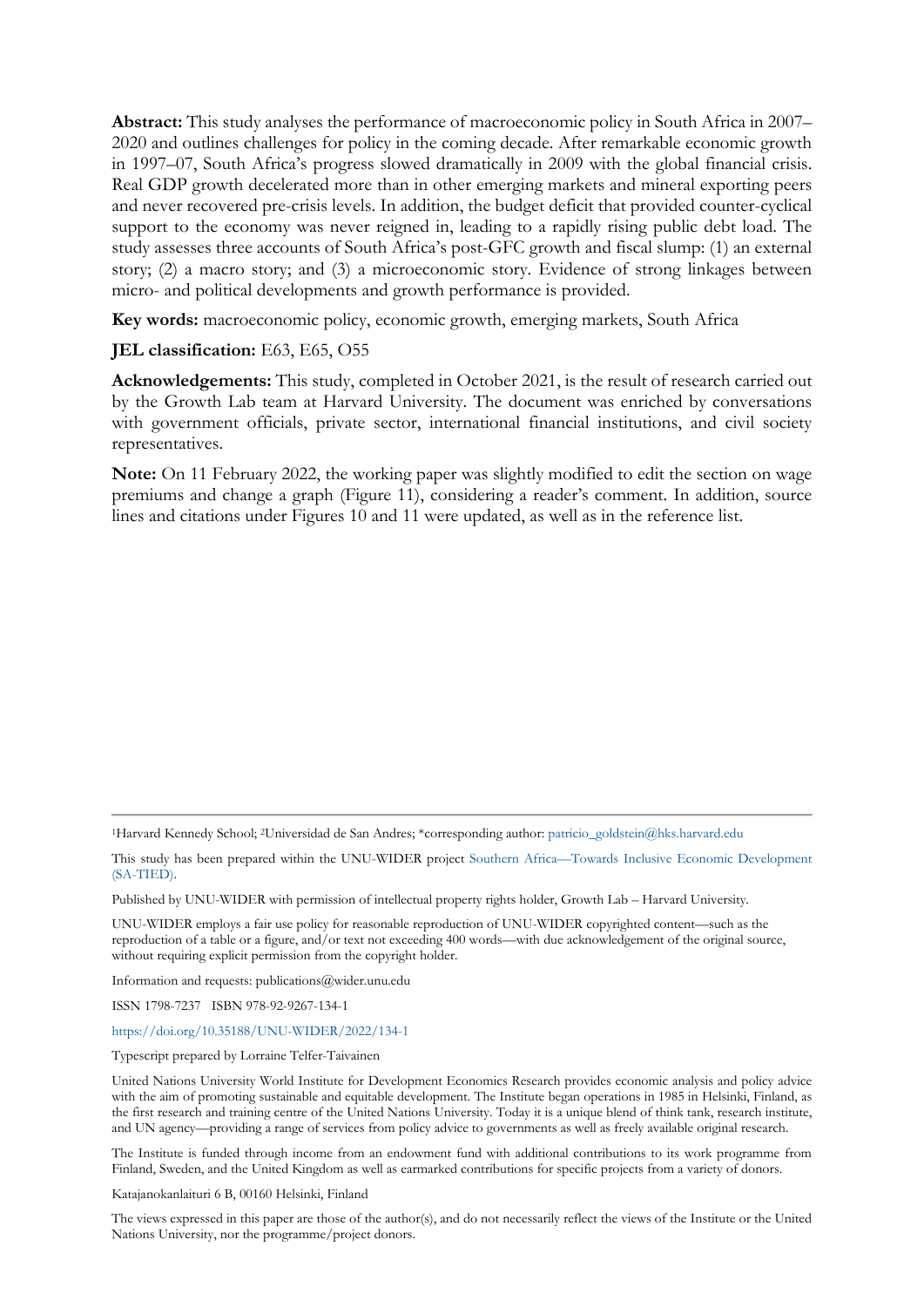## **1 Introduction**

To understand South Africa's current macroeconomic challenges, we examine the dynamics of macroeconomic policy in the 2007–20 period. The study is divided in five sections. First, we present key stylized facts for the period. Second, we outline a chronology of important economic policy decisions. Third, we report the results of a qualitative survey of policy stakeholders that conveys the current consensus in South Africa's public sphere on the state of macroeconomic policy-making. Fourth, we trace South Africa's current macroeconomic challenges back to microeconomic policy, in opposition to alternative accounts which see current growth performance as a result of external shocks or macroeconomic management. Lastly, we review the consequences of the COVID-19 crisis and in the final section discuss potential policy options for South Africa.

## **2 Stylized facts**

South Africa's macroeconomy has seen many developments since 2007, but two stand out above the rest. First, real GDP growth slowed markedly after the GFC and has not recovered since. Second, the country has more than doubled its debt to GDP ratio and its creditworthiness has deteriorated. Over 1999–2008, GDP growth in South Africa was 4.0 per cent per year, a rate high enough to sustain income per capita gains of 2.6 per cent per year.<sup>[1](#page-2-0)</sup> However, during  $2010-19$ , GDP growth slowed to just 1.7 per cent per year, which only allowed average incomes to rise by 0.15 per cent per annum. Since 2015, income per capita has been declining. The slowdown has led to anaemic job creation in a country with the highest unemployment rate in the world and has interacted with policy and politics in negative ways. South Africa has also been running fiscal deficits for well over a decade. At first, increased spending was meant to provide countercyclical support to the economy after the GFC. But when the recession ended, the country failed to fully curtail the deficit, leading to a large debt build-up. In the rest of this section, we present the key stylized facts to be discussed in the rest of the study.

Economic growth in South Africa decelerated markedly after the GFC and has remained sluggish ever since. After the transition to democracy and the end of the Apartheid system in the early and mid-1990s, South Africa's economy expanded at a robust pace of 4 per cent per year (Figure 1). Still, this rate was slower than the emerging market (EM) and developing country peers, which grew by 6.1 per cent per year, on average. However, growth did not resume after the GFC and instead slowed more than peers. While real output growth decelerated by just 1 p.p. for EM and developing economies in 2010–19, growth more than halved in South Africa to 1.7 per cent. South Africa slowed more than other mineral exporters like Australia, Canada, Chile and Peru, which saw average real GDP growth of 3.9 per cent in 1999–2008 and of 3.1 per cent in 2010–19. Most recently, in 2020, real income plunged 7 per cent due to the COVID-19 pandemic, three times as much as the EM and developing economy average, although less than other mineral exporters such as Peru or Chile.

<span id="page-2-0"></span> $<sup>1</sup>$  GDP figures were calculated before Statistics South Africa's comprehensive revision of its national accounts.</sup> Although previous and revised growth rates are not exactly the same, these are broadly similar both in terms of magnitudes and patterns.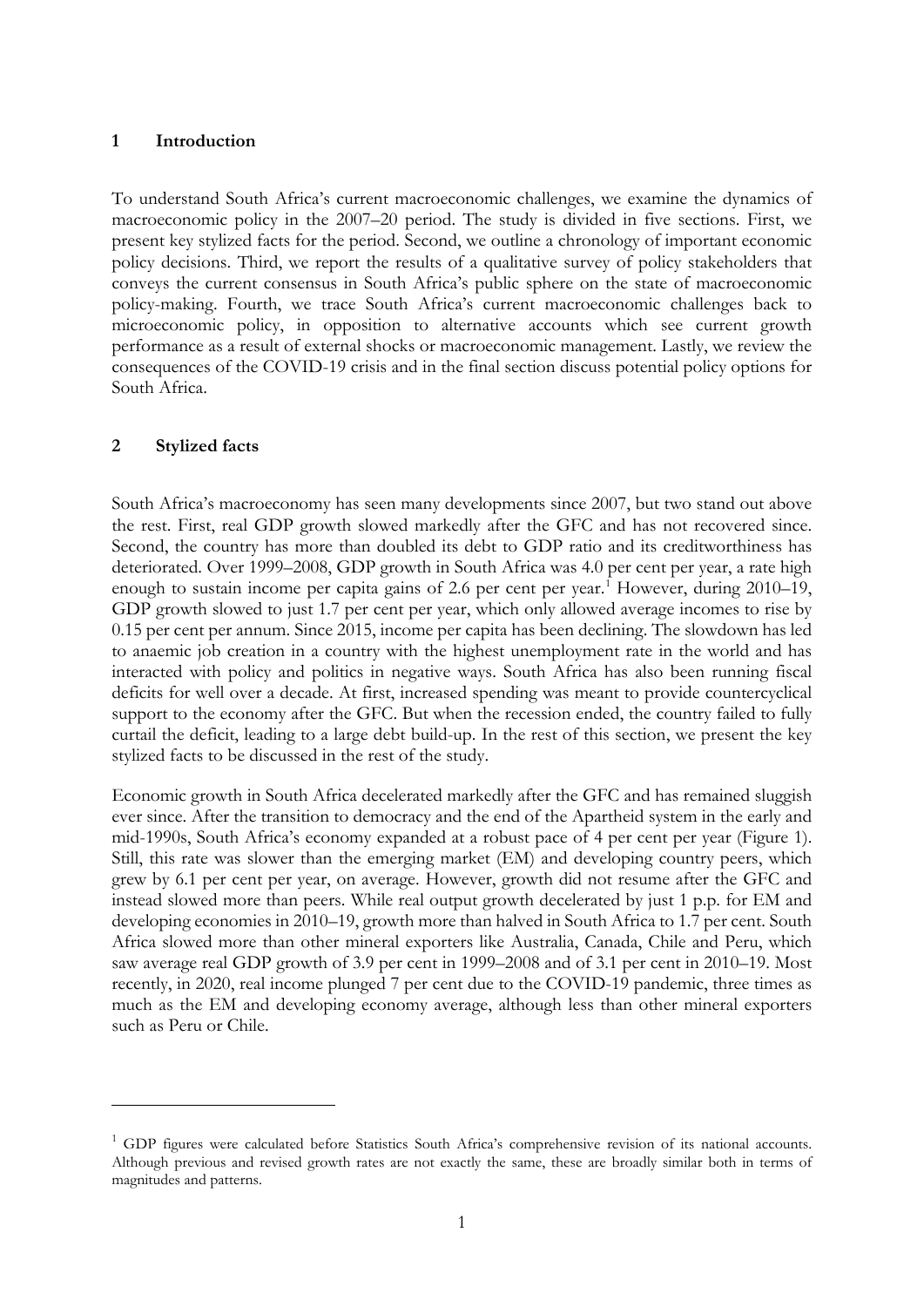Over the last 15 years the share of exports and investment in output fell while government spending rose. Private investment largely explains the decline in overall investment. Between 2007–19, exports declined by 4 percentage points of GDP (from 33 per cent to 29 per cent), significantly lagging the already low GDP growth. The decline is explained by the poor performance of the export sector, itself mostly driven by international prices, as the price-quantity decomposition of merchandise export values shows (Figure 2). However, export volume growth has been anaemic. South Africa's exports volumes barely surpassed their 2007 levels in 2019 and have steadily lost global market share since 2015. If this market share had remained constant since 2015, South Africa's exports would have been 10 per cent greater in 2018. South Africa's export global share has indeed decreased since 2010 for manufacturing industries such as textiles, machinery, chemicals and electronics, as well as for agriculture and travel and tourism exports. Meanwhile, overall investment fell from 21 per cent of GDP in 2007 to 17 per cent in 2019 (Figure 3). This was essentially driven by private investment, which fell from 15 per cent of GDP in 2007 to 12 per cent in 2019. The decline in private investment is no doubt an ominous development for the economy, one which we will discuss further. Government consumption is the component of aggregate demand that saw most real growth since 2007, increasing 34 per cent through 2019 and rising from 19 per cent of GDP in 2007 to 21 per cent in 2019. In 2020, investment and exports plunged, whereas private consumption was not equally hit, and government consumption increased in real terms, consolidating the decade's trends.



Figure 1: Real gross domestic product growth: annual percentage growth





Note: indices, 2007 = 100. The counterfactual scenario is calculated by estimating South Africa's exports after 2007 if the country had conserved its 2004–07 global market share for each HS92 4-Digit product.

Source: authors' elaboration based on South African Reserve Bank (SARB) data, Atlas of Economic Complexity data.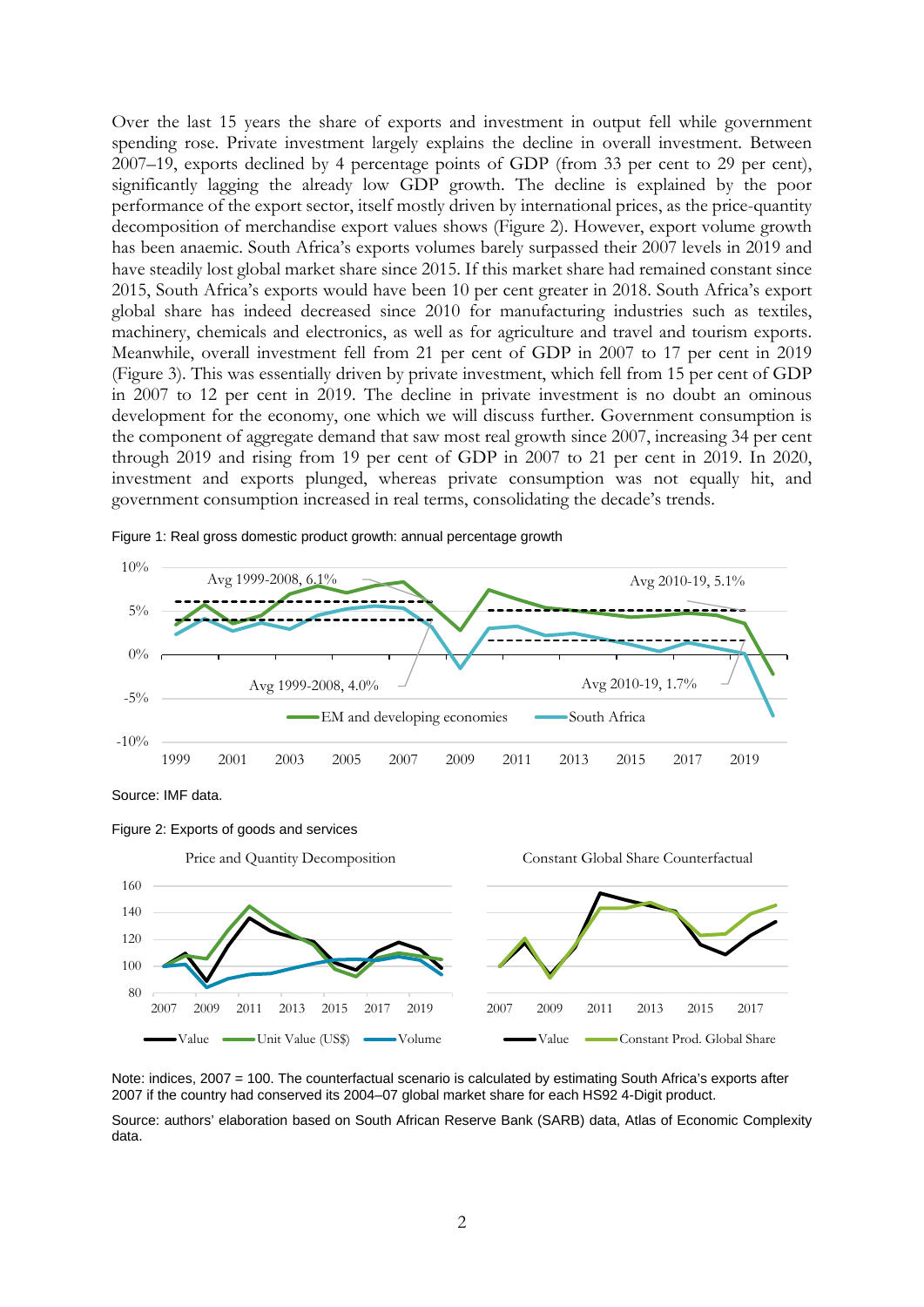Labour market indicators have deteriorated notably in the last decade and are amongst the worst in the world. The unemployment rate hit a low of 22 per cent in late 2008 and has since trended upwards to 30 per cent before the pandemic and most recently to 33 per cent (Figure 4). The unemployment rate has been consistently the highest in the world, and as with other countries in Southern Africa, unemployment is disproportionately concentrated in youths and women. At the same time, the employment rate fell from a high of 46 per cent in 2008 to 42 per cent before the pandemic and most recently 38 per cent and is also amongst the lowest in the world. The COVID-19 crisis only aggravated these pre-existing trends, leading to higher unemployment and lower employment rates.





Source: authors' illustration using SARB data.





Source: authors' illustration using Statistics South Africa data.

After the spike in consumer prices just before the GFC, annual inflation has fallen to the midsingle digit range and has trended downward since 2016–17. Year-on-year inflation peaked at 14 per cent during July 2008 just before the GFC, led by a first-round hike in imported food and energy prices (with food representing a large share of consumption basket), and then followed by second-round effects through, for example, union wage agreements (Figure 5). The increase in inflation was not uncommon in emerging markets, which saw a weighted average increase in inflation of 2.7 percentage points in 2008. Similar also to other EMs, inflation rapidly fell to 3 per cent in two years. Through the 2010s, year-on-year inflation never exceeded 7 per cent and has been on a declining path since the end of 2014.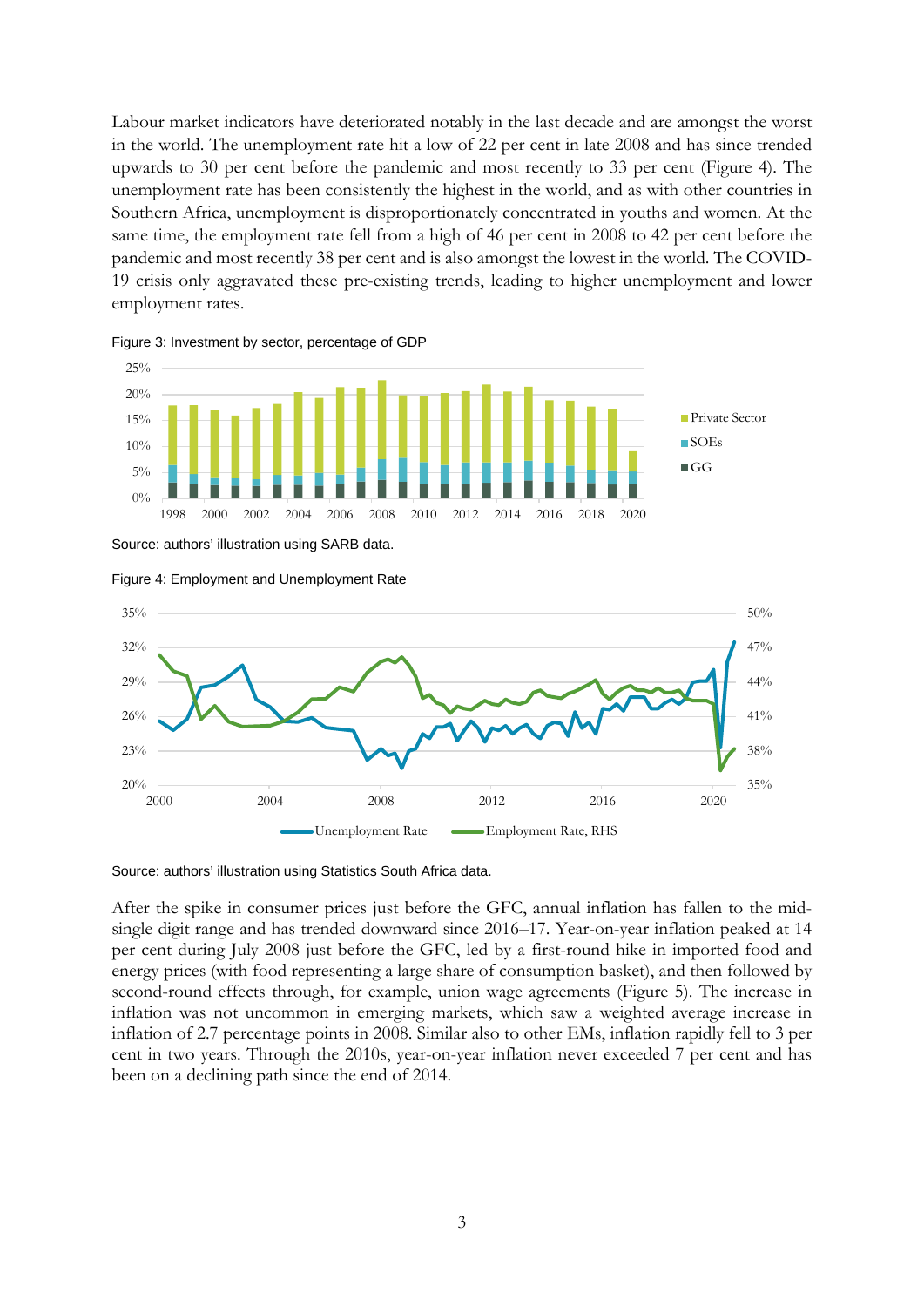

#### Figure 5. Inflation and core inflation: year-on-year percentage change in consumer prices

Source: authors' illustration using SARB data.

It is not just the real sector and labour market that deteriorated after the GFC. South Africa's fiscal accounts never recovered either. During the Great Recession, the country's non-financial public sector (NFPS) deficit (including SOEs) widened from -0.6 per cent of GDP in 2007 to -8.3 per cent in 2009 (Figure 6). The worsening of fiscal balances during the GFC was mostly due to a fall in tax revenue of around 2.5 per cent of GDP, a deterioration in SOE balances of around 2 per cent of GDP and an expansion in spending of 2.5 per cent of GDP, driven mostly by transfers to other units from the national government, especially local governments. When global growth resumed after the GFC, South Africa did not return to pre-crisis deficit levels. Instead, the country ran NFPS deficits of -4.5 per cent on average in the 2010–19 period, compared to -0.4 per cent in 2001–08. Persistent fiscal deficits were the result of increases in current expenditures at the general government level as well as a rising interest bill. The 2020 recession led to the largest fiscal deficit since the 1940s, due to the large revenue shortfall associated with the decline in economic activity and the increase in extraordinary expenditures.



#### Figure 6: Fiscal deficit: percentage of GDP

Source: authors' illustration using SARB data.

As a result, the country's debt stock has risen substantially, though with improvements in the composition. South Africa gross debt rose from just 27 per cent of GDP in 2008 to 62 per cent in 2019, an increase of 35 percentage points in 11 years (Figure 7), in line with the increase for net debt. During this period, SA went from being in the  $37<sup>th</sup>$  percentile of indebtedness among low income and middle-income economies to the 66<sup>th</sup> percentile. Beyond national government debt, South Africa's SOEs and other entities have increased their government-guaranteed debt-to-GDP ratio to 10 per cent of GDP (or 16 per cent when adding energy independent power producer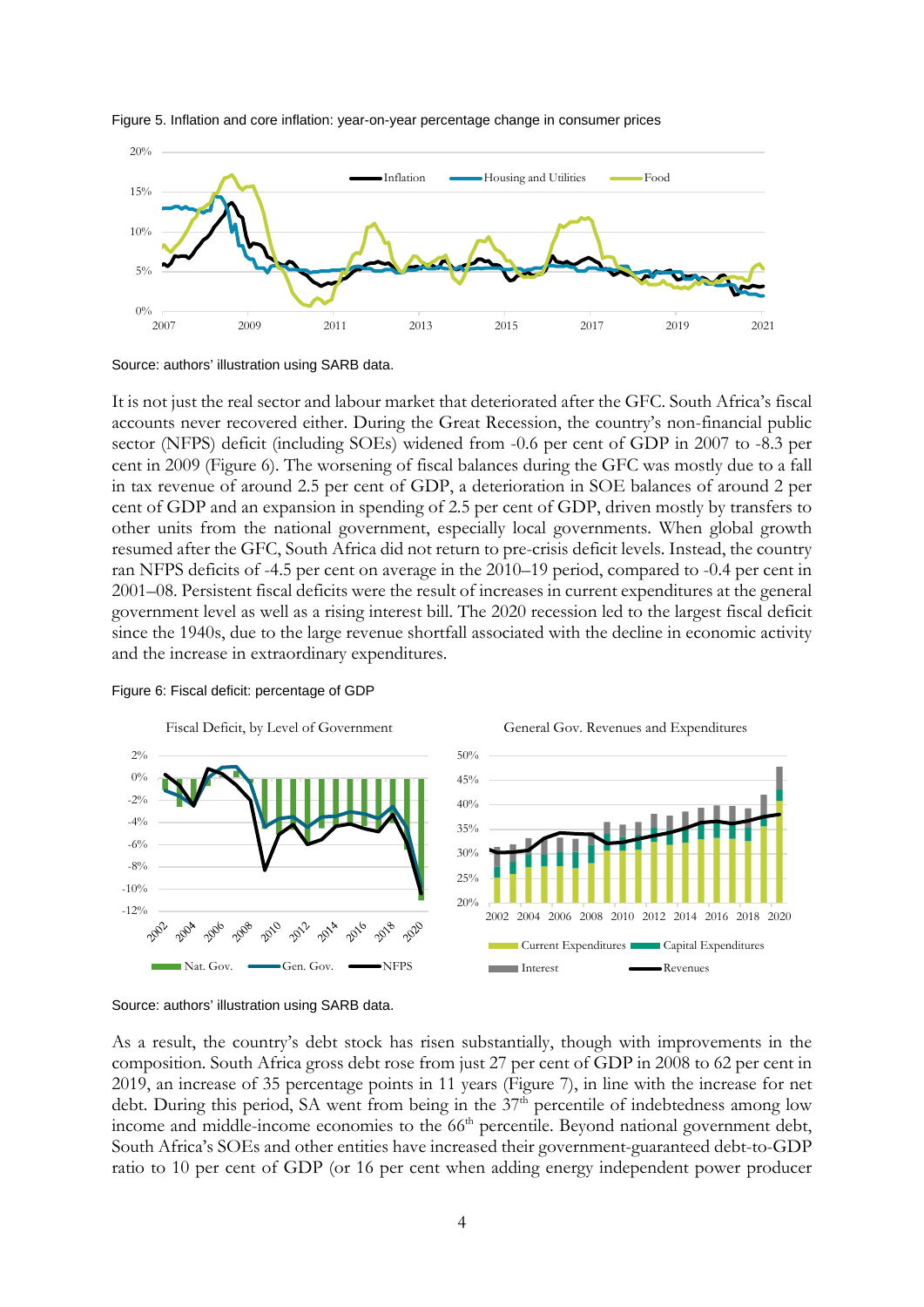contracts, public-private partnerships and SARB's loan guarantees).<sup>[2](#page-6-0)</sup> Despite these developments, however, the country managed to deepen domestic capital markets and extend the average duration of its domestic debt from nine to 14 years and of its foreign debt from seven to 14 years since 2008. Moreover, the depth of the country's financial system has allowed it to reduce the share of external debt from 16 per cent in 2008 to 10 per cent in 2019. The COVID-19 crisis, given its fiscal effects, has led to the highest debt-to-GDP ratio since the end of the Second World War, although without any large changes to the composition of the debt stock.





South Africa has been running an external deficit since the mid-2000s. Between 2007–19, the country ran an average current account deficit of -3.8 per cent of GDP, which can be decomposed into a large negative income receipt (primary and secondary) balance of -3.5 per cent per year and a small and fluctuating trade deficit of -0.3 per cent of GDP. The negative primary and secondary income balance have been increasingly driven by interest payments on non-direct investment broadly payments to foreign public bondholders — which have risen from 0.7 per cent of GDP in 2007 to 1.8 per cent in 2019. Consequently, in the decomposition of the current account deficit into net savings from the private and public sectors, negative net savings from the public sector largely explain external imbalances from 2010 onwards; after the 2006–08 investment boom, the private sector had positive or negligible net savings and thus did not contribute to the country's overall external deficit (Figure 8). The country's current account deficits have been largely financed by portfolio investment and foreign direct investment inflows. In 2020, South Africa had a positive current account balance, largely because the large increase in the excess of savings over investment in the private sector, due to a collapse in spending and imports, only partially compensated by the larger public deficit.

These stylized facts motivate a series of important questions about the evolution of South Africa's economy and the causes and consequences of the economic slowdown that followed the GFC. South Africa's growth has significantly decelerated over the last decade, while its fiscal stance has progressively deteriorated. What caused South Africa's growth deceleration, and why was it larger than in other emerging markets? To what extent, if any, can the slowdown be attributed to the end of the commodity supercycle? How did South Africa's political cycle and the process of 'state capture' contribute to growth? Moreover, a comprehensive account of macroeconomic policy in South Africa needs to elucidate the relation between growth and fiscal outcomes in the country. Are fiscal imbalances the result of low growth or are these imbalances crowding out private investment? Understanding this relation is key not only for diagnostic purposes, but also to account for what the current low growth/high debt equilibrium entails for South Africa's future.

Source: authors' illustration using SARB data.

<span id="page-6-0"></span> $2$  National Treasury (2021, 2021).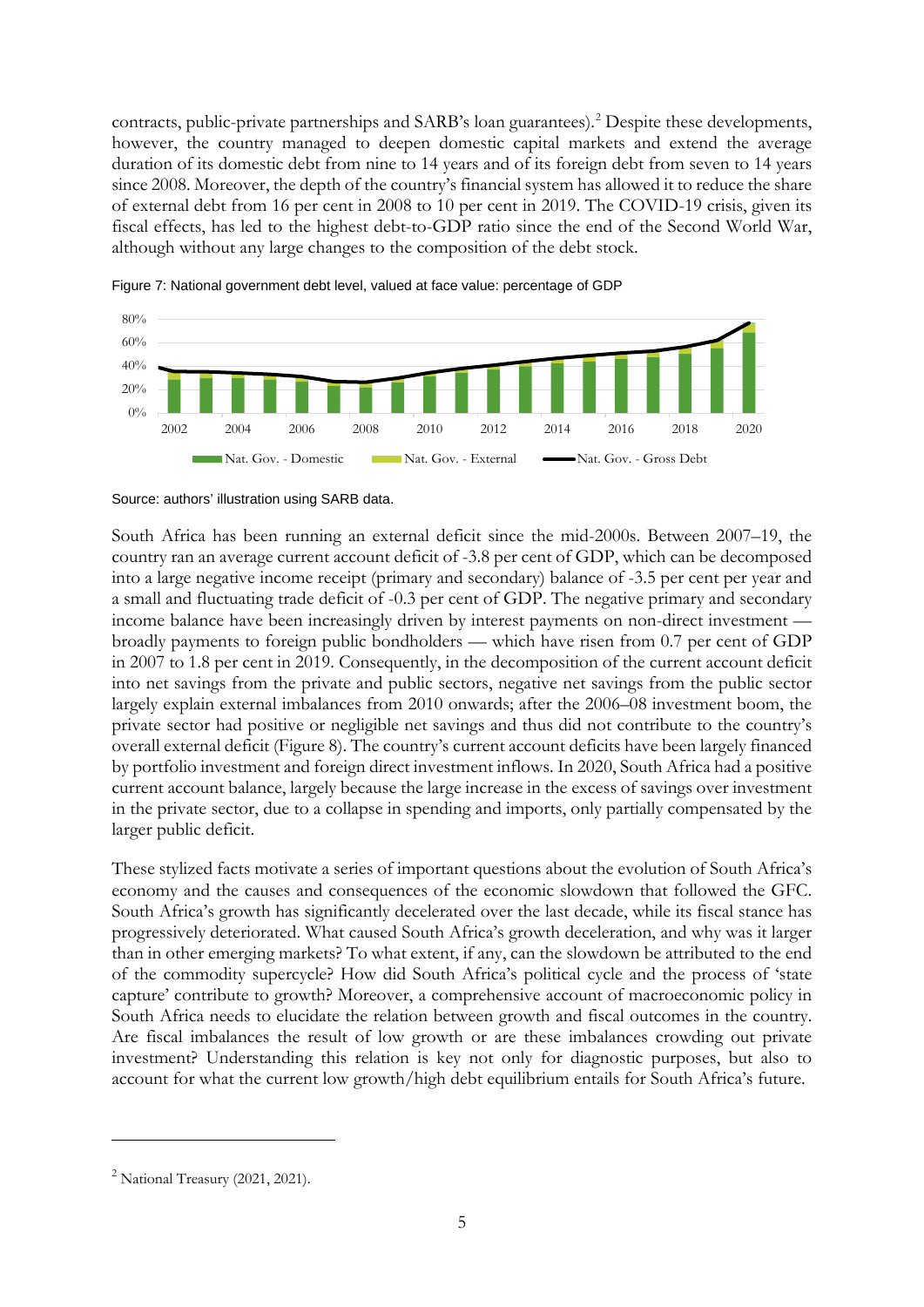

#### Figure 8: Current account, two decompositions: percentage of GDP

Source: authors' illustration using SARB data.

## **3 Chronology of fiscal and monetary policy decisions**

South Africa's macroeconomic policy paradigm shifted decidedly after the GFC. This new era of policy-making was both a cause and consequence of broader transformations in the underlying economy and domestic politics. Characterizing the last decade and a half of fiscal and monetary policy requires a nuanced reading of the feedback loops between South Africa's political system, domestic and external economic events, and policy-making.

Global economic events and domestic politics shaped key macroeconomic policy decisions at various critical junctures, but these policy decisions also materially affected the country's economic trajectory. At a high level, the period from 2007 onwards was shaped by three presidential transitions that marked the 25<sup>th</sup> year anniversary of the end of the Apartheid regime and an anaemic economic recovery from the GFC that coincided with the end of the commodity super-cycle. In this context, the NT broadly re-oriented fiscal policy from countercyclical growth support after the GFC to fiscal consolidation attempts after 2013. SARB transitioned from an initial tightening at the start of the GFC to a multi-year easing, and later taking a stronger stance on inflation stabilization after 2014, as reflected by policy rates and the institution's communication. These changes in fiscal and monetary policy occurred against a backdrop of significant political changes, particularly in terms of economic governance institutions, business regulations and state-owned enterprise management. A stylized summary of the overlapping policy timelines is provided in Table 1. The following section seeks to illustrate the main policy features of this period.

Fiscal policy shifted from countercyclical demand support after the GFC to a gradual fiscal consolidation effort. Fiscal policy in the years after the GFC can be heuristically split in two periods: whereas a first period is characterized by the government's response to the global crisis and slow recovery, the second period is best described as an unsuccessful attempt towards fiscal consolidation after a substantial deterioration of the country's fiscal stance. South Africa entered the GFC in a strong fiscal position with large fiscal surpluses and historically low levels of public debt. In this context, the government was able both to withstand a revenue shortfall in 2009/10 (as well as provide personal income tax relief and a reduction in corporate tax rates) and increase both current and capital expenditures. The key elements of the response to the crisis included an expanded public works programme, as well as increases in public wages, social grants and other infrastructure projects implemented through public enterprises.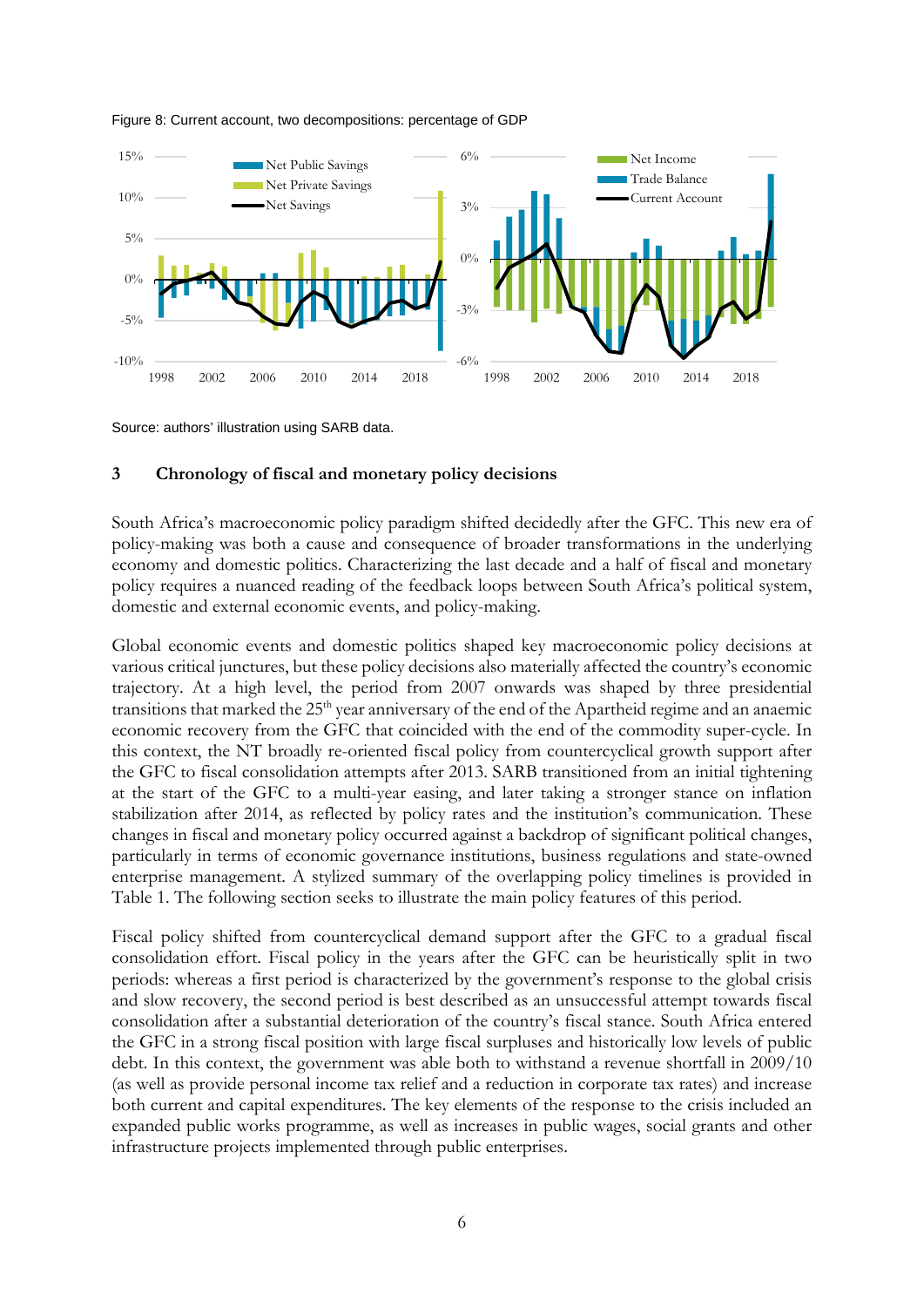|                               |                          | 06                       | 07         | 08                     | 09                            | 10                   | 11              | 12                   | 13                      | 14                           | 15            | 16                   | 17                      | 18                 | 19                        | 20                   |
|-------------------------------|--------------------------|--------------------------|------------|------------------------|-------------------------------|----------------------|-----------------|----------------------|-------------------------|------------------------------|---------------|----------------------|-------------------------|--------------------|---------------------------|----------------------|
|                               | Objective                | <b>ASGISA</b>            |            |                        | <b>GFC</b><br>Response        |                      |                 |                      | Fiscal<br>Consolidation |                              |               |                      |                         |                    |                           | COVID-19<br>Response |
| <b>Fiscal Policy Taxes</b>    |                          |                          |            |                        | CIT Decrease                  |                      |                 |                      |                         |                              |               | PIT<br>Increase      |                         | VAT<br>Increase    |                           |                      |
|                               | Spending                 | Public Employment Reform |            |                        |                               | Fiscal<br>Principles |                 |                      | Exp.                    | Ceilings Introduced          |               | CAPEX<br>Contraction |                         | Bailout            | SAA & Post Office         |                      |
| Monetary<br>Policy            | Stance                   |                          | Tightening |                        | <b>GFC Response</b><br>Easing |                      |                 |                      | Tightening              |                              |               |                      |                         |                    | Easing                    | COVID-19<br>Response |
|                               | Financial<br>Regulations |                          |            |                        |                               |                      |                 |                      |                         | <b>Basel-III Regulations</b> |               |                      |                         |                    |                           |                      |
|                               | Growth<br>Strategies     | ASGISA                   |            |                        |                               |                      | New Growth Path |                      | National                | Development Plan             |               |                      |                         | <b>ETIGC</b>       |                           | <b>ERRP</b>          |
| Productive<br><b>Policies</b> | <b>B-BBEE</b>            |                          |            | Codes of Good Practice |                               |                      |                 |                      |                         | <b>Amended Codes</b>         |               |                      |                         |                    |                           |                      |
|                               | Other                    |                          |            |                        |                               |                      |                 |                      |                         |                              |               |                      | National Minimum Wage   | <b>Discussions</b> | <b>Expropriation Bill</b> |                      |
| Politics                      | Presidency               | Thabo Mbeki              |            | Kgalema<br>Motlanthe   |                               | Jacob Zuma           |                 |                      |                         |                              |               |                      |                         |                    | Cyril Ramaphosa           |                      |
|                               | State Capture            |                          |            |                        |                               |                      | Reshuffle       | Eskom/Transnet Board |                         | Fired                        | Minister Nene |                      | State of Capture Report |                    |                           |                      |

Table 1: Chronology of policy decisions: stylized timelines

Source: authors' illustration.

As the country recovered from the crisis, fiscal gaps failed to narrow, as the increase in expenditures proved to be persistent. Unexpectedly low growth rates in the four years after the crisis delayed fiscal consolidation, as the authorities interpreted that fiscal stimulus continued to be necessary. By 2012, it was clear that some degree of fiscal consolidation was needed to tackle the fiscal trends, particularly regarding expenditures. Expenditure ceilings were set in the following fiscal years, procurement reforms were implemented to increase expenditure efficiency and some tax rates were raised (VAT, PIT, fuel levy, excise tax for tobacco and alcohol). By 2016, fiscal policy started to significantly tighten up, with a strong contraction in capital investments at the general government level (and a significant contraction of investments at SOE level, falling from 3.8 per cent of GDP in 2013 to 1.4 per cent in 2019). Nevertheless, as the stylized facts section shows, by 2019 fiscal consolidation was insufficient to tackle government deficits. Even if primary deficits were to some degree corrected, the adjustment was insufficient to counter the increasing weight of the interest bill.



Figure 9: General government primary expenditures: percentage of GDP, period average

Source: authors' illustration using SARB data.

Despite efforts to contain spending, concentrated on capital investments, fiscal expenditures expanded as a share of GDP. As Figure 9 shows, primary expenditures increased by more than 6 percentage points of GDP in less than two decades. With capital expenditures initially rising in response to the GFC and then cut as part of consolidation measures, the composition of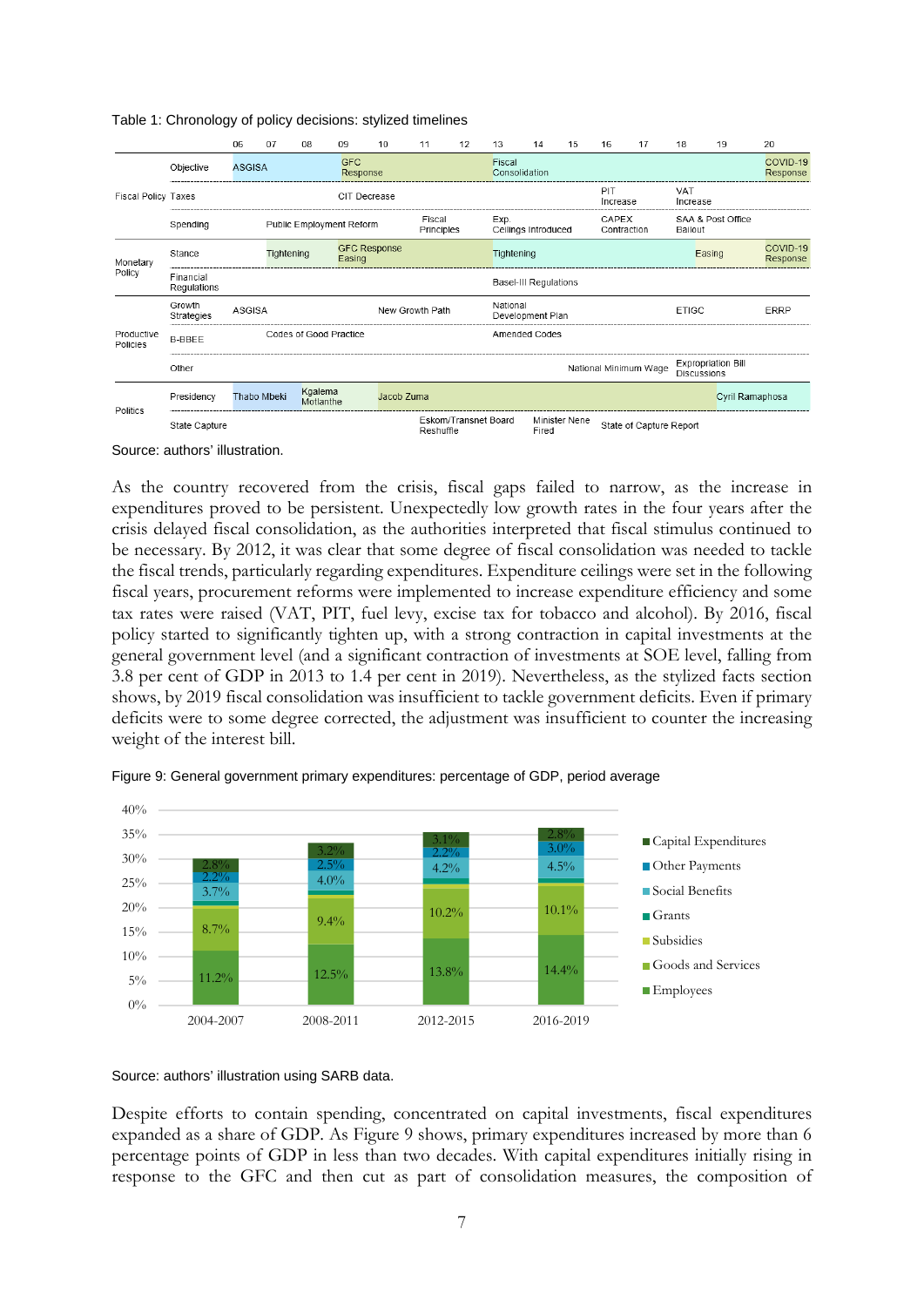expenditures shifted from capital spending to current spending. The government wage bill increased the most amongst the various kinds of expenditures (65 per cent in real terms between periods), representing more than half of the overall increase in spending, followed by the goods and services used by government agencies in their current operations (50 per cent in real terms) and social benefits (57 per cent).

In terms of functional expenditure areas, education and health expenses increased by 1.5 per cent and 1.4 per cent of GDP between 2004–07 and 2016–19 (67 per cent and 97 per cent in real terms, respectively), followed by expenditures in economic affairs and social protection by 1 per cent of GDP each (102 per cent and 62 per cent in real terms between periods). The increase in general government primary expenditures took place despite efforts to contain spending at the national level (mainly though nominal expenditure ceilings). These ceilings significantly reduced the yearon-year growth rate of real national government non-interest expenditures, which fell from 7 per cent in 2011/12 to around 2 per cent on most years after 2012/13. After the expenditure ceiling was implemented, non-interest expenditures grew by less than ex-ante estimates of potential growth but grew by more than realized real GDP growth due to persistent growth misses.



#### Figure 10: Public sector wage bill

Source: authors' elaboration based on SARB, Post-Apartheid Labour Market Series (Statistics South Africa) data (Kerr et al. 2019).

The increase in the wage bill is explained both by hiring and changes in public sector remuneration. As Figure 10 shows, the persistent increase in the non-financial public sector (NFPS) wage bill, which includes the general government and SOEs, is the joint result of an increase in public employees and in average compensations. The increase in employees between the 2004–07 and 2016–19 periods is explained largely by the increase in social workers, followed by personnel in the education and health systems, and public-employed construction work. These estimates in Figure 10, based on labour force surveys, are significantly larger than estimates based on payroll data (where public sector employees including national, provincial, and local governments, as well as universities and utilities, never exceed 2.2 m): the divergence could be explained by the inclusion of temporary public works programmes in the former. The composition of public employment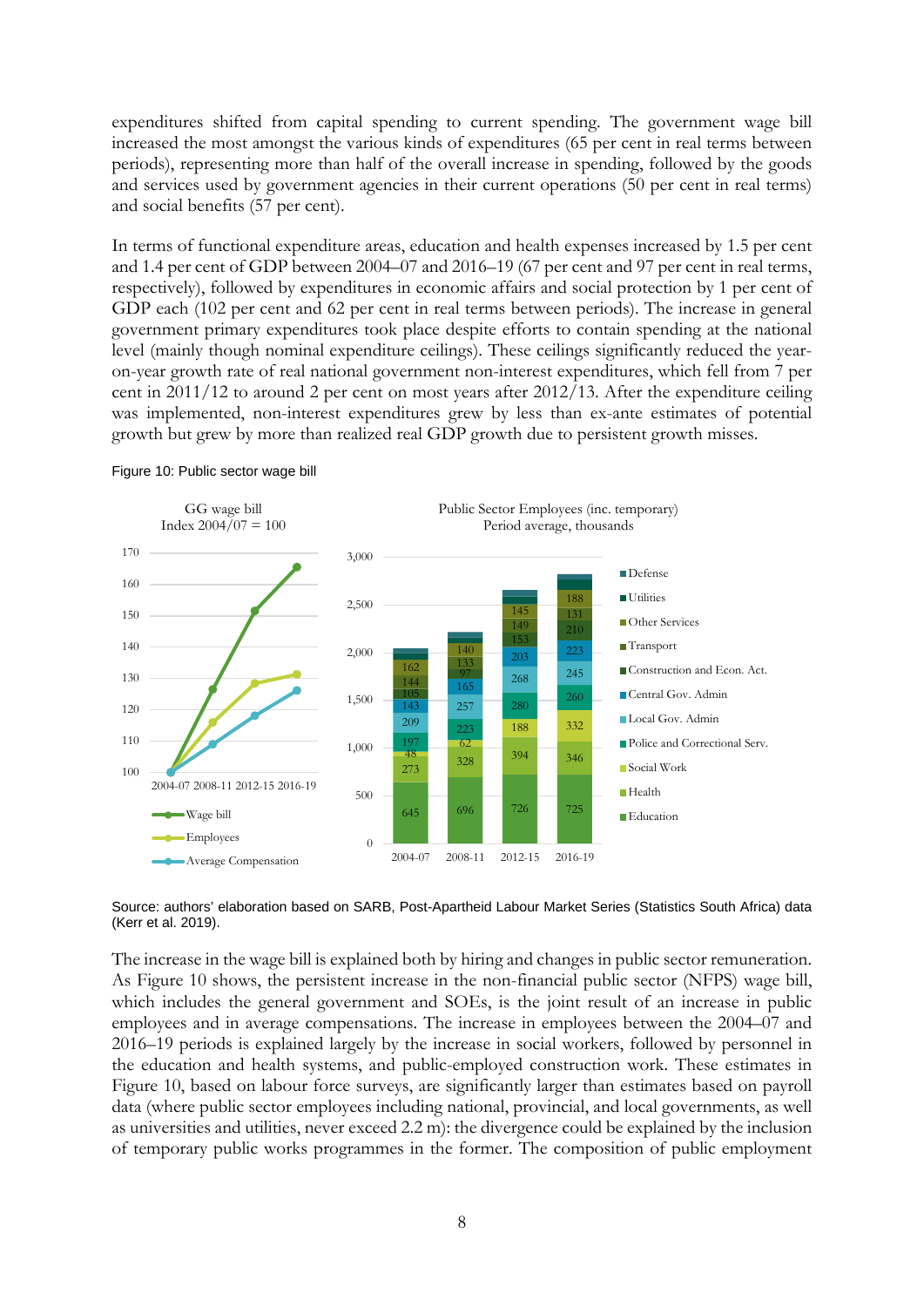has become more qualified over time, as illustrated by the increase in the share of employees with a bachelor's degree from 17 per cent in the 2004–07 period to 25 per cent in 2016–19.

With regards to compensation, the introduction of occupation-specific wage structures at the national and provincial level — which reflect an effort to improve the quality of public service careers — as well as other policy changes such as pay progression and allowances for housing and medical assistance and recurrent wage negotiations, led to an increase in public wages significantly above inflation and nominal GDP, as well as above private wages.





Note: public sector wage premium is calculated through a Mincerian wage regression with a categorical variable indicating whether a worker is employed in the public sector or at state-owned enterprise, a categorical variable indicating whether a worker is unionized, and an interaction term indicating whether a worker is both employed in the public sector and unionized. Experience, experience squared, years of education, occupation and population group are used as controls in the regression. The same specification using a quantile regression is used to estimate the public sector wage premium at different moments of the income distribution.

Source: authors' elaboration based on Post-Apartheid Labour Market Series (Statistics South Africa) data (Kerr et al. 2019).

An analysis of the national labour force survey in Figure 11 shows a high public wage premium over both private unionized and non-unionized workers. Lower public wage premiums at lower and higher income levels, and high wage premiums at the middle of the distribution are consistent with previous literature, which extensively analyses significant concerns about the quality of income data, and methodological changes in the imputation of earnings which hinder a comparison of public premiums over time. [3](#page-10-0) In any case, average and median wage premiums are significantly high and could be introducing additional distortions to the labour market. Despite the increase in employment and wages in the public sector, the deteriorating quality of services such as health, education, and policing in the second half of the decade is brought up in recent literature, given the inability of policy to increase the necessary hiring due to 'a combination of constrained budget ceilings and rising pay'. [4](#page-10-1)

The enduring increase in expenditures is also associated to subnational and extra-budgetary spending dynamics. Although economic policy and tax revenues in South Africa are mostly

<span id="page-10-0"></span><sup>3</sup> Bhorat et al. (2015); Kwenda and Ntuli (2018); Kerr and Wittenberg (2017); Kerr and Wittenberg (2021). Figure 11 was updated in the latest draft to exclude 2016–17 values, to better account for the difficulties in comparing the evolution of premia over time, given methodological changes in imputation of earnings data, as described in Kerr and Wittenberg (2017).

<span id="page-10-1"></span><sup>4</sup> Sachs (2021).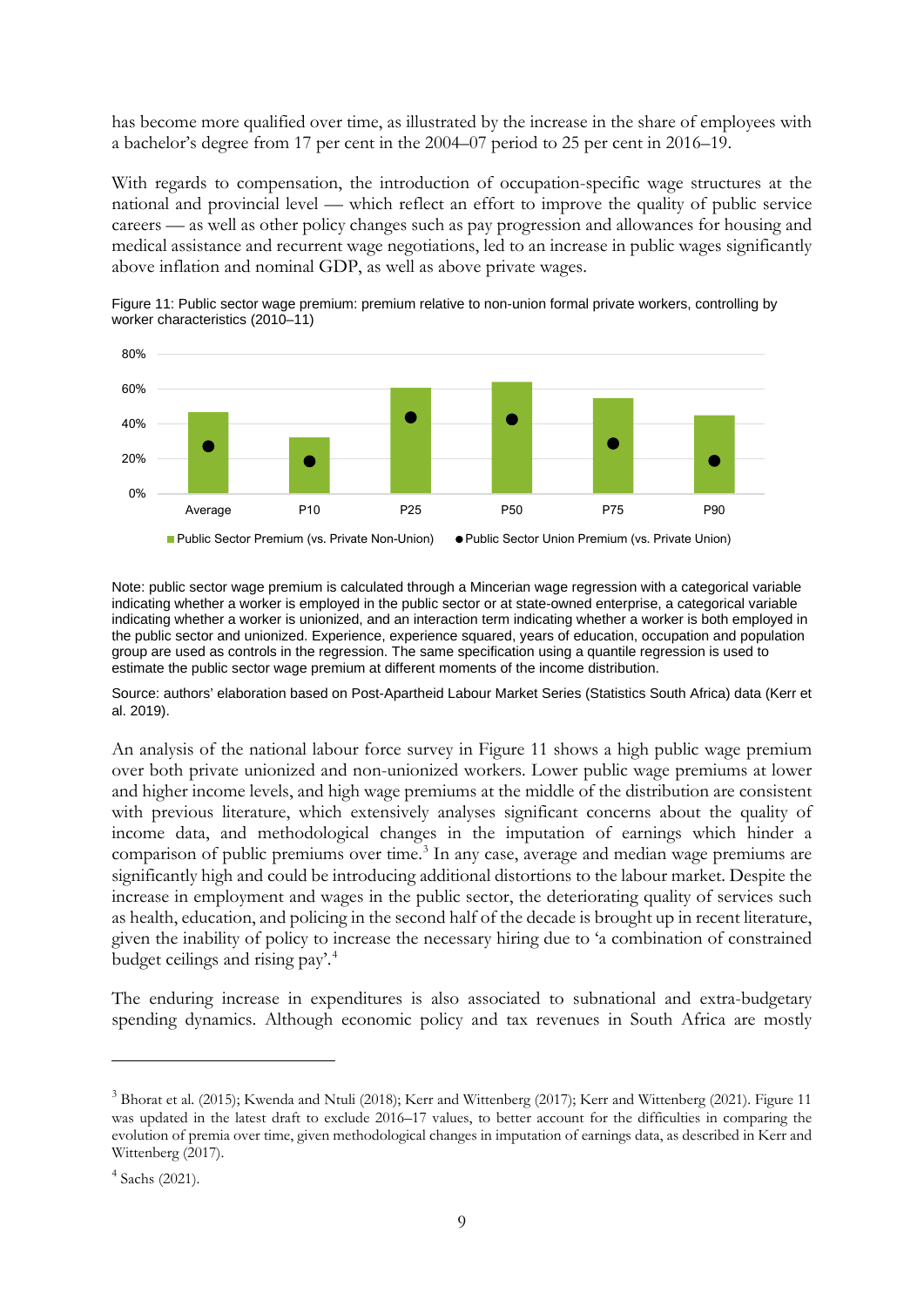decided and collected at the national level, provincial and local governments do play a key role in service delivery (for example, in education and health provision), and hence oversee a third and a fifth of government expenditures, respectively. Relying on intergovernmental grants from the national government, provinces and municipalities obtain a significant part of their revenue from an 'equitable share' that can be used at discretion and from funding-grants from the national government.<sup>[5](#page-11-0)</sup>

Provincial governments obtain more than 90 per cent of their revenue from national government grants, whereas local governments obtain 75 per cent of their revenues from property taxes and services provision, and only the remaining quarter through grants. Consequently, the large increase in general government primary expenditures that took place in South Africa after 2007 was to a great extent outside of the national government level, as the increase in the wage bill and in goods and services spending took place mostly at the provincial and local level, as well as extra-budgetary entities (Figure 12). This is not necessarily associated to different expenditure control dynamics at the subnational level, since some of more labour-intensive areas in government are run by provincial and local administration. In the broader non-financial public sector, SOEs have also played a role in expenditure dynamics. Public enterprise investment grew significantly during the GFC, and the persistence of financial imbalances in most state-owned enterprises (SAA, Post Office), as well as procurement irregularities and weak financial management in others (ESKOM), have been a key factor contributing to the reduction in the quality of public spending and the aggravation of fiscal imbalances. Moreover, financial distress has led to an increase in guaranteed borrowing and ultimately bailouts that increased the public and publicly guaranteed debt in unplanned ways.



Figure 12: Primary expenditures by function and level of government: percentage of GDP, period average

At the height of the GFC in 2007-09, tax revenue as a share of GDP fell from 27.7 per cent to 26.6 per cent. It only recovered over after almost a decade in 2014. In addition to the fall and protracted recovery in aggregate taxation, the composition of taxes changed notably in the period, with PIT rising significantly and CIT declining. Over these thirteen years, PIT collections grew from 7.8 per cent in 2004–07 of GDP to 10.1 per cent of GDP in 2016–19 as their share in total collections rose from 28 per cent to 36 per cent (Figure 13). Meanwhile, CIT collections fell from around 6.8 per cent of GDP to 5.2 per cent in the same period, lowering their share in total collections from 25 per cent to 18 per cent. In parallel, VAT and excise tax collections returned to around 11 per cent of GDP after dipping to 10 per cent in the aftermath of the GFC. The major changes in tax rates over the period, as illustrated by Figure 14 were the increase in VAT from 14

Source: authors' illustration using SARB data.

<span id="page-11-0"></span> $5$  Ajam (2014).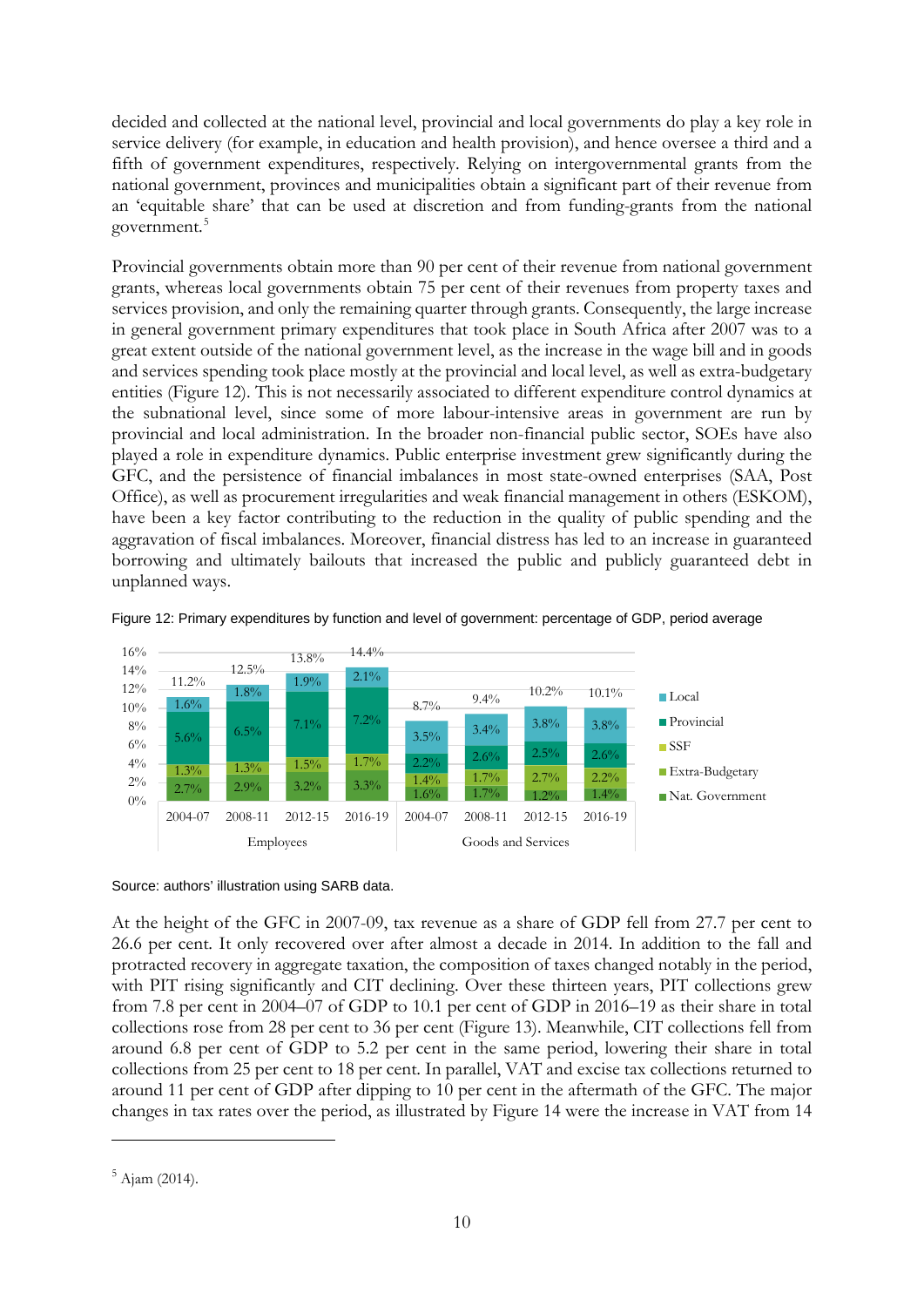per cent to 15 per cent in 2018, the reductions to the CIT to 29 per cent in 2005 and 28 per cent in 2009, the 1 p.p. increase to all PIT tax brackets (not pictured) except the lowest in 2015 and the increase of the top tax bracket to 45 per cent in 2017. General government total revenues increased throughout the period due to non-tax sources, including property income, sales of goods and services, fines, and other sources.



Figure 13: General government fiscal revenue

Note: % of GDP, period average.

Source: IMF data.





Source: authors' elaboration based on data from National Treasury and Maupa, Makwiramiti, Padayachee, Nemataheni, Pain (2019).

PIT thresholds have lagged behind inflation since 2014, leading to higher effective personal income taxes. To see this, we simulate the effective PIT tax rate that individuals at different constant inflation-adjusted income levels (expressed in 2020 Rand) would have faced on every given year, given marginal tax rates, the nominal thresholds for the brackets, and the standard rebate for persons under 65 years old. To appreciate the changes in this effective PIT tax rate, we set 2014 as a base year (prior to the 1 p.p. increase to most marginal tax rates and the start of bracket creep) and calculate the differences relative to that baseline. This is captured in Figure 15, which shows that since 2014, effective PIT tax rates increased by a little over 1 p.p. for persons earning R150k (around three minimum wages) and increased by around 2.5 p.p. for persons earning R2M per year. The increase in the effective tax rate is mostly due to tax brackets being adjusted at a slower pace than inflation. The 1 p.p. increase in most marginal tax rates in 2015 explain less than 20 per cent of the overall increase in the effective tax rate for top income earners and around 0 per cent for persons earning R150k.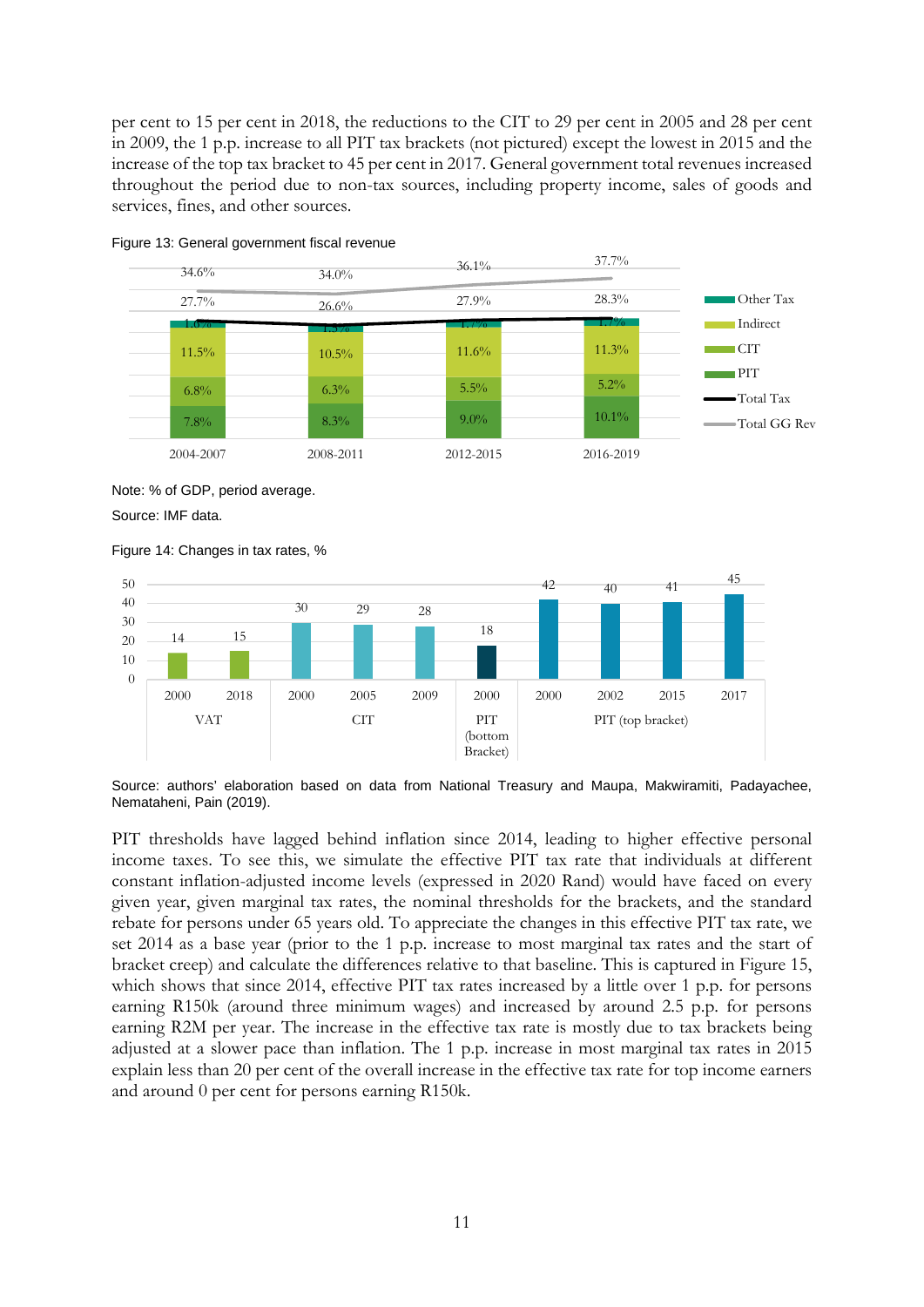

Figure 15. Changes in PIT at different real incomes, base 2014

Note: change in effective PIT tax rate, Iicomes in 2020 Rand.

Source: authors' elaboration based on National Treasury data.

The decline in CIT as a share of income and tax collections was broad based and is not explained by the small reduction in the CIT rate. A simple decomposition of the 2.4 per cent of GDP decline in CIT collections from 2007–19 reveals than no single economic sector explains the decline in the ratio (Figure 16). Finance, insurance, real estate and business services account for 20 per cent of the decline in the CIT to GDP ratio. Coal and petroleum explain another 15 per cent, followed by transport, storage, and communication (13 per cent), long-term insurance (11 per cent), metal and metal products (11 per cent), and the remaining 30 economic sectors in the data (30 per cent). The decline in CIT was likely driven by the overall decline in profitability due to slow growth and anaemic economic conditions. The CIT reduction from 29 per cent to 28 per cent in 2009 cannot explain the 36 per cent decline in the overall CIT to GDP ratio.







Indirect taxes generally rose in 2007–19, especially after 2014. In 2007-09 and again in 2014-15, the government significantly increased the general fuel levy and other taxes associated to fuels, such as the Fuel and Road Accident Fund (RAF) Levy. The hikes in these nominal, quantity-based taxes outpaced inflation and amounted to real increases of around 75 per cent for unleaded petrol and 90 per cent for diesel, as shown in Figure 17. Taxes on cigarettes rose by 40 per cent and taxes on alcohol (spirits) rose around 74 per cent. These increases, in addition to the 1 p.p. increase in the VAT rate in 2018, partly explain how the government was able to raise the indirect tax to GDP ratio from the post GFC low of 7 per cent in 2009 to 8 per cent in 2019.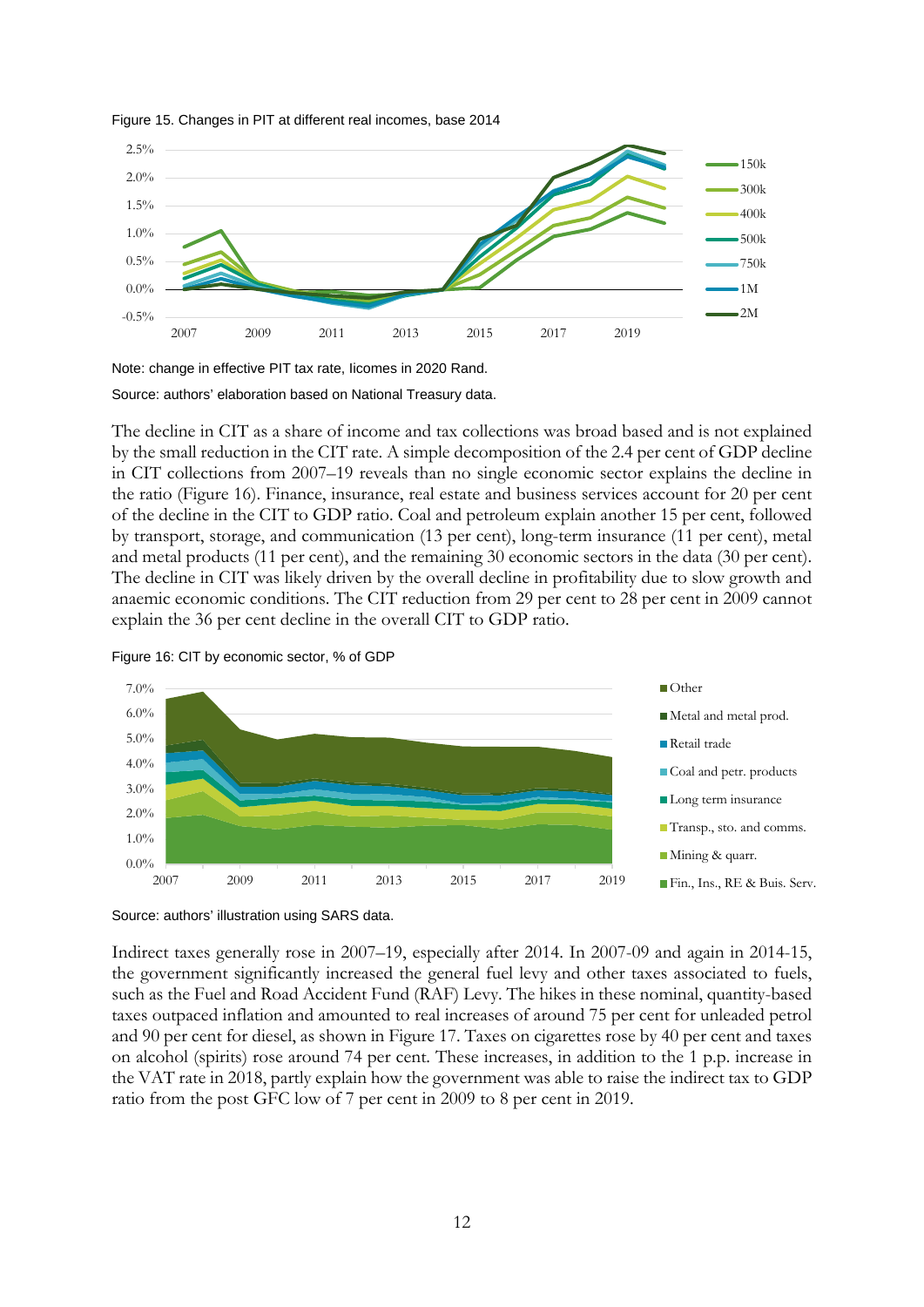

#### Figure 17: Fuel levy and selected excise taxes

Sources: authors' illustration using SARS data.

Over the last decade, public confidence in the South African Revenue Service (SARS) was undermined as the agency was politically captured and long-time bureaucrats left their posts. After SARS commissioner Oupa Magashula resigned in 2013 following evidence that he had improperly offered a job at the institution, Tom Moyane was appointed to the post in 2014. Upon appointment, commissioner Moyane shut down the high-risk investigation unit within the institution, set up a new anti-corruption unit to allegedly investigate the actions of previous SARS commissioners, held back VAT refunds and fast-tracked VAT refunds to politically connected individuals. These actions led to the departure of key bureaucrats from the organization and tarnished the otherwise strong public perception of SARS. It is unclear to what extent these developments contributed to tax evasion and revenue leakages, but the view that the effect was large is not uncommon.

#### Figure 18: Budget forecast and execution errors



Source: authors' elaboration based on National Treasury data.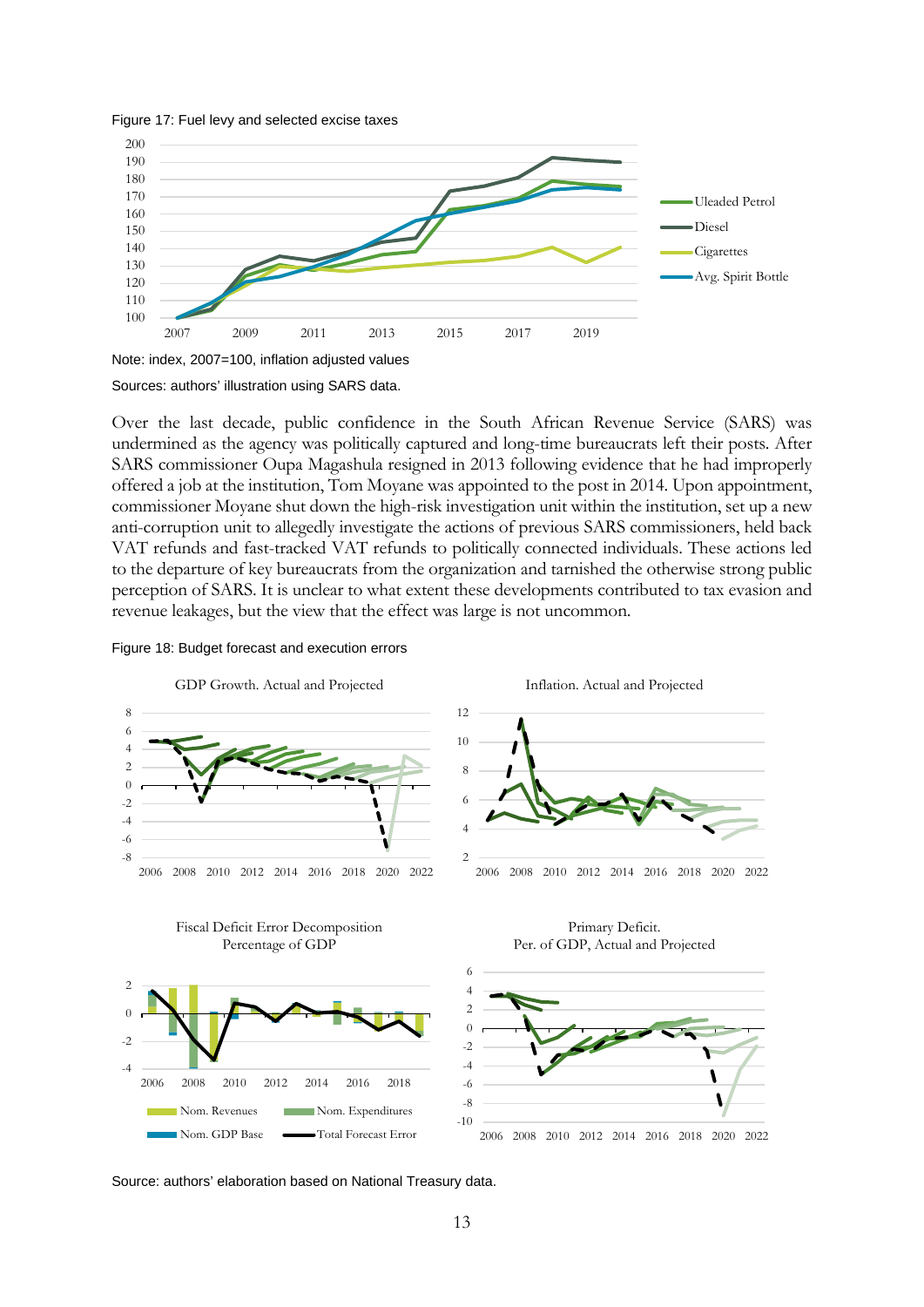A key element of the policy planning process in the last decade has been the systematic overestimation of GDP growth after the GFC, and the more recent overprediction of inflation. As Figure 18 shows, national governments budgets — but also private consensus forecasts and the IMF's World Economic Outlook — have predicted optimistic GDP growth paths systematically since GFC. More recently, since 2016, inflation has also been overpredicted in budget projections. These projections are key to the policy and budget planning process, and hence systematic errors could have influenced policy decisions, such as planned expenditures and public and private wage negotiations amongst others. It is notable that beyond large expenditure and revenues forecast errors during the years of the GFC, overall errors on the deficit oscillated around zero until 2016, when they began to trend downward, mostly due to revenue underperformance. Even after 2016, expenditure ceilings have kept 'next-year' forecast errors on the spending-side relatively low, as nominal ceilings were relatively respected. The *direct* contribution of GDP forecast errors to budget deficits has been minor, although the indirect contribution (through adjustments in wages or other expenditures) could be potentially larger. Medium-term budget forecasts since 2016 have nevertheless failed to anticipate the path of primary deficits, although, as we will see in following sections, next-year primary deficit errors do not explain a substantial share of accumulated debt.



Figure 19: Inflation and inflation expectations: year-on-year percentage change

South Africa has had two monetary tightening cycles and three easing cycles since 2007. The first tightening cycle occurred just before the beginning of the GFC, when inflation spiked from 6 per cent in early 2007 to 13 per cent in mid-2008, mostly due to global factors such as food and oil prices, forcing SARB to raise the repo rate 300 bps from 9 per cent to 12 per cent (Figure 19) and bring the growth of the money supply to a halt. The inflationary spike was short lived, in part due to the global deflationary effects of the GFC that spilled into South Africa. With the start of the GFC, SARB embarked on a large, multi-year easing cycle. To support the recovery and accelerate growth to pre-crisis levels, SARB loosened monetary policy significantly by lowering the repo rate by 650bps to 5.5 per cent between late 2008 and early 2011, when inflation bottomed at the lower end of SARB's band at 3 per cent. However, inflation slowly crept up from the 3 per cent low to the top of the band (6 per cent) by early 2012, where it remained until late 2013. Thus began a second tightening cycle. To bring inflation down to the midpoint (4.5 per cent), SARB reigned in monetary policy, raising the repo rate by 200bps between late 2013 and early 2016. From 2017 onwards, inflation began to fall, in part because of exogenous disinflationary pressures, and SARB loosened monetary policy to support growth. In this period, authorities emphasized the mid-point of the inflation target, 4.5 per cent, more clearly and consistently in its communications, which

Source: authors' illustration using SARB data.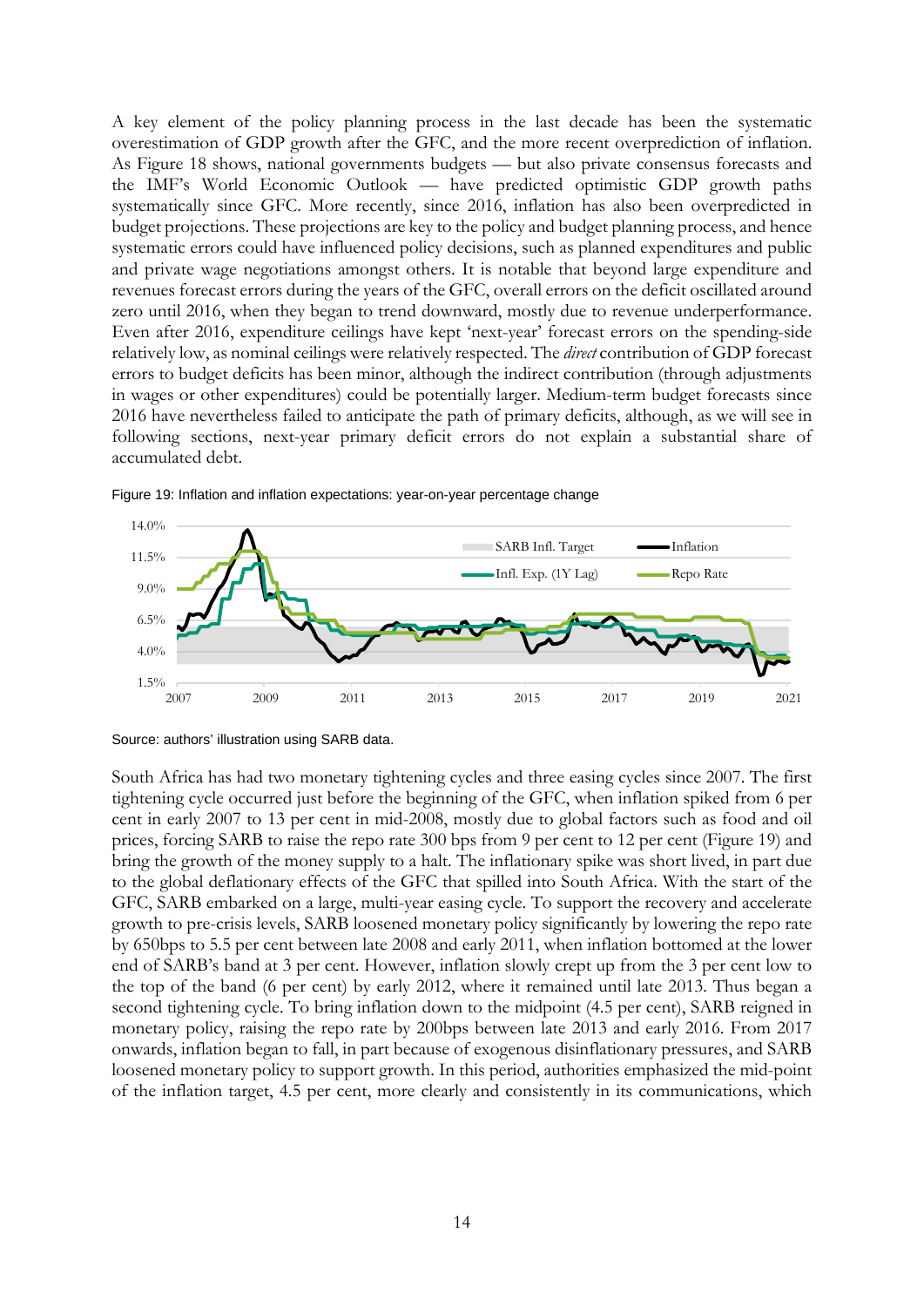may have anchored inflation expectations at the new, lower level.<sup>[6](#page-16-0)</sup> During the COVID-19 crisis, the repo rate was lowered by around 275 basis points to 3.5 per cent.

South Africa implemented Basel-III regulations in 2013, which may have increased bank funding costs and led to higher real borrowing rates. Basel-III imposed various changes to South Africa's financial system, most importantly increased capital requirements and increased liquidity requirements. The reforms increased capital requirements to 4.5 per cent of risk weighted assets (RWA) for Tier-I capital and 8 per cent of RWA between Tier-I and Tier-II capital. In addition, Basel-III introduced two liquidity requirements. First, that liquid assets must exceed one month of outflows under a stress scenario. Second, that banks have more stable funding sources and match the duration of liabilities with assets more closely. South African banks were already well capitalized, so the increased capital requirements did not imply large changes to their capital structure (Figure 20). However, liquidity requirements did force changes on bank balance sheets, for example by complicating funding long term debt (like mortgages) with short term sources (like checking account deposits). Olds and Steenkamp (2021) find that while nominal bank funding costs are below their pre-GFC level, they have risen around 150bps since 2013.<sup>[7](#page-16-1)</sup> They also find that nominal bank funding spreads (relative to reference rates) are higher than before the GFC, despite the reduction in global interest rates. It remains unclear exactly how much of the increase in bank funding costs since 2013 is due to market conditions (e.g. country risk) and how much is due to prudential regulation, like Basel-III. Nevertheless, the increase in bank funding costs has been partly transmitted onto higher real borrowing rates. Beyond Basel-III, South Africa also implemented in the past decade amendments to its National Credit Act (last one in 2019), which is also suspected to have potentially impacted on domestic credit cost.



Figure 20: Banking sector indicators

Source: authors' illustration using SARB data.

Fiscal and monetary policy were largely coordinated in 2007–19, with two exceptions, and responded appropriately to external shocks. The exchange rate has also been a shock absorber. As inflation spiked before the onset of GFC in 2007–08, SARB reacted by reigning in monetary policy with hikes to the repo rate, applying downward pressure on inflation. However, at the same time, both the NFPS and general government's primary deficit widened by 1.6 per cent, pressuring interest rates and inflation upwards. Thus, during the initial stage of the GFC, monetary policy focused on inflation while fiscal policy on activity. In the 2009–12 period, both fiscal and monetary policy provided countercyclical support to the economy. Likewise, both fiscal and monetary policy pulled back from 2012 to roughly 2016, as it became evident that the shock from the GFC was permanent, not transitory. However, from 2017 onwards, as inflation fell and SARB loosened

<span id="page-16-0"></span> $6$  Loewald, Faulkner, and Makrelov (2019).

<span id="page-16-1"></span> $<sup>7</sup>$  Olds and Steenkamp (2021); Steenkamp (2021).</sup>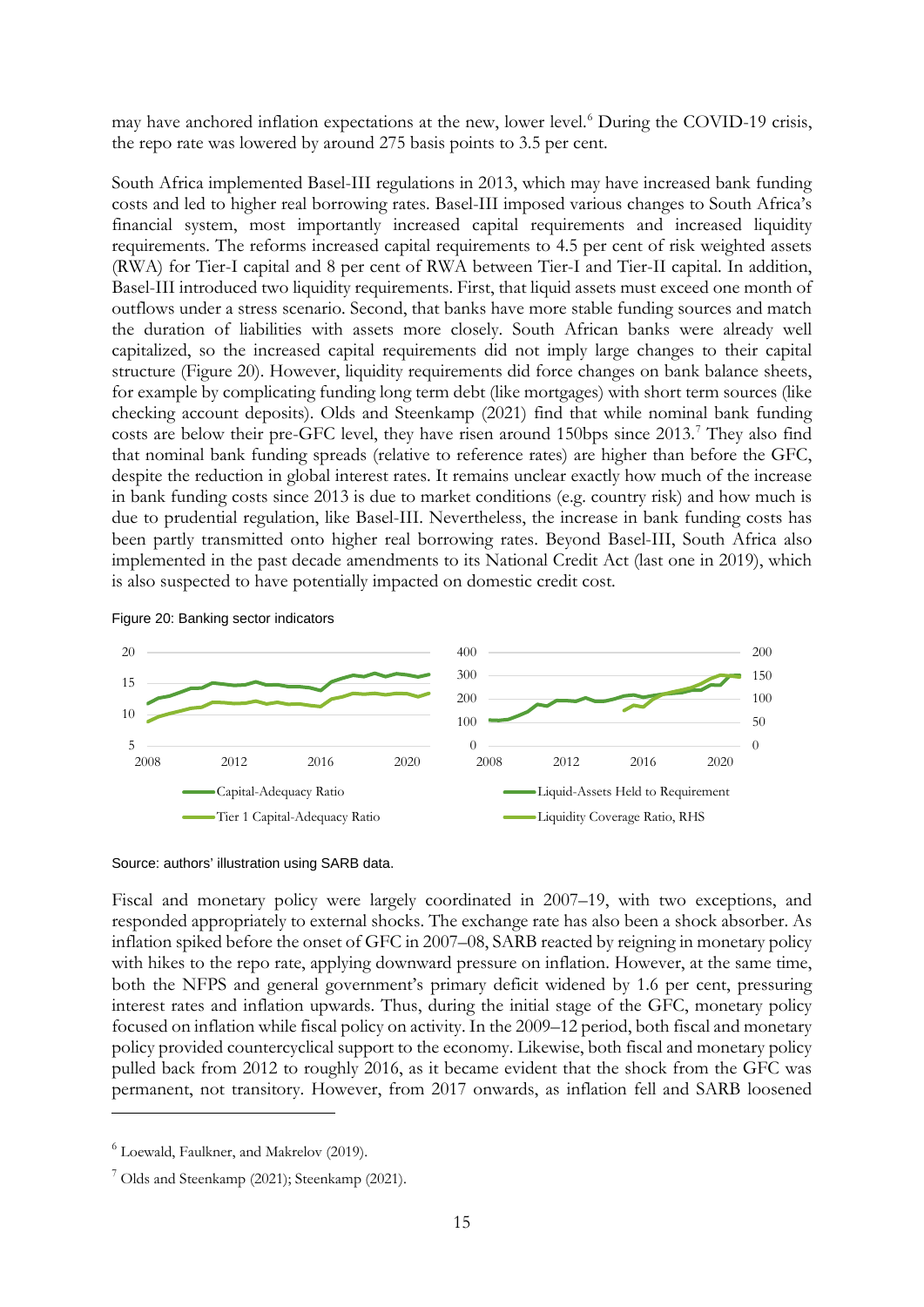monetary policy to support the country's anaemic growth and began to emphasize the lower, 4.5 per cent inflation midpoint, the fiscal consolidation attempt continued on the revenue side but not on the expenditure side, potentially applying net upward pressure on inflation and interest rates.<sup>[8](#page-17-0)</sup> During this last period monetary policy focused on activity and fiscal policy on sustainability. The government and monetary authority responded aggressively to the GFC and COVID-19, two large exogenous shocks. Notably, however, there was no clear reaction to the decline in commodity export prices in 2011. The nominal and real exchange rates did act as a shock absorber to movements in commodity prices however, appreciating in 2009–11 as commodity prices rose and depreciating from 2011 to 2016, as commodity prices fell (Figure 21). Soobyah and Steenkamp (2019) analyse this phenomenon in detail, arguing that the rand's movements are largely explained by changes in the economy's fundamentals, in particular commodity export prices, but that exchange rate itself has only a small impact on output.<sup>[9](#page-17-1)</sup>





Note: index, 2007=100.

Source: authors' illustration using SARB data.

Beyond fiscal and monetary policy, South Africa experienced a tightening of product and labour market regulations in the last decade, likely affecting the investment climate. The persistent market power of dominant players and the role of state-owned enterprises in key sectors in South Africa has often been commented as a key factor disincentivizing entry and contributing to the lack of dynamism in the economy.<sup>[10](#page-17-2)</sup> In parallel, labour market rigidities have been often suspected of significantly constraining job creation in the formal sector.<sup>[11](#page-17-3)</sup> The late 2000s and 2010s saw a further tightening of regulations regarding product and labour markets, as well as investments. Recent articles show rising market power partially as a result of barriers to entry, uncompetitive practices, and a highly concentrated network industry environment unconducive to competition.<sup>[12](#page-17-4)</sup> The introduction of a national minimum wage in 2019 above sectoral minimal wages already in place and implying a relatively high minimum-to-median wage ratio (in comparison to both advanced and emerging markets) has often been considered as potentially disincentivizing new employment in specific sectors, although initial quantitative evidence does not show a significant impact neither on hourly wages (an indication of non-compliance), nor on employment.[13](#page-17-5) Initiatives such as the

<span id="page-17-0"></span><sup>8</sup> Loewald, Faulkner, and Makrelov (2019).

<span id="page-17-1"></span> $9$  Soobyah and Steenkamp (2019).

<span id="page-17-2"></span> $10$  Amodio et al. (2020); Purfield et al. (2016); Dauda et al. (2019).

<span id="page-17-3"></span> $11$  Fedderke (2012); Go et al. (2009).

<span id="page-17-4"></span><sup>&</sup>lt;sup>12</sup> Thakoor and Coronel (2020).

<span id="page-17-5"></span><sup>&</sup>lt;sup>13</sup> Bhorat and Stanwix (2021).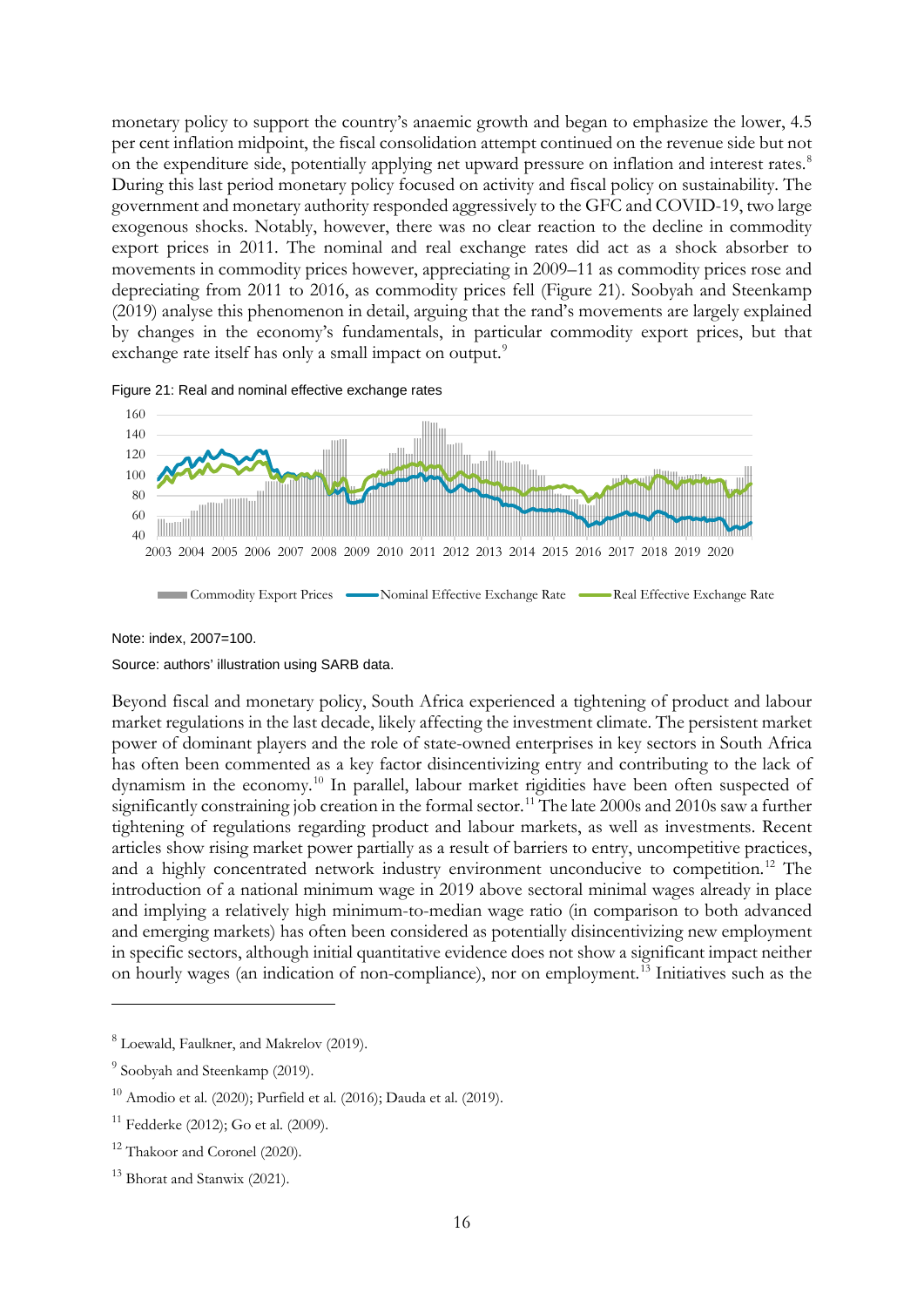new mining charter, a proposed land expropriation bill (introducing 'land expropriation without compensation'), and new requirements in Broad-Based Black Economic Empowerment have, despite their intended goal of addressing racial imbalances, increased uncertainty for investors.

B-BBEE policies tightened significantly in 2012–13. Black Economic Empowerment (BEE) policies in South Africa date back to the BEE Commission Report (1998), the original B-BBEE legislative framework (2003), and the original Codes of Good Practice (2007), which created a scorecard that awarded all firms points based on seven criteria, including ownership (20/100), preferential procurement (20/100), and others. Compliance was and remains voluntary, but only compliant firms can secure contracts with state-related entities. In 2012–13, B-BBEE policies were significantly tightened. Compliance loopholes where closed, a watchdog entity was introduced (the Verification Regulator), the practice of 'fronting' (providing fraudulent representations to earn B-BBEE points) was made a crime, punishable by jail, fines, and/or prohibitions from business with state-related entities, and the seven compliance pillars were reduced to five, resulting in a greater weight for the ownership pillar. To date, the reforms have not achieved the original goals they had set themselves, with less than 50 per cent of firms in the Johannesburg Stock Exchange reporting less than 25 per cent of Black ownership.

Over the last fifteen years, South Africa drafted and implemented a series of strategic planning documents that reflect the shifting priorities of policy makers. Strategic planning has been key to post-Apartheid policy-making since the Reconstruction and Development Programme (RDP) of 1994, which set a development agenda for the first ANC government. RDP was followed in 1996 by the Growth, Employment and Redistribution (GEAR) macroeconomic strategy, which brought to the foreground of policy planning issues related to fiscal policy (amongst other areas of macroeconomic policy) and labour markets. In the last two decades, at least five economic policy and development plans have been published. All documents share a common theme of drawing paths to 'transform the economy' into a more inclusive one and setting common goals in terms of growth, employment, poverty and inequality reduction.[14](#page-18-0) The documents also share a common 'developmental state' approach to the extent they implicitly or explicitly establish the state as the key agent to achieve development goals. Nevertheless, the documents emphasize different aspects of policy, which ultimately mirror the changing priorities of policy makers (as well as the specific political and administrative context of each document). The Accelerated and Shared Growth Initiative for South Africa (ASGISA), published in 2006, focused on six 'binding constraints' to growth and employment creation: government capacity, currency volatility, infrastructure backlogs, skill shortages, international competitiveness of tradable sectors and inequality and marginalization (Table 2). ASGISA was replaced in 2010 by the New Growth Path (GNP), which placed a larger role on public investment in infrastructure and public services as a 'job driver' in the economy. The National Development Plan (NDP) of 2012 included a larger variety of themes, including new issues such as health, low carbon economy and security, focusing less on growth and employment than previous plans. Within the NDP framework, the National Treasury published in 2019 an economic reform agenda titled Economic Transformation, Inclusive Growth, and Competitiveness, which highlighted the modernization of network industries and barriers to entry in product markets. The most recent Economic Reconstruction and Recovery Plan was published in the COVID-19 era and in addition to previous goals, adds new priority areas such as localization and public employment interventions and places new themes such as the green economy, gender equality and energy security under the spotlight.

<span id="page-18-0"></span> $14$  Manuel (2014).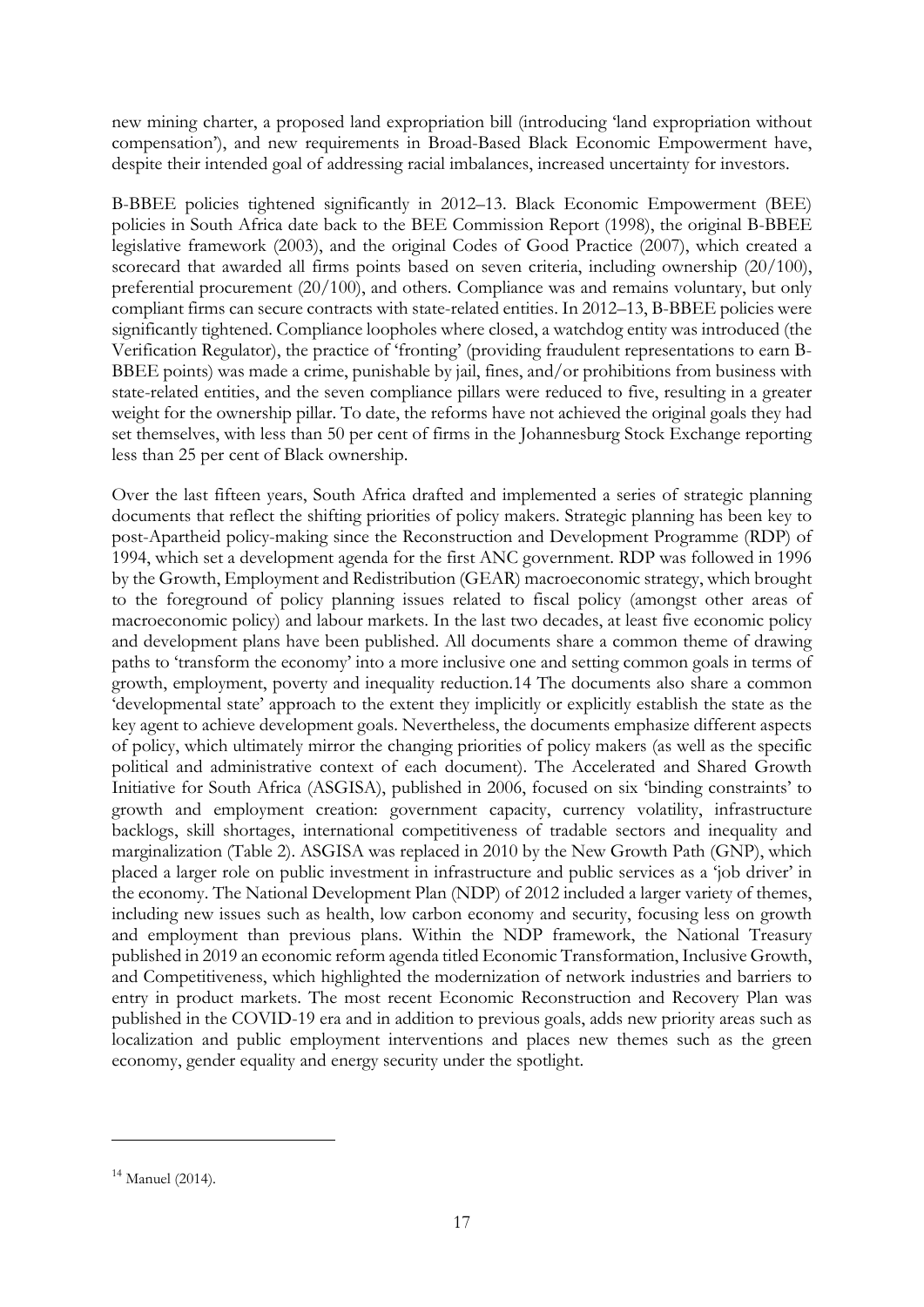#### Table 2: Economic policy and development plans, 2007–20

| Plan                                                                                                                                                                    | Areas                                                                                                                                                                                                                                                                                                                                                                                                                                                                                                                        |                                                                                                                                                                                                                                                                                                                                                                                             |
|-------------------------------------------------------------------------------------------------------------------------------------------------------------------------|------------------------------------------------------------------------------------------------------------------------------------------------------------------------------------------------------------------------------------------------------------------------------------------------------------------------------------------------------------------------------------------------------------------------------------------------------------------------------------------------------------------------------|---------------------------------------------------------------------------------------------------------------------------------------------------------------------------------------------------------------------------------------------------------------------------------------------------------------------------------------------------------------------------------------------|
| <b>Accelerated and Shared</b><br><b>Growth Initiative for</b><br>South Africa (2006)<br>Six 'Binding Constraints' to<br>Growth and Employment<br>Creation               | 1.<br>Government Capacity<br>2.<br><b>Currency Volatility</b><br>Infrastructure Backlogs<br>3.<br>4.<br><b>Skill Shortages of Skills</b><br>5.<br>International Competitiveness of Tradable Industry and Services<br>6.<br>Inequality and Marginalization                                                                                                                                                                                                                                                                    |                                                                                                                                                                                                                                                                                                                                                                                             |
| New Growth Path (2010)<br>Five 'Jobs Drivers' of Large-<br><b>Scale Employment Creation</b>                                                                             | 1.<br>Public Investment in Infrastructure<br>2.<br>Labour-Absorbing Activities across Sectors<br>3.<br>Knowledge and Green Economy<br>Social Capital in Social Economy and Public Services<br>4.<br>Rural Development and Regional Integration<br>5.                                                                                                                                                                                                                                                                         |                                                                                                                                                                                                                                                                                                                                                                                             |
| <b>National Development Plan</b><br>(2012)<br>Ten 'Critical Actions' to<br>Eliminate Income Poverty and<br>Reduce Inequality                                            | 1.<br>Social compact to reduce poverty and inequality,<br>raise employment and investment<br>2.<br>Strategy to address poverty (employment, social<br>wage)<br>3.<br>Professionalization of public service and<br>strengthening of accountability<br>Private investment in labour-intensive areas,<br>4.<br>competitiveness and exports<br>Education accountability chain<br>5.<br>Phase in national health insurance, with a focus on<br>6.<br>public health facilities, professionals and reducing<br>cost of private care | Public infrastructure investment focused<br>7.<br>on transport, energy and water<br>Environmental sustainability and<br>8.<br>resilience to future shocks<br>9.<br>New spatial norms and standards<br>(densification, transport, upgrading<br>settlements and fixing housing market<br>qaps)<br>10. Reducing crime (strengthening criminal<br>justice, improving community<br>environments) |
| <b>Economic Transformation,</b><br>Inclusive Growth, and<br>Competitiveness (2019)<br>Five 'Themes' for<br>Inclusive Growth and<br>Competitiveness                      | 1.<br>Network Industries Modernization<br>2.<br>Barriers to Entry and Ownership Patterns<br>Labour-Intensive Growth in Agriculture and Services<br>3.<br>Industrial and Trade Policy<br>4.<br>5.<br><b>Export Competitiveness</b>                                                                                                                                                                                                                                                                                            |                                                                                                                                                                                                                                                                                                                                                                                             |
| <b>Economic Reconstruction</b><br>and Recovery Plan (2020)<br>Nine 'Priority Areas' and Six<br>'Enablers' for a more<br>Sustainable, Resilient and<br>Inclusive Economy | <b>Priority Areas</b><br>1.<br>Infrastructure Investment<br>2.<br>Employment-oriented localization, reindustrialization<br>and export promotion<br>Energy security<br>3.<br>Tourism recovery<br>4.<br>Gender equality and economic inclusion of women<br>5.<br>and youth<br>Green economy<br>6.<br>Mass public employment interventions<br>7.<br>8.<br>Food security<br>9.<br>Macro-economic interventions                                                                                                                   | Enablers<br>1.<br><b>Resource Mobilization</b><br>Regulatory changes and enabling<br>2.<br>conditions for ease of doing business<br>3.<br>Capable state<br>Social compacting<br>4.<br>Skills development<br>5.<br>Economic diplomacy and integration with<br>6.<br>Africa                                                                                                                   |

#### Source: see text.

Most notable are the gradual disappearance of macroeconomic policy from the policy planning foreground over time– partly due to the relative success of the monetary policy framework and the (later reversed) fiscal consolidation — as well as the increasing relevance of network industries and generally economic infrastructure are informative. Moreover, it is also remarkable that the challenge of integration of the country's labour markets has remained a top priority throughout more than two decades, which is consistent with the country's difficulties in reducing structural unemployment. Finally, as it has been observed before, strategic plans have become increasingly longer and have discussed a more diverse set of issues over time.<sup>[15](#page-19-0)</sup> Although these policy documents do not guide all aspects of policy, they have symbolic importance, as they represent

<span id="page-19-0"></span> $15$  Mikhaylov (2018).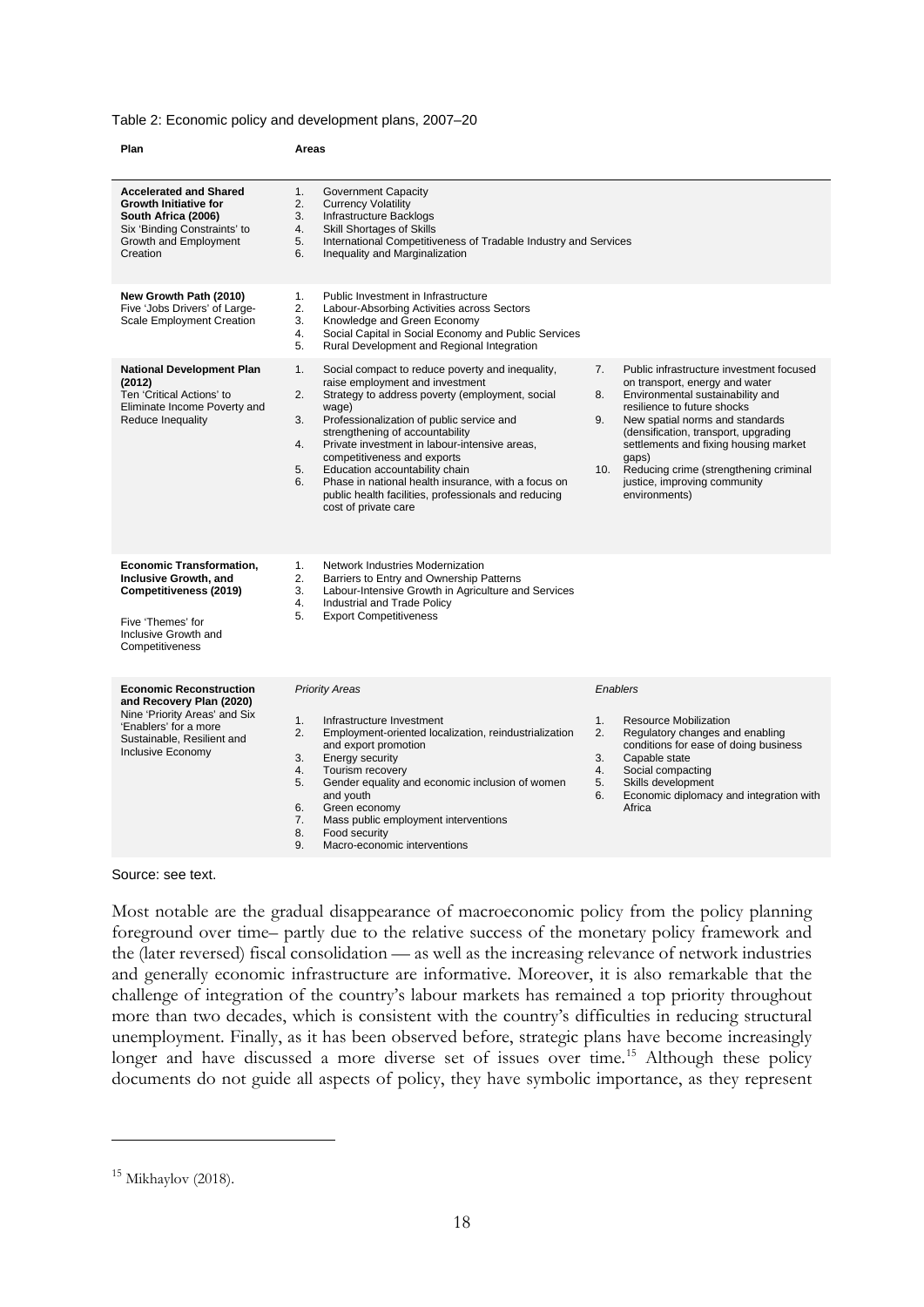how each administration has sought to portray its own priorities and agenda, and hence provide a portrait of the evolution of South African policy thinking.

Economic policy decision-making took place against the backdrop of the rise and fall of the 'state capture' era. The Zuma period, in particular after 2012, has been often characterized in the public sphere, in particular after the Public Protector's *State of Capture* report, as years of 'state capture', where a power elite centred around President Zuma and the Gupta family sought to consolidate its power through a repurposing of government institutions.[16](#page-20-0) The consolidation of power by this elite took place through the placement of key individuals in central offices — in state-owned enterprises (Eskom, Transnet), decentralized entities (such as the Public Investment Corporation) and ministries — and the removal of bureaucrats and politicians opposed to this agenda. Although events related to the state capture process had taken place since the early 2010s, the dismissal of finance minister Nene in December 2015 and ultimately the collection of evidence by Public Protector Madonsela in a public report in 2016, as well as a report published by the South African Council of Churches, made this process widely known. These reports, the 2017 *Gupta leaks*, and the eventual election of Cyril Ramaphosa as ANC president in December 2017 prompted the resignation of President Zuma after being recalled by the ANC's National Executive Committee and a prosecution for corruption of the country's High Court. The newly appointed President Ramaphosa rapidly removed many of the ministers publicly implicated in state-capture, reinstated previously displaced ones and led investigations of corruption in key SOEs and the revenue service.

Figure 22: World Governance Indicators, percentile rank



Source: World Governance Indicators data.

The Judicial Commission of Inquiry into Allegations of State Capture was instituted in 2018 to investigate allegations of state capture and is expected to publish a report of its findings in 2021. When evaluating the performance of economic policy through the 2010s, it is key to understand how 'state capture' was the environment in which many of these policies took place. Beyond the capture of specific public offices, 'state capture' has defined a period characterized by a broad increase in public and private corruption and a generalized reduction in government effectiveness (Figure 22). The need to both control expenditures, particularly procurement and SOE-related expenses, and mobilize revenues were shaped by the bureaucratic struggle of the civil service to perform their duties in a highly politicized and fragile context.

<span id="page-20-0"></span><sup>16</sup> Bhorat et al. (2017).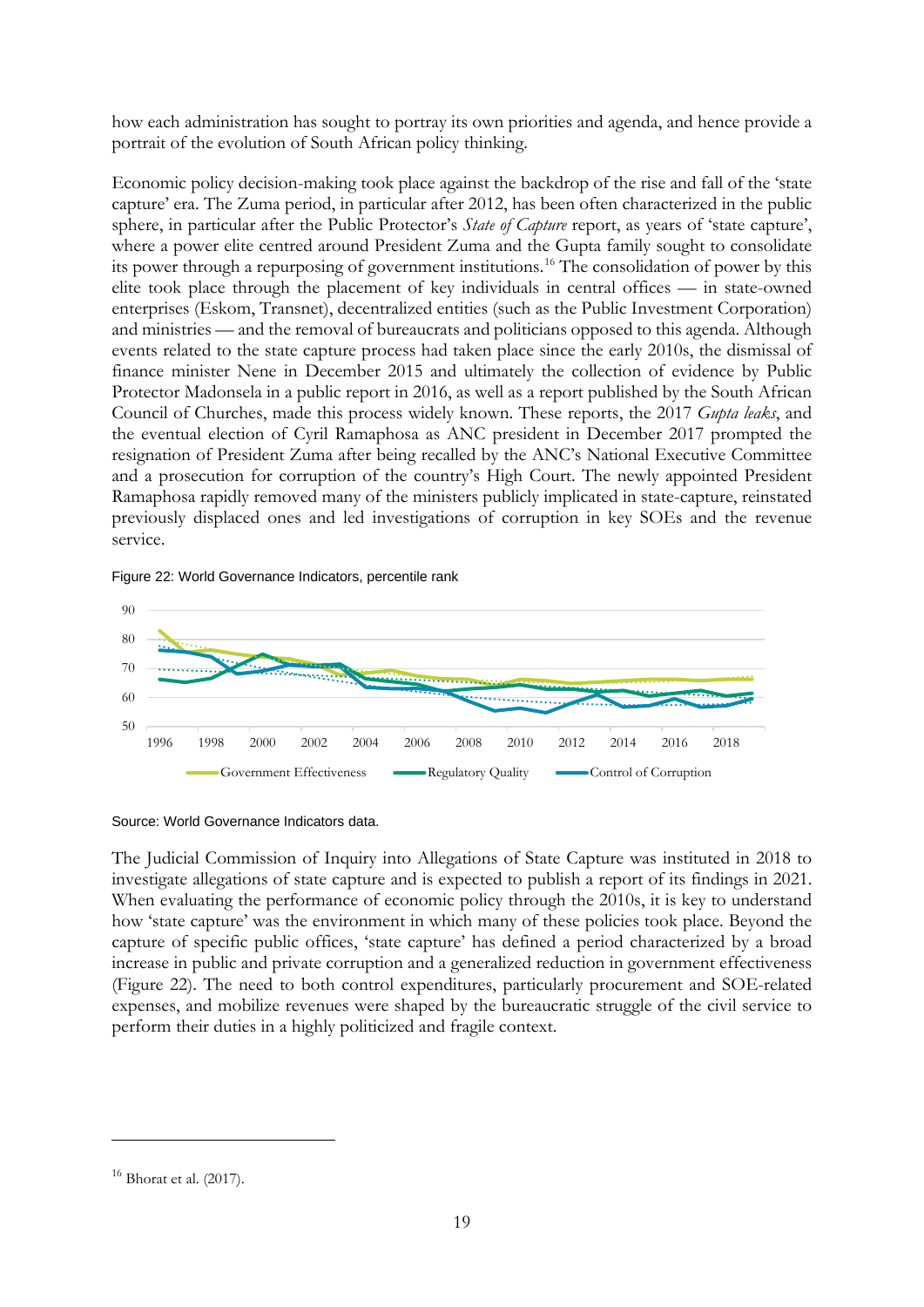## **4 An emerging consensus on macroeconomic policy?**

To understand the domestic assessment on the performance of South African macroeconomic policy, we conducted expert interviews with policy stakeholders, focusing on both the 2007–19 period, and on the future of policy. As part of the research we carried out for this study, we interviewed twenty-two policy stakeholders from government institutions, private sector, international financial institutions and academia. The interviews were divided in three sections: (1) questions on the 2007–19 period, (2) response to COVID-19, and (3) future of macroeconomic policy post-2021. The complete questionnaire is included in Table 3. We also include in Table A1 in the Appendix an anonymized set of quotes. In the rest of this section we will analyse themes in the respondents' answers, highlighting both consensus and divergence in their views.

| Period      | Questions                                                                                                                                                                                                                                                                  |                                                                                                                                    |  |  |  |  |  |
|-------------|----------------------------------------------------------------------------------------------------------------------------------------------------------------------------------------------------------------------------------------------------------------------------|------------------------------------------------------------------------------------------------------------------------------------|--|--|--|--|--|
| 2007-19     | <b>Macroeconomic Objectives</b><br>What do you think macroeconomic policy objectives were in the 2007–19 period?                                                                                                                                                           |                                                                                                                                    |  |  |  |  |  |
|             | <b>Fiscal Policy</b><br>How do you evaluate it: Was it appropriate with regards to the economic/business cycle? Was it appropriate with<br>regards to sustainability? What was its contribution to allocative efficiency?                                                  |                                                                                                                                    |  |  |  |  |  |
|             | <b>Monetary and Banking Policy</b><br>How do you evaluate it: Was it appropriate with respect to the business cycle? Were inflation targets appropriate?<br>Was the level or volatility of the real exchange rate a problem? What was the impact of Basel-III regulations? |                                                                                                                                    |  |  |  |  |  |
|             | <b>Microeconomic Policy</b><br>What microeconomic policy changes, if any, were macroeconomically significant? What policies contributed to<br>changes in economic productivity? What significance did state-owned enterprises have through the period?                     |                                                                                                                                    |  |  |  |  |  |
|             | <b>Miscellaneous</b><br>Was the National Treasury consistently over-optimistic in its projections? Is there anything you would like to add<br>about this period?                                                                                                           |                                                                                                                                    |  |  |  |  |  |
| $2020 - 21$ | <b>Response to COVID-19</b><br>What is your evaluation of fiscal and monetary policy in response to the COVID-19 crisis?                                                                                                                                                   |                                                                                                                                    |  |  |  |  |  |
| $2021 -$    | <b>Fiscal Policy</b>                                                                                                                                                                                                                                                       | What changes would you introduce to the tax structure?                                                                             |  |  |  |  |  |
|             |                                                                                                                                                                                                                                                                            | What changes would you suggest in spending programs?                                                                               |  |  |  |  |  |
|             |                                                                                                                                                                                                                                                                            | Would you set targets on the fiscal deficit?                                                                                       |  |  |  |  |  |
|             |                                                                                                                                                                                                                                                                            | Would you change the structure of public debt?                                                                                     |  |  |  |  |  |
|             | <b>Monetary Policy</b>                                                                                                                                                                                                                                                     | Would you change inflation targets?                                                                                                |  |  |  |  |  |
|             |                                                                                                                                                                                                                                                                            | Should SARB consider new tools such as quantitative easing, forward guidance, twists,<br>FX? Or is the current toolkit sufficient? |  |  |  |  |  |
|             |                                                                                                                                                                                                                                                                            | Should SARB concern itself with the level or volatility of the real exchange rate?                                                 |  |  |  |  |  |
|             | <b>Other Policies</b><br>What policy changes would you introduce to increase economic productivity?                                                                                                                                                                        |                                                                                                                                    |  |  |  |  |  |

Table 3: Stakeholder interview questionnaire

Source: see text.

Interviewees are only broadly in agreement on the diagnosis of the South African economy. The responses reveal significant dissent on key issues, in particular regarding the way forward. All of the interviewees recognize the under-performance of the South African economy over the last ten years. Fiscal policy is seen by most as having worsened through the period, while there is a more mixed view on monetary policy. Most respondents share the need to contain fiscal imbalances and enforce reforms to spark growth, though a few argued the contrary: that the attempts at fiscal consolidation, particularly after 2016, had caused the growth slump. There are however differences in both substance and style between interviewees, which are likely to correspond not only to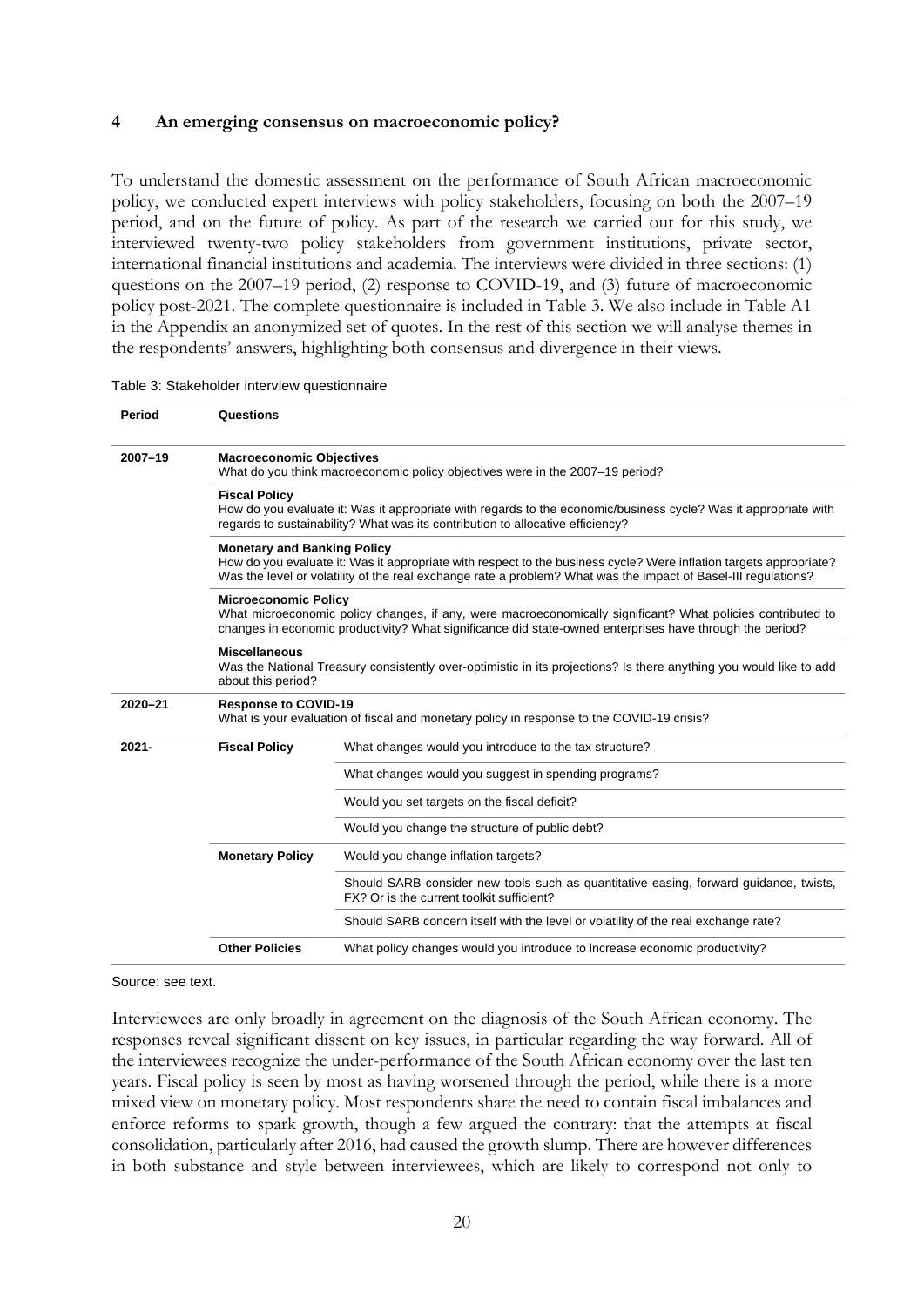personal background and thoughts, but also to their institutional affiliation. Progressive-leaning economists in the sample are less likely to share the overall positive view on SARB's objectives and on the country's COVID-19 response. With regards to policy recommendations, although there is broad agreement that changes in both expenditures and taxes are necessary, there is little consensus on what should be the priorities of fiscal as well as structural policies in the next few years. The pessimistic tone regarding growth and fiscal performance in expert interviews is mirrored by a parallel evolution of public perception of the government's handling of the economy, which after an improvement in the mid-2000s, significantly worsened after the GFC and has been negative for most of last decade (Figure 23).



Figure 23: Public perception of the government's handling of the economy, share of respondents

Source: authors' illustration using Afrobarometer data.

Most interviewees agree on both the periodization and characterization of fiscal policy. The majority of respondents distinguish within the last decade a post-GFC period taking place until the early 2010s and a fiscal consolidation process implemented since 2013/14. Respondents tend to see fiscal policy as countercyclical and appropriate after the GFC, whereas the second period is mostly considered a failure, given the persistence of fiscal deficits and the increasing government debt. The current fiscal stance is characterized as unsustainable by the majority of interviewees, although the culprits of fiscal imbalances tend to vary. Public wage agreements, inefficient procurement and goods and services expenditures, and state-owned enterprise finances have all been mentioned by different interviewees. Corruption and capture of SOEs and procurement in the early 2010s are also mentioned by many stakeholders. There appears to be a consensus that expenditures have become more allocatively inefficient over time, with an increasing importance of current expenditures of dubious productivity. Revenue-side adjustments are not as frequently mentioned by interviewees, although challenges related to tax enforcement (particularly CIT and PIT), counter-productive rate increases, and low tax buoyancy are occasionally cited. Optimistically biased growth projections are often mentioned as a driver of unsustainable fiscal policy, as growth and CPI below forecasts undermined the ability of nominal primary expenditure ceilings to contain spending. Nevertheless, regarding the 'bad projections' prognosis, many interviewees raise the point that forecast errors were not just a problem for government but were also common in the projections of domestic and international private institutions. In any case, forecast errors are highlighted by some respondents as the culprit for an inadequate fiscal policy response to the business cycle.

Monetary policy is predominantly characterized as successful in bringing down inflation in the period, although some interviewees question its objectives and implementation in recent years. With some notable exceptions, most interviewees see monetary policy as counter-cyclical throughout the period. The inflation targeting regime is celebrated by many respondents as having 'stood the test of time' and contributed to historically low levels of inflation, with only few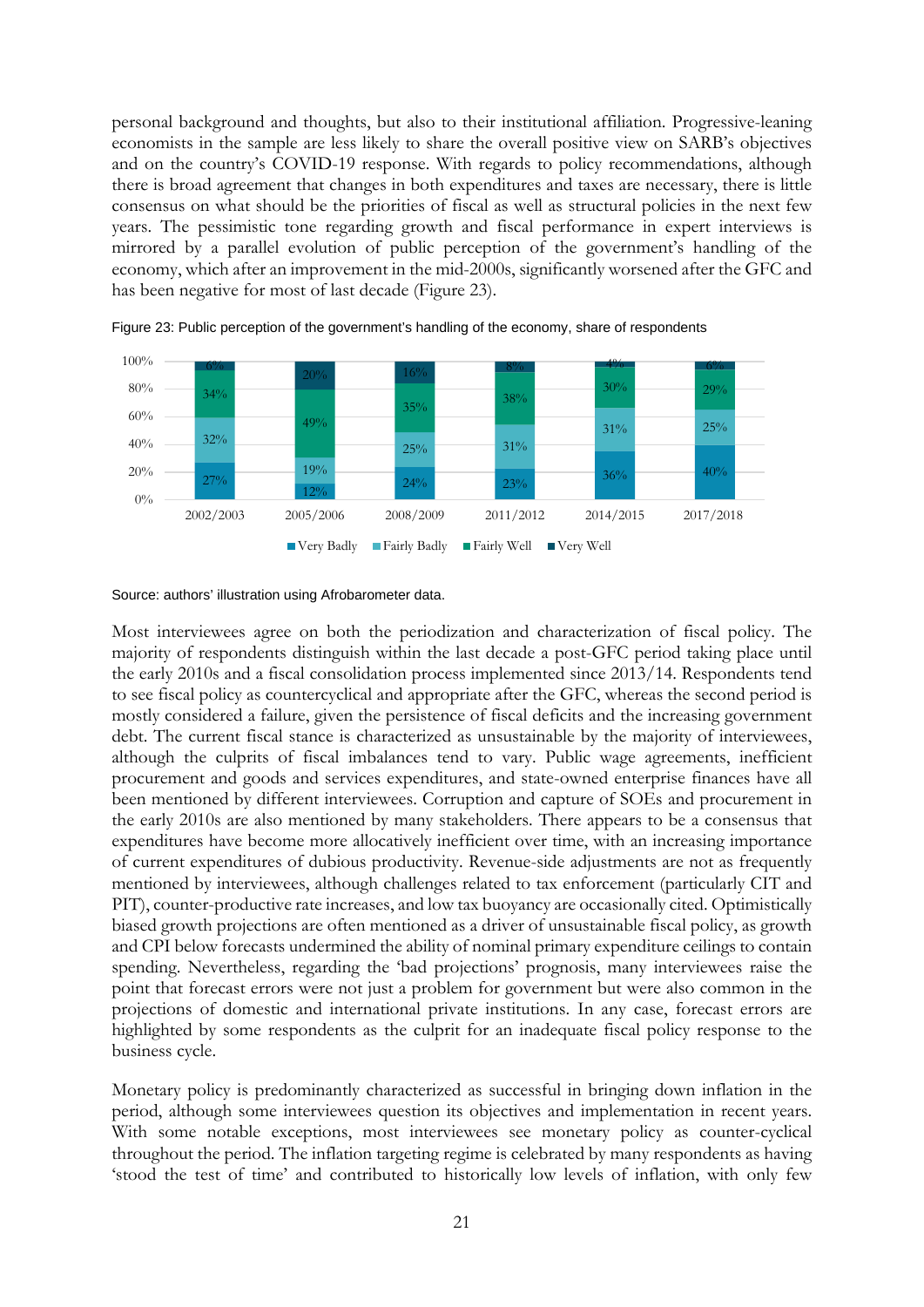interviewees seeing the regime as a weakness for monetary policy. Interviewees often brought up the question of whether monetary policy could have been tighter or looser and generally whether targets were appropriate, with some arguing that South Africa's inflation was too high relative to other EMs and others in favour looser policies, particularly after 2015, to ease government finances and competitiveness. Nevertheless, even respondents who argue for a looser monetary policy recognize that SARB was an anchor of the system given the uncertainty that characterized the period. When asked about exchange rate volatility, although many interviewees consider it a problem for business, the consensus amongst respondents (with some clear dissents) is that the flexible exchange rate is working well and is an important shock absorber.

Practically all interviewees consider structural or microeconomic policies during the decade as a failure and they see them as contributing to low growth and a poor business climate. Different interviewees emphasize different areas of policy as the most relevant in the period, but there appears to be an overarching consensus on the failure of these policies to generate growth and employment. Among the most frequent references are the tightening of labour market regulations, the worsening of state-owned enterprise management, an increasing uncertainty related to property rights, a deterioration of government service delivery (at both national and subnational level) and increasing levels of red tape. In particular, Eskom and labour market regulations are the most frequent issues mentioned in interviews.

The fiscal and monetary response to COVID-19 has both defenders and detractors, the latter focusing less on design than on implementation. Most interviewees agree that the reprioritization of expenditures implemented in 2020 was appropriate, and that the increase in social expenditures was timely. The weak pre-COVID fiscal stance is often mentioned as a justification for the fact that the fiscal response was less strong than in many advanced economies, although other interviewees criticize the government's response as insufficient given the magnitude of the crises. Moreover, many interviewees criticize the slow implementation of the loan guarantee scheme and of wage payments. With regards to SARB's actions — lowering policy rates and ensuring liquidity — most interviewees see these as appropriate.

Regarding the future of fiscal policy, there is an implicit agreement amongst interviewees that the efficiency of expenditures needs to be increased and that the tax structure could benefit from significant changes, but there are significant differences in the details of proposed changes. Most respondents argue for the need to reallocate expenditures to growth-enhancing and employmentcreating policies, as well as social policies. To make room for these, they argue in favour of the need to Improve state-owned enterprise finances, reduce the public wage bill and improve the efficiency of public procurement. On the revenue side, except for the need to strengthen SARS and to reduce unproductive tax expenditures and special regimes, there seems to be less of a consensus. Different interviewees propose introducing a wealth tax, increasing carbon taxation, lowering or maintaining CIT, lowering or increasing PIT and lowering or increasing VAT. Many interviewees are in favour of deficit targets as a way to address the deficit bias in fiscal policy and propose additional ceilings on the debt and the wage bill, others are sceptical on the issue of whether these instruments provide an adequate commitment structure. Most interviewees do not see a need to modify the current debt structure, but some do argue that issuing more short term and external debt, given the steepness of the yield curve, would lower costs, at the moment.

Although most interviewees agree on the soundness of the current monetary policy framework, there is still significant variance regarding positions on the current inflation target. Interviewees disagree on what SARB's attitude should be towards the current inflation target in both the shortterm and the medium-term. Many interviewees are against lowering inflation targets in the shortterm, as it does not appear to them as a policy priority in the post-COVID recovery era. Others, on the contrary, see the need to lower the inflation target or formalizing the 4.5 per cent midpoint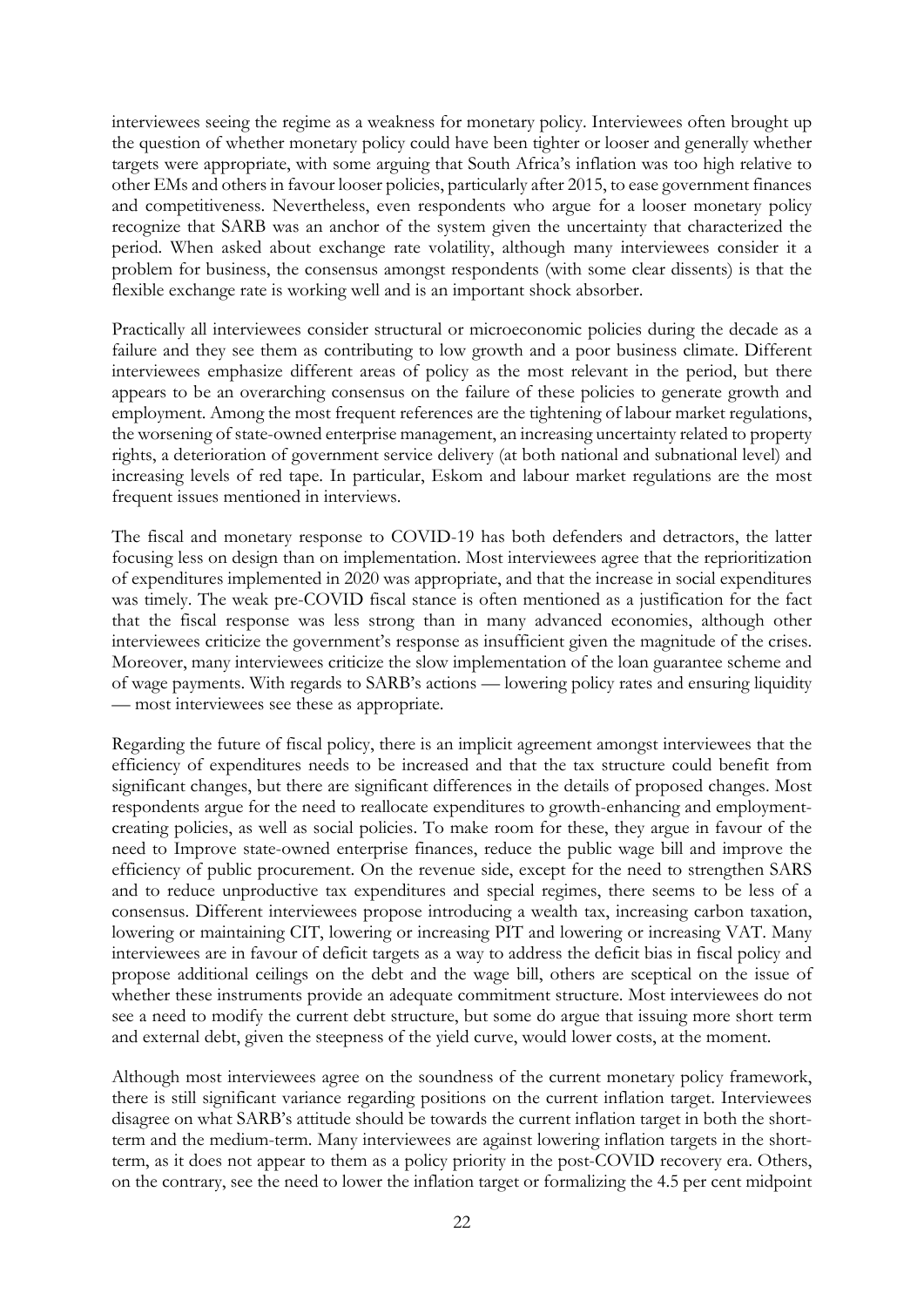target into an explicit one as a necessity to align inflation to trade partners. Inflation targeting sceptics see the need to incorporate employment and growth targets into SARB's objectives. With regards to deploying unconventional monetary policy instruments, most interviewees see SARB's current toolset as sufficient, whereas IT sceptics appear as more open to instruments such as quantitative easing. A similar differentiating line appears with regards to exchange-rate management policies, as IT-supporters do not see monetary policy as able to affect in the mediumterm neither the level nor the volatility of the exchange rate.

## **5 Three narratives of South Africa's macro outcomes**

There are several stories that can plausibly explain two key macro outcomes: South Africa's growth slowdown and large increase in public indebtedness. These stories are not mutually exclusive, but only some of them stand up to scrutiny. A first account posits the role of external factors, especially the decline in mineral export prices from 2011 onwards. A second set of narratives emphasize macro policies. Some highlight the central role that fiscal policy played in the large debt build-up and attribute to it the crowding out of private investment, especially from 2017 onwards. Other macro narratives contend that the fiscal consolidation efforts from 2014 onwards was counterproductive and self-defeating. A third, quite different account, emphasizes micro developments. It claims that sectoral developments, especially in the energy, transport, and mining sectors, created a drag on aggregate productivity and may have impacted animal spirits leading to a reduction in investment. This story emphasizes the role of state capture and declining quality at key SOEs as key culprits for slowing growth and growing fiscal imbalances. While these stories are not new, in this section we try to examine and quantify them to guide the subsequent discussion on the effectiveness of macroeconomic policy in the recent period.

## **5.1 An external narrative**

A frequent account of South Africa's last decade is centred around the growth and fiscal consequences of the end of the commodity super cycle. In stakeholder interviews and in public discourse, South Africa's growth deceleration is often understood in the context of the end of an era of ever-improving terms of trade. Given the relative importance of the mining sector to South Africa's economy, a stagnation or reduction in commodity prices would ultimately imply a shock to economic activity primarily through a direct income effect, and the impact on mining exports and investment, but also through channels such as the availability of international finance and the real exchange rate. Moreover, in this account, the mining industry directly and indirectly affects fiscal balances through tax revenues, lower nominal GDP growth and other channels. The end of the commodity supercycle certainly entailed a price shock to South Africa's mineral production values and exports, as illustrated by Figure 24. Nevertheless, although South Africa has indeed benefitted less from favourable commodity export prices in the last decade, we will argue that terms of trade do not provide a satisfactory explanation for the growth deceleration after the GFC or the country's fiscal performance.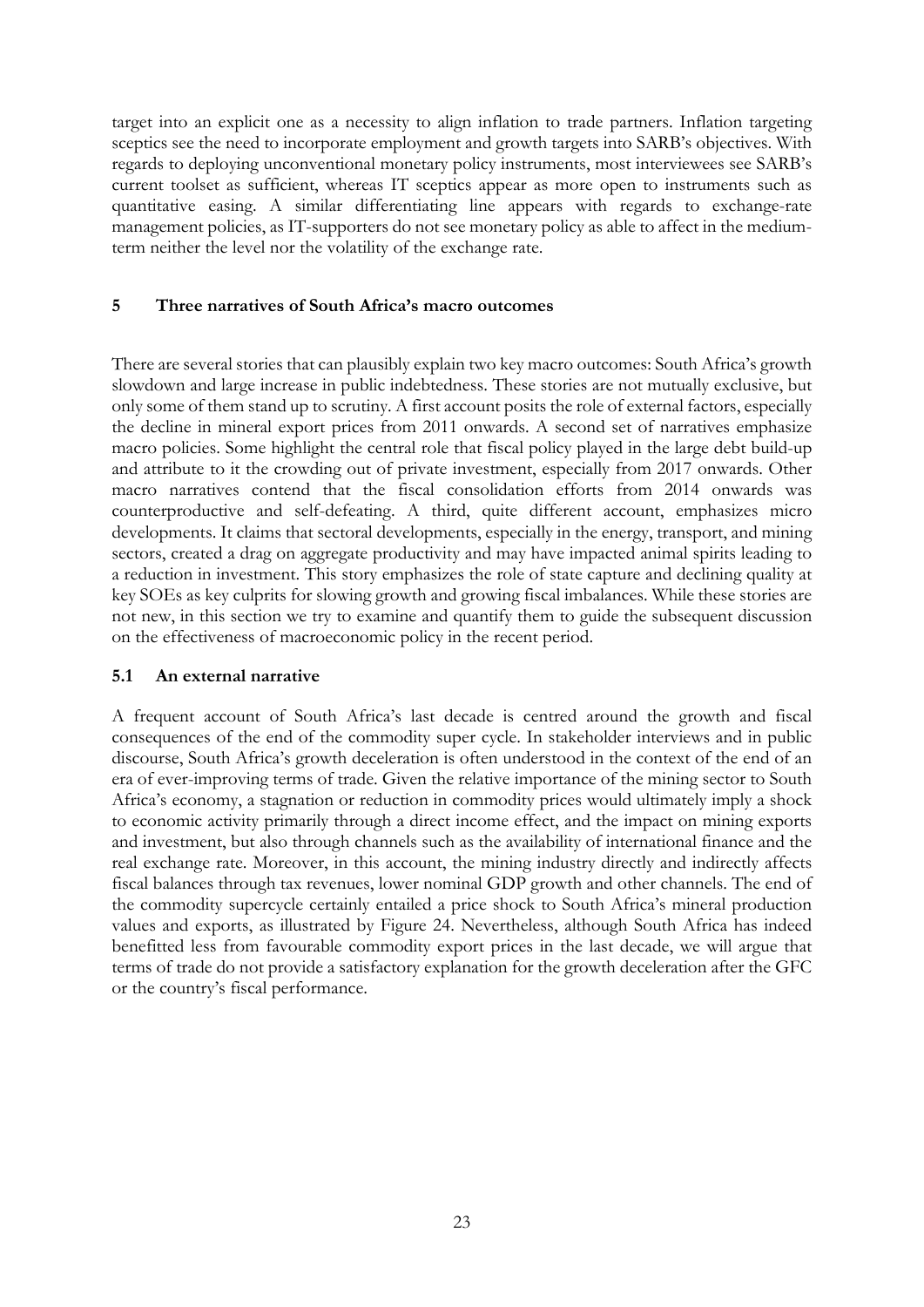

Figure 24: Mining production: current US\$ billion, 12-month moving sum

The shift in global prices has indeed affected the performance of the mining sector in the last decade. The beginning and end of the commodity supercycle does coincide with the expansion and subsequent stagnation of mining production values in South Africa. The rise in commodity prices in the early 2000s led to an expansion in the value of mining production and exports (Figure 24). But as Figure 25 shows, the increase in mining production values in the period up to the GFC is mostly explained by the increase in dollar prices of commodities. In parallel, the stagnation in production values after the GFC (or the peak in 2011 and subsequent downward swing) are also mostly explained by price adjustments rather than volume adjustments. In any case, these changes are dwarfed by the fact that South Africa's mining output in constant terms has stagnated since the 1970s, and as a share of the economy has declined from around a third in the 1950s, to a fourth in the 1970s, and less than 15 per cent in the 1990s, mainly as gold production declined. In dollar terms, gold production values had not surpassed US\$20 billion after 1980.





Note: value in US\$.

#### Source: Statistics South Africa, SARB data.

The direct impact of the decline in the value of mining production does not explain satisfactorily South Africa's economic cycle. The country's mining economy contributed 0.7 p.p. out of 3.9 per cent to the growth in nominal GDP in the 1998–2007 through the growth acceleration (Figure 26). Nevertheless, the slowdown in economic growth in the last ten years has little to do with the direct impact of reduced nominal mining gross-value added, as it is the rest of the economy's contribution that explains the downturn in GDP. Similarly, although mining contributed a higher share to gross fixed capital formation in the growth acceleration period, the downturn in investment in the last decade is not directly related to the mining sector. Nevertheless, the commodity price shock to mining exports has indeed significantly contributed to export stagnation through the 2010s.

Source: Statistics South Africa, SARB data.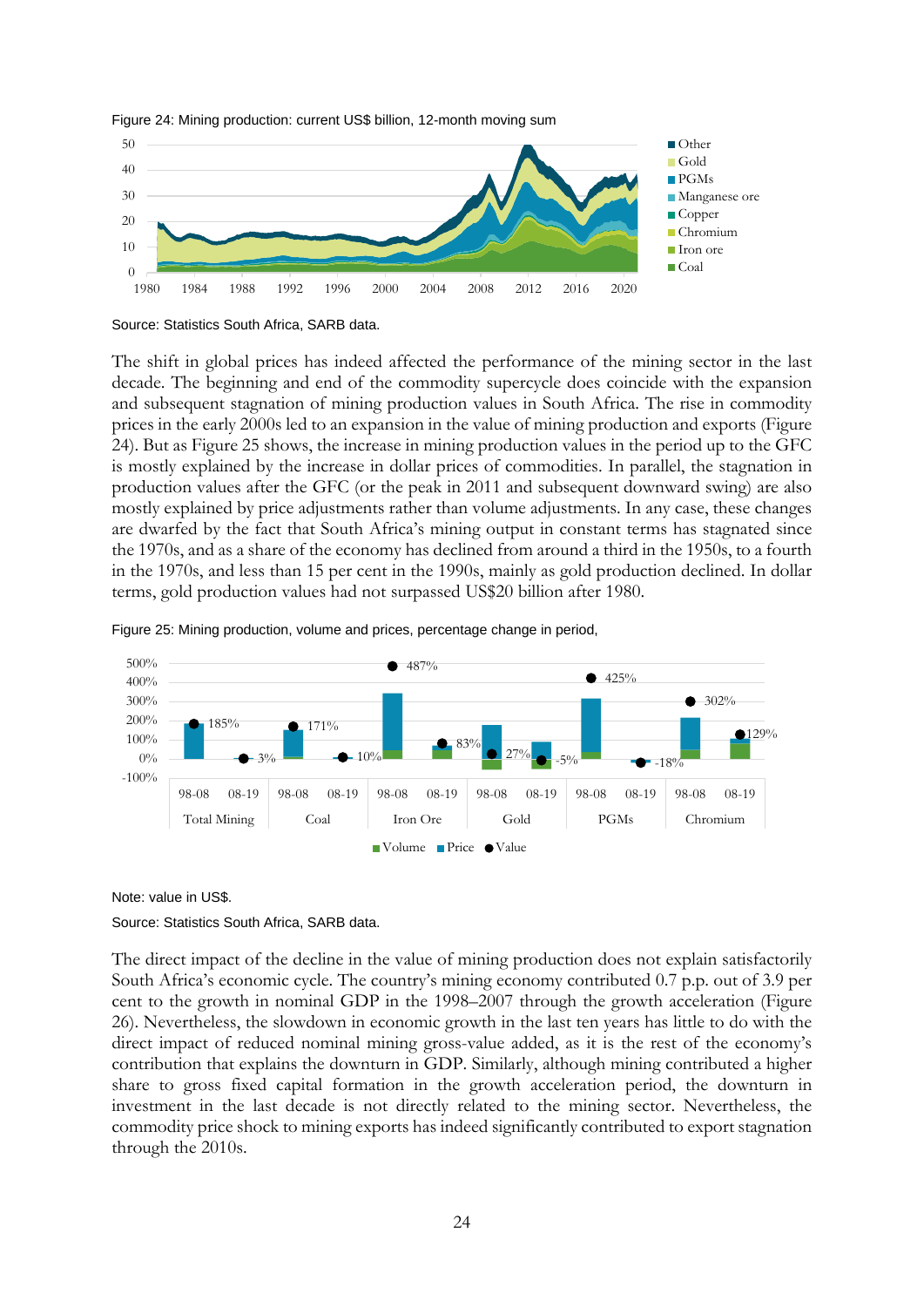

Figure 26: Mining contribution to economic activity, period compound annual growth rate

Source: SARB, Statistics South Africa, DTI, GDDC data.

South Africa's terms of trade do not tell an unambiguous story consistent with the 'external narrative', as the decline in export commodity prices was compensated by a decline in import prices. Contrary to what would be expected in the simplest version of the 'external shock' story, South Africa's terms of trade have actually improved since 2007. According to SARB's statistics, the country's overall terms of trade (including commodity and non-commodity trade in goods and services) have steadily risen by around 30 per cent over 2007–19 (Figure 27). This story masks important developments in import and export commodity prices, however. Between January 2007 and mid-2008, in the run up to the GFC, commodity import prices (mostly oil) approximately doubled and export prices (mostly metals and minerals) rose by roughly 60 per cent, only to collapse in the second half of 2008. Commodity prices then recovered rapidly starting in mid-2009 and peaked in early 2011. After that peak, import prices remained relatively stable until late 2014 but export prices began to slide, falling by 60 per cent between 2011–16, marking the end of the commodity super cycle. Given the positive correlation between commodity import and export prices, overall commodities terms of trade have been generally less volatile than the two series taken separately. Nevertheless, movements in commodity import and export prices effects do not necessarily balance themselves out, as they interact with the economy through different supply and demand channels. In any case, it is worth noting that South Africa's terms of trade have not worsened dramatically in the last decade, and certainly not in a way that would have an unambiguously negative effect on economic activity and the external accounts.

#### Figure 27: Terms of trade and commodity terms of trade



Note: indices, 2007 = 100 Source: SARB and IMF data.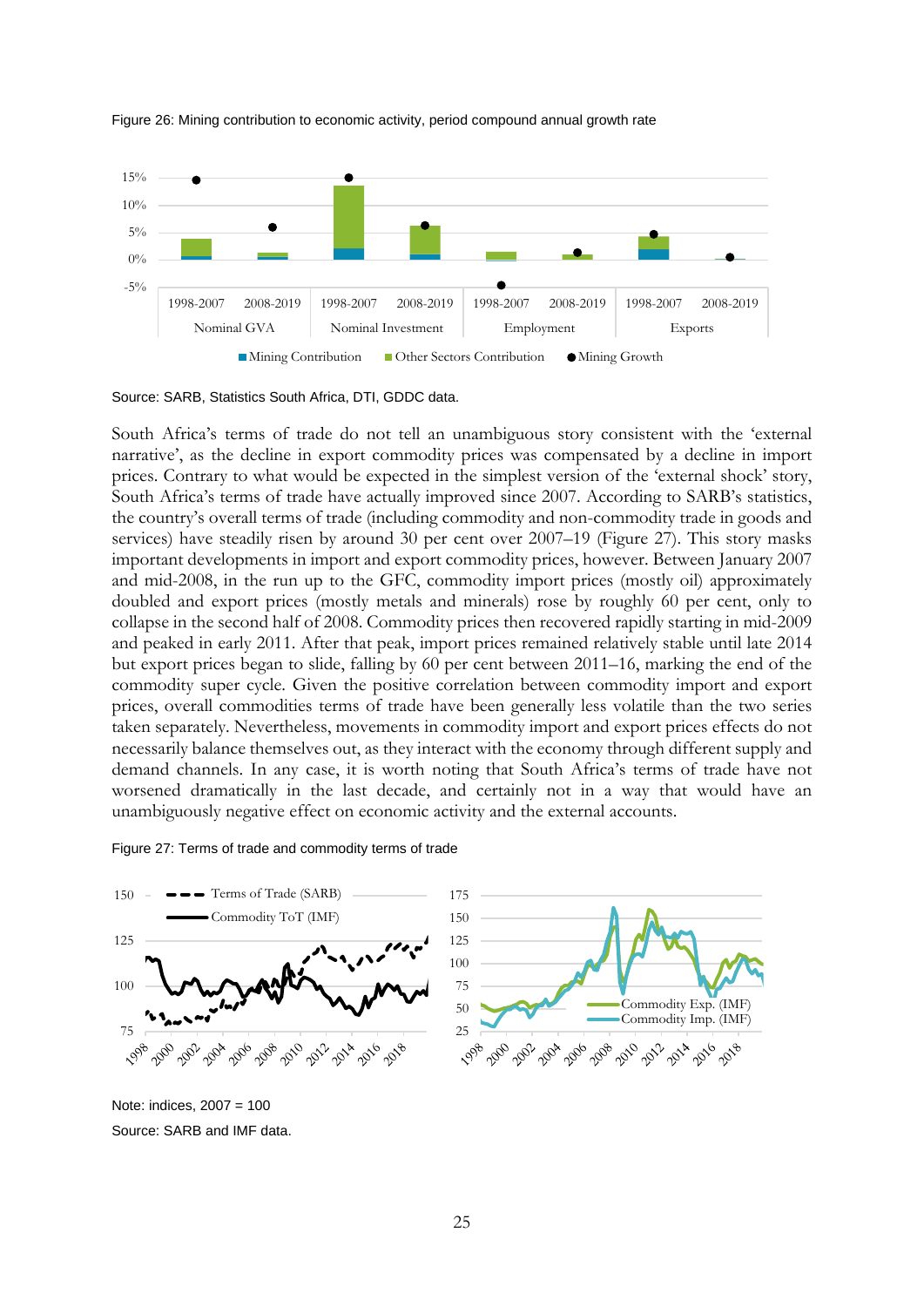Figure 28: GDP growth, as predicted by mining production value or terms of trade growth rates



#### **GDP Growth Predicted by** Commodity Export Prices



**GDP Growth Predicted by** Terms of Trade

Note: linear estimates are calculated in an OLS regression with quarterly GDP growth (year-on-year changes) and in mineral exports growth in constant Rand, or alternatively barter terms of trade index growth. Each estimate in the predicted growth series is calculated using the previous 15-years of data (60 quarterly observations) to account for evolving elasticities over time. Dashed lines represent 10-year averages. VAR estimates are calculated in a model with four lags of quarterly GDP growth (year-on-year changes) and an exogenous mining exports growth variable (with four lags) or terms of trade growth. Growth is forecasted in-sample for the 1998- 2019 period using additive residuals method.

Source: authors' estimates based on Statistics South Africa and SARB data.

Considering the 'indirect effects' of the end of the commodity super cycle, the fall in export commodity prices can explain at most a quarter of the decline in GDP growth, and does not explain at all the current fiscal dynamics. Given the supply and demand linkages between the mining sector and the rest of the economy (as well as potential wealth effects), it is worth asking to what extent the terms of trade shock might have indirectly affected the non-mining economy. When predicting GDP growth through commodity export mineral export values in a time series regression, one can see that changes in mining production values (and similarly in commodity export prices) do not correctly predict the observed growth deceleration, particularly after 2015, as only 0.14 p.p. out of a 2.3 p.p. can be accounted by mining's performance (Figure 28). An even less satisfying result is obtained when barter terms of trade are used to predict GDP. In a second exercise, we predict GDP growth after a VAR estimation, and obtain similar results. In the VAR estimate, the predicted average growth rate is 0.6 p.p. lower in the 2010–19 period than in 1999- 2008, the actual average growth fell 2.3 p.p. between these two periods (and hence explains at most a quarter of the variation). Again, with the same VAR methodology but using terms of trade as explanatory variable, the predicted growth slowdown is nil. This suggests that there are factors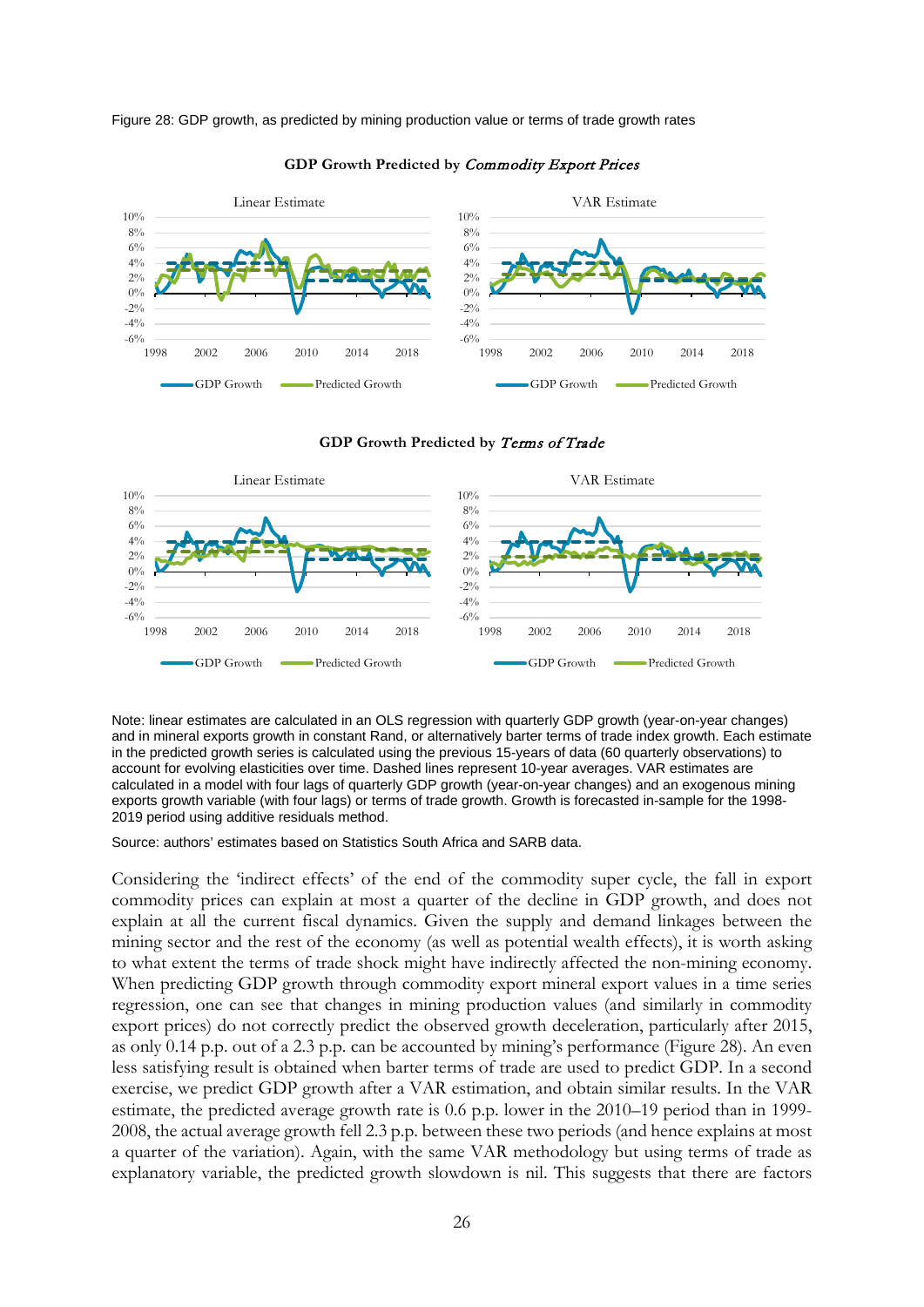outside of the variation in commodity prices that are needed to understand growth underperformance.

The direct impact of the decline in the value of mining production does not explain either the fiscal cycle. In many resource-based economies, the end of the commodity supercycle has implied also a fiscal shock, as tax revenues dependent on a single sector or commodity were not prepared to rapidly adapt to lower international prices. This is not necessarily the case in South Africa. When examining the tax contributions of the mining sector, one does not observe the sector possessing an outsized contribution to taxes. Mining directly explains on average 4-5 per cent of PIT, 8-9 per cent of CIT, 3-4 per cent of domestic VAT (although with a negative VAT contribution given the role of refunds, of which the sector explains 20 per cent). The mining sector does pay the Mining and Petroleum Resources Royalty (MPRR) since the royalty was enacted in 2008. Nevertheless, considering all sources of revenue and taxes, the mining sector does not have an outsized contribution to the tax base, and has been relatively stable as a share of the economy over time, as Figure 29 shows.





Source: authors' estimates based on SARS data.

Terms of trade are insufficient to explain South Africa's fiscal dynamics. Beyond the direct contributions of the mining sector, variations in mining production values do not appear to adequately explain variations in national government revenues. Mining-revenue elasticity calculated for the 1999-2008 and 2010–19 is not statistically significant, whereas the joint 1998- 2019 elasticity is significant (has a value of 0.6) but only explains 2 per cent of revenue changes (Figure 30).





Source: authors' estimates based on Statistics South Africa and SARB data.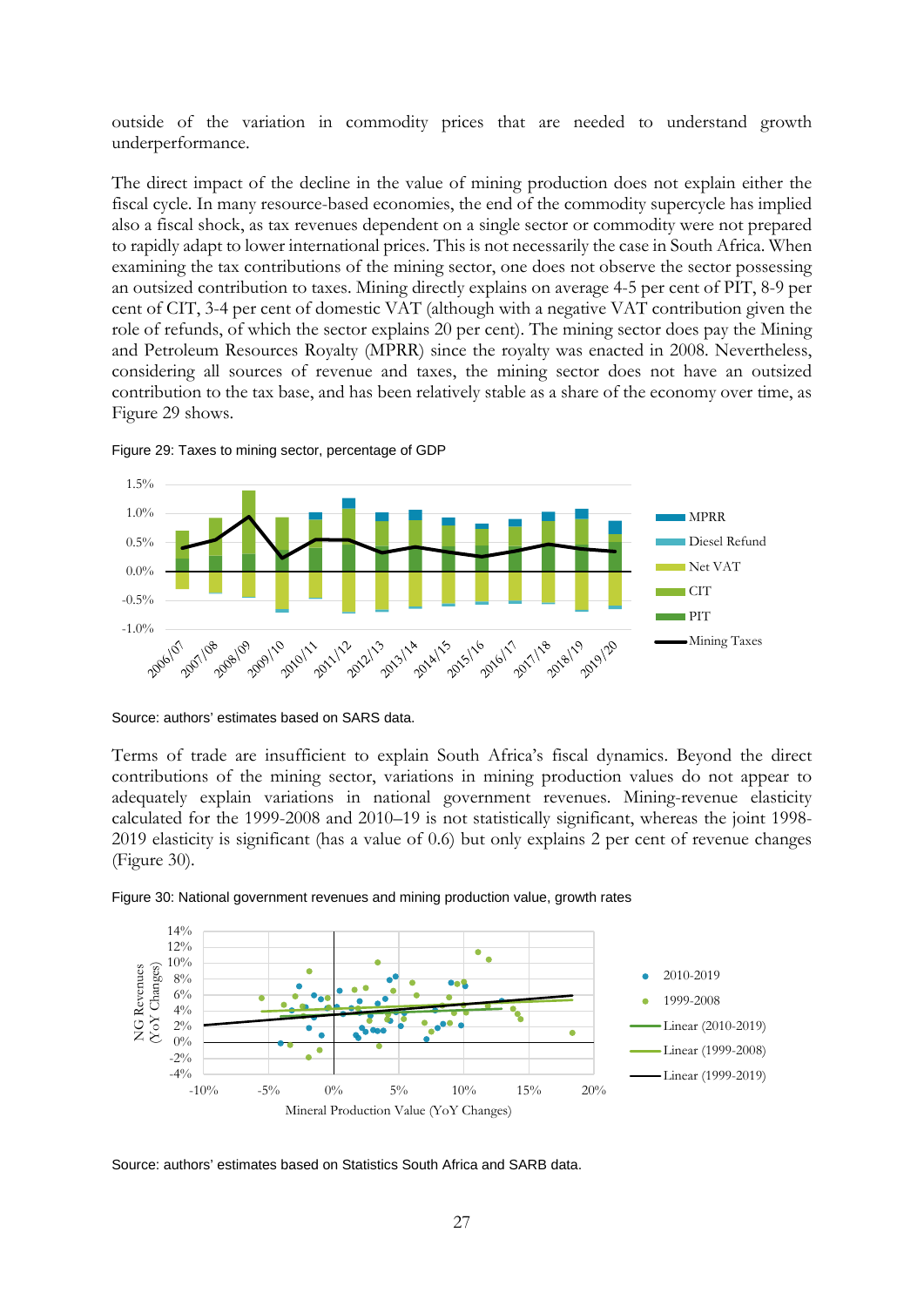#### **5.2 A macro narrative**

There are various accounts of how macro policies contributed (or did not contribute) to South Africa's debt build-up and growth slowdown. In this sub-section, we will explore these accounts, focusing first on the role of macro policies in the debt build-up and emergence of vulnerabilities. Secondly, we will assess the accounts through which macro policy affected growth. One of these accounts holds that large public deficits crowded out private spending (through a credit access channel or a Ricardian behaviour channel), lowering growth, while the other holds that fiscal adjustment efforts from around 2012 onwards were self-defeating, also lowering growth.



Figure 31: Decomposition of rising debt to GDP ratio, contribution to percentage change since 2008

Note: the debt decomposition is calculated using the methodology described in Sturzenegger and Zettelmeyer (2007) for debt dynamics based on a local currency debt accumulation equation. Debt dynamics are broadly estimated using the equation:

$$
d_t - d_{t-1} = -\frac{P_t}{Y_t} + \frac{(1 - \alpha_{t-1})d_{t-1}}{(1 + \pi_t)(1 + g_t)} s_t^e + \frac{d_{t-1}}{(1 + \pi_t)(1 + g_t)} (i_t - \pi_t - g_t - \pi_t g_t)
$$

Where  $d_t$  is national government debt-to-GDP at year t,  $P_t$  is the local currency primary balance,  $Y_t$  is nominal gross domestic product,  $\pi_r$  is the nominal GDP inflation rate,  $g_r$  is real GDP growth rate,  $i_r$  is the effective nominal interest rate,  $a_t$  is the share of local currency denominated debt in total debt and  $s_t^e$  is the rate of nominal depreciation (weighted by the share of foreign currency denominated debt for each currency). Additionally, the primary balance is decomposed into the 'expected' primary budget balance in the National Treasury Budget Review of the previous year (expressed in calendar years, not fiscal years) and the 'unexpected' primary balance (the difference between expected and unexpected). The third term in the equation is separated into an automatic debt dynamics term — estimated using budget review projected growth and including the revaluation of inflationlinked bonds — and an 'unexpected growth' contribution (the difference between realized and expected growth). Finally, below-the-line SOE capitalizations and bailouts are added, and a residual is calculated as the remaining term. The graph exhibits the cumulative accumulation of national government debt since 2008, adding terms for each year.

Source: authors' elaboration based on SARB and National Treasury data.

Planned fiscal policy was the largest driver of South Africa's debt build-up in the 2007-19 period. Forecast errors in real GDP, inflation, and the budget balance played the next largest role, although less than half of the former. Weak fiscal control over SOEs also contributed to the debt build-up. At a high level, South Africa's fiscal policy in the decade after the GFC was to maintain the budget deficits which had provided countercyclical support to the economy. A decomposition of the drivers of South Africa's rising indebtedness (Figure 31) illustrates the consequences of this policy. South Africa's debt to GDP ratio rose 36 p.p. between 2008 and 2019 and a large share of that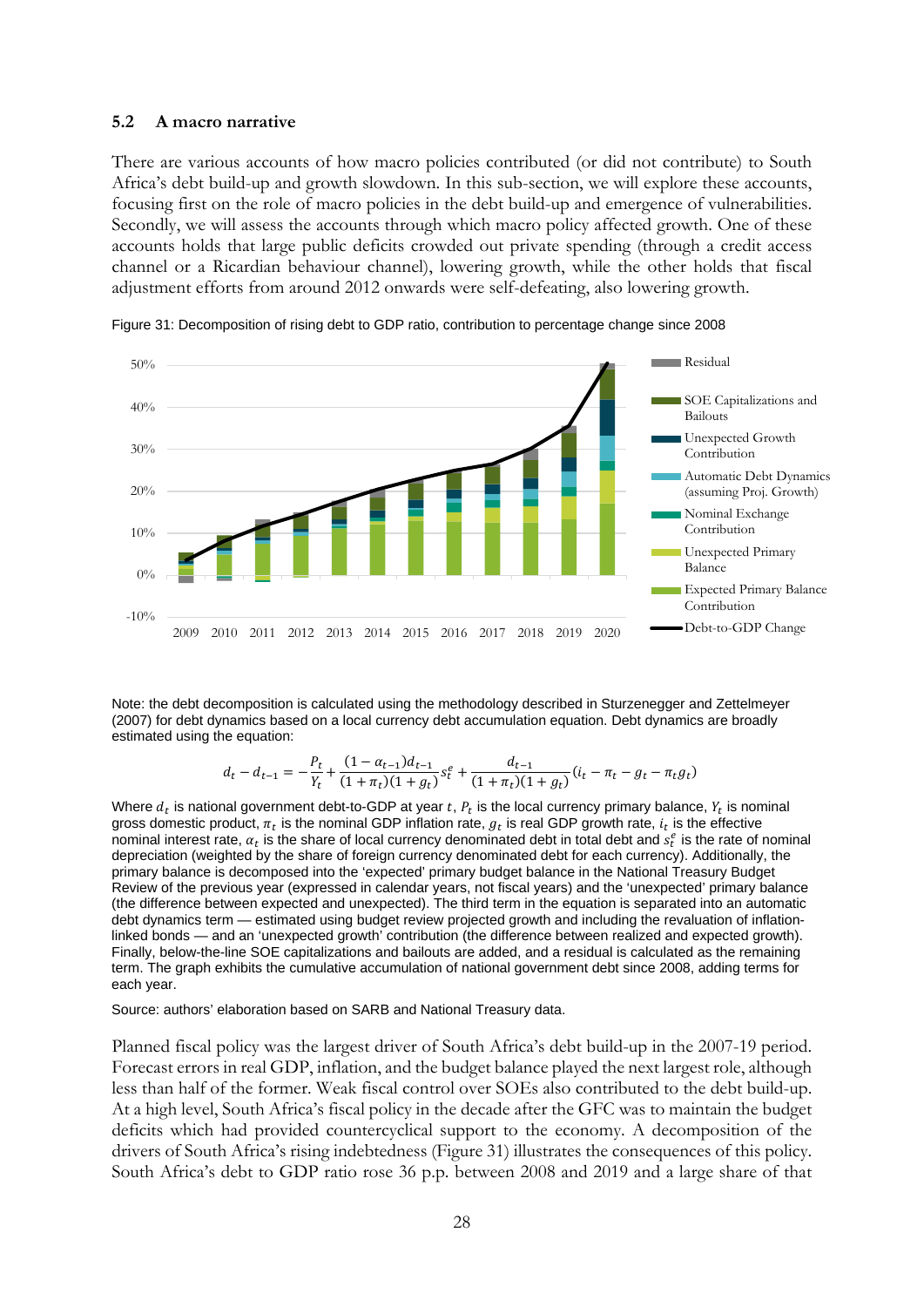increase (17 p.p. or 48 per cent of the total) was due to planned primary deficits (13 p.p.) and autonomous debt dynamics (4p.p.), which can be reliably forecast by policy makers. A quarter of the increase (25 per cent) in the ratio can be attributed to forecast errors in unexpected primary balances (5 p.p.), mostly on the revenue side, and unexpected growth misses (3 p.p.). Another important share (6 p.p. or 16 per cent of the total) is explained by below-the-line SOE recapitalizations and bailouts. The remaining share of the increase in South Africa's debt-to-GDP ratio (12 per cent) is explained by nominal depreciation of the Rand (2 p.p.) and a residual term that captures interactions (2 p.p.). In summary, South Africa's rising debt and increased macrofiscal fragility can be mostly understood as the outcome of planned fiscal policy, but there is something to be said about projection errors (which account for a quarter of the increase), and SOE bailouts, which also added to the debt stock. This account, however, is agnostic as to whether fiscal policy was appropriate from a cyclical or allocative point of view.

To assess whether fiscal policy responded appropriately to the economic cycle, we must first characterize the cycle as understood in real time and with the benefit of hindsight. To simulate a time-series containing the real-time estimates of SARB's output gap, we extract the most recent estimate for the output gap at the end of each quarter, as in Botha, Kuhn and Steenkamp (2020). We then produce a time series by replicating this procedure for the entire period. In this way, we know what output gap policy makers thought they were facing at each moment in time. This 'realtime' output gap measure puts South Africa almost 6 per cent below potential output in 2009–10 and again in 2014 (Figure 32). In contrast, SARB's most recent output gap estimate indicates that South Africa's economy was below potential by just under a percentage point, on average, in the years that followed the GFC, indicating large differences between SARB's real-time and ex-post estimates. The persistent negative sign of SARBs output gap has been criticized by Greenwood-Nimmo and Steenkamp (2020), who show that differences in actual GDP and potential GDP do not systematically correct themselves over time, as required by the intuitive definition of the output gap.



Figure 32: SARB output gap in real time and ex-post, percentage of potential output

We also simulate a real-time Beveridge-Nelson (BN) filter on the seasonally adjusted quarterly GDP data by recalculating the trend and cycle component for each quarter with the information available during that quarter and prior periods.<sup>[17](#page-30-0)</sup> Surprisingly, the simulated real-time estimate is much closer to SARB's ex-post estimate than SARB's real-time estimate and is generally less negative (or more positive), suggesting that it was not overwhelmingly clear that the economy was

Source: authors' elaboration based on SARB data.

<span id="page-30-0"></span> $17$  This exercise is not exact, however. The original vintage GDP datasets are not the same as the shortened versions of current timeseries due to data revisions.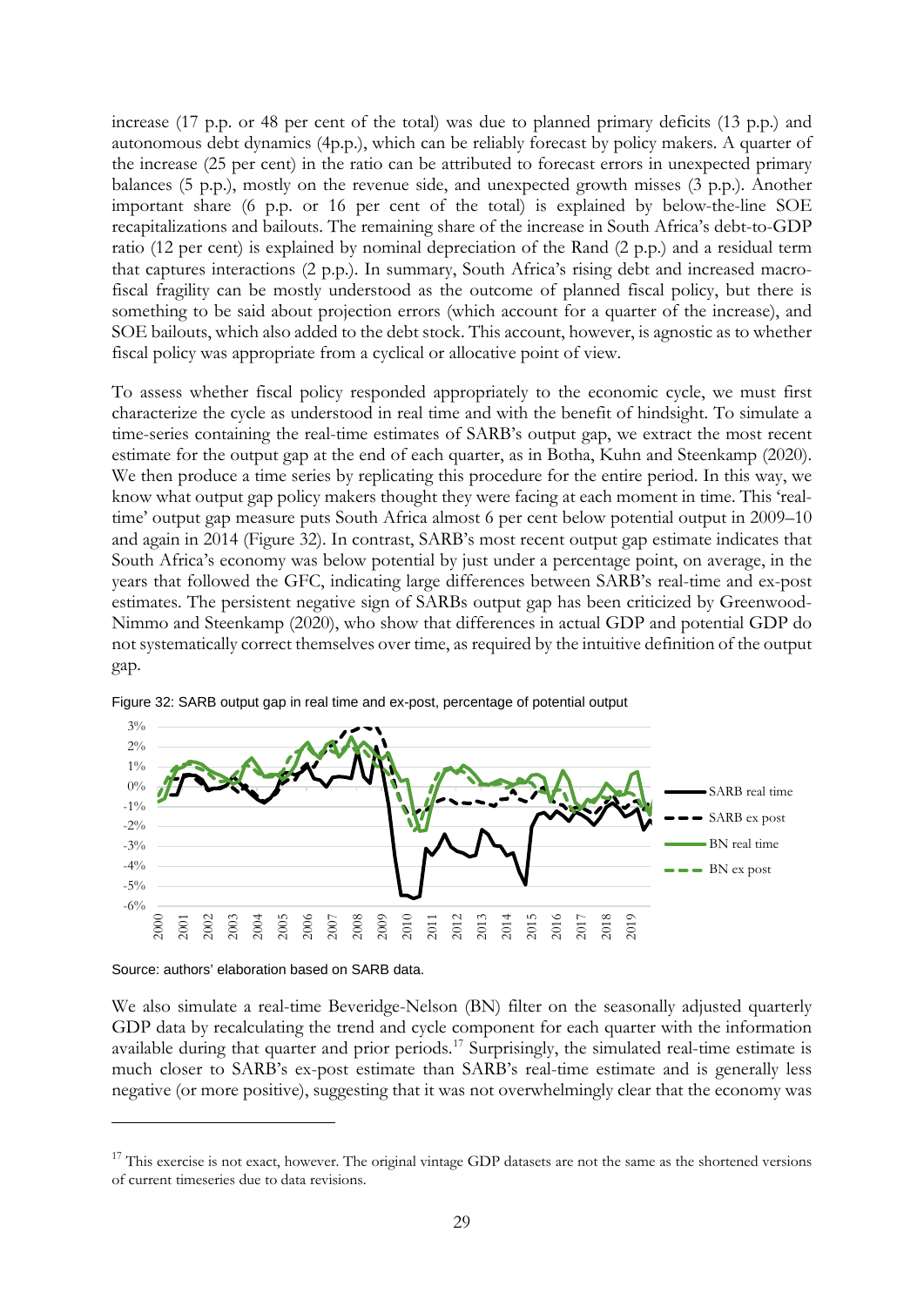a in cyclical slump in the aftermath of the GFC. Specifically, SARB's ex-post estimate continues to show an output gap of almost 1 per cent of potential GDP throughout much of the 2011–15 period, which contrasts with the real-time BN estimate (pictured in Figure 32) and a real-time Christiano Fitzgerald and Hodrick-Prescott filter (not pictured) which show positive or near-zero output gaps in the same period. This suggests that even ex post, SARB may be incorrectly measuring the historical slack in the economy. Consistent with this argument, Botha, Kuhn and Steenkamp (2020) also find that SARB's real-time output gap is deficient, as it is the 'worstperforming' indicator for predicting future output and inflation out of a set of candidates.

The variation in South Africa's fiscal balance is well explained by SARB's real-time output gap estimate, but much less well explained by SARB's and other ex-post estimates. This suggests post-GFC countercyclical fiscal support while understandable on the basis of the evidence at the time, was based on evidence that turned out not to be correct. Around 81 per cent of the movement in the general government's primary fiscal balance in 2001–19 can be explained by SARB's real-time output gap estimate, as published in Monetary Policy Committee reviews from the time (Figure 33). However, only 45 per cent and 23 per cent of the same variation can be explained by SARB's most recent (ex post) output gap estimate and the real-time estimate of the Beveridge-Nelson filter. This result is consistent with the fact that what at the time were believed to be a cyclical downturn later turned out to be shocks to trend growth. The idea that shocks can affect trend GDP growth, rather than the business cycle, was first presented in Aguiar and Gopinah (2007), which emphasized this phenomenon for emerging economies. More recent research, like Amra, Hanusch, and Jootse (2019), makes this case for South Africa specifically, arguing that the GFC and end of the commodity super-cycle affected potential growth, rather than the cycle.





Source: authors' elaboration using SARB data.

The increase in South Africa's expenditures that provided counter-cyclical support after the GFC were mostly permanent, not temporary. The composition of this adjustment was sub-optimal and contributed negatively to allocative efficiency. Budget expenditures for the main budget of the national government rose by 7.8 per cent of GDP between 2006–19 The lion´s share of this increase was the wage bill. For the general government and SOEs it rose by 3.5 per cent of GDP between 2007–19, largely due to rising real average wages. These wage increases are not transitory to the extent that public sector workers have permanent contracts and collective bargaining which makes lowering real wages via inflation unfeasible. This information suggests that the composition of the increased expenditure had too much current expenditure and too little capital expenditure, which had a lasting negative impact on the allocative efficiency of government spending. This view echoes Amra, Hanusch, and Jootse (2019), who argue that 'countercyclical fiscal policy through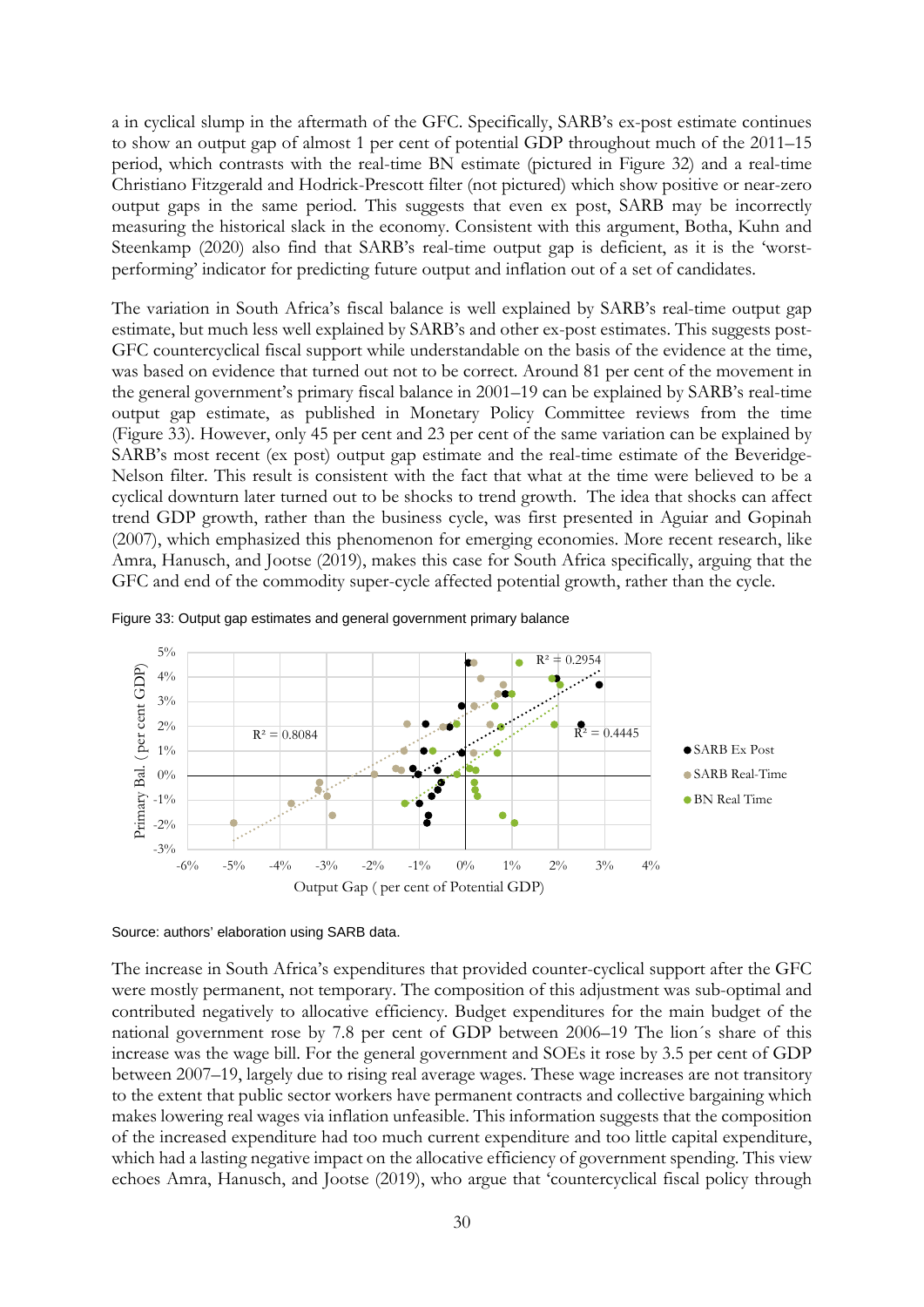discretionary increases to public spending, with the wage bill comprising the largest share of overall expenditure increases, resulted in South Africa's budget structurally increasing to a higher level of expenditure to GDP.'

Given real-time output gap estimates, monetary policy was cyclically appropriate during the GFC, the COVID-19 pandemic and the period in between. With ex-post estimates for 2011–15, this claim is harder to support. Alton (2018) finds that monetary policy in South Africa has been procyclical since 2000 based on outputs from a regression between the cyclical component of the real policy rate and the cyclical component of output (calculated ex-post with timeseries methods). This finding strongly supports the view that monetary policy was somewhat procyclical in 2011– 14 or so, when the output gap was actually much smaller than believed.

There are various accounts of how macro policy may have slowed GDP growth. The first is that public deficits crowded out private activity via access to credit. The theory suggests that fiscal deficits affect household behaviour. The basic idea of Ricardian equivalence (also known as debt neutrality) dates to David Ricardo in the early nineteenth century. It holds that financing government expenditure through taxes or debt is equivalent because in the case of the latter, households expect higher future taxation to pay for the additional debt, reduce present consumption and increase savings as a result. This idea was first formalized by Barro (1974) in an overlapping generations model,<sup>[18](#page-32-0)</sup> which concluded that financing current expenditures through debt or taxation has 'no effect on aggregate demand, interest rates, and capital formation,' although the assumptions underpinning the model soon faced pushback — see e.g. Buchanan (1976) and Feldstein (1976).The 1980s saw a vivid debate on the subject, and the two key surveys of the time (Bernheim (1987) and Seater (1993)) present opposing conclusions. A more recent survey by Ricciuti (2003) concludes that the empirical validity of the Ricardian hypothesis remains an open question, and research by Nickel and Vansteenkiste (2008) suggests that Ricardian behaviour is more likely to apply in countries with high levels of debt (80 per cent of GDP or more), which is increasingly the case in South Africa.



Figure 34: Changes in net and gross savings, public and private, change in percentage of GDP

Source: authors' calculations using SARB data.

A first test of Ricardian effects: private and public savings move in opposite directions. A bivariate regression of changes in public savings against private savings in 2000–19 shows that they are inversely correlated with a slope of almost negative one, both for the case of gross and net savings

<span id="page-32-0"></span><sup>&</sup>lt;sup>18</sup> The main assumptions for this model include rational expectations, strong intergenerational altruism, a fixed expenditure path, constant population, constant productivity, perfect capital markets (all agents lend and borrow at same rate), identical two-period agents, and constant preferences, among others.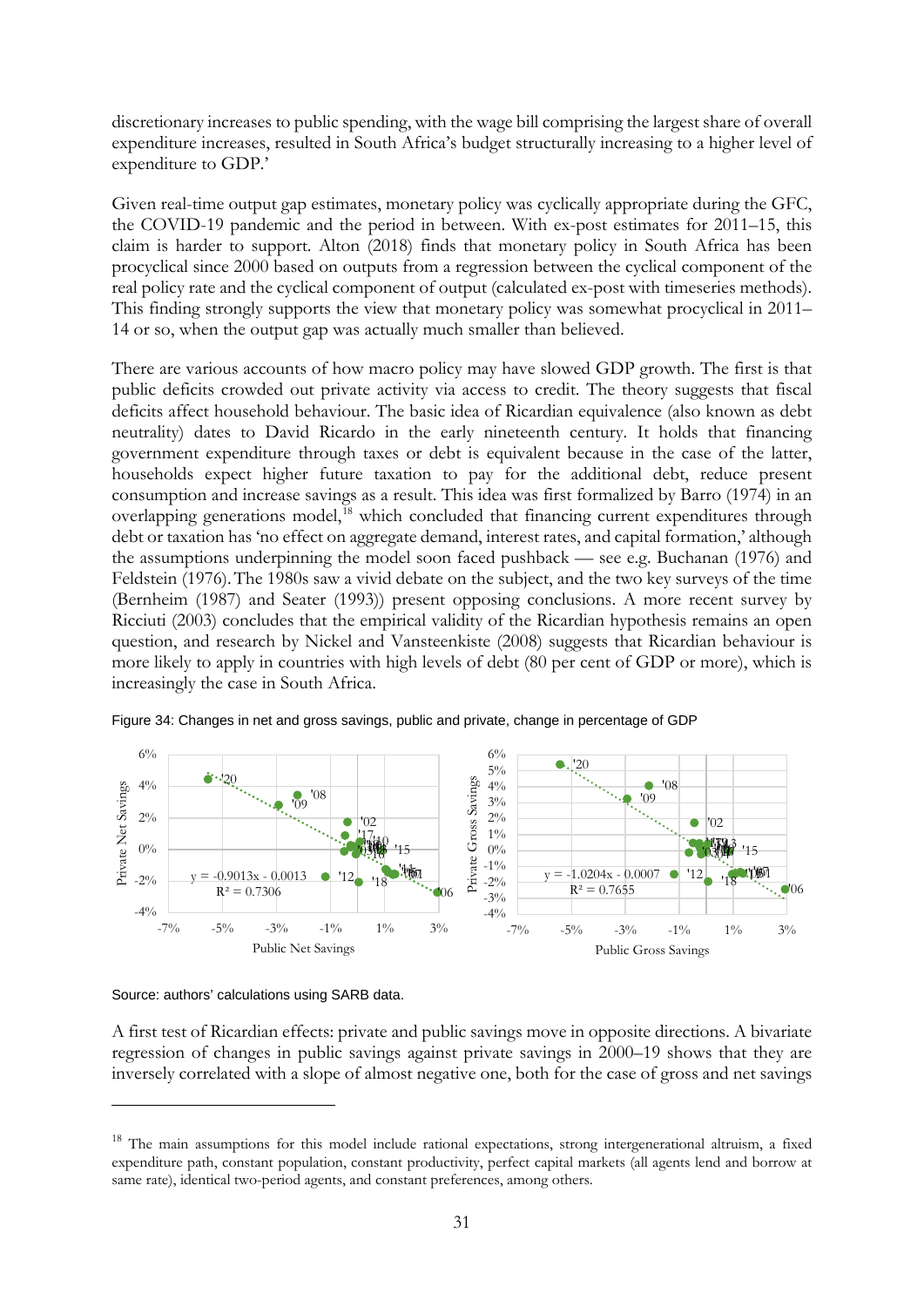(Figure 34). This offset coefficient indicates that in this period, reductions in public savings were almost fully offset by increases in private spending, which is consistent with a Ricardian effect. Beyond the question of why this effect occurs, it seems to be the case that some significant subset of the economy interprets public deficits as irresponsible or an augur of instability. This would dampen 'animal spirits,' lowering consumption and investment and yielding Ricardian behaviour all the same. Given the data and literature, it is fair to say that Ricardian behaviour is plausible, especially in the period between 2013–17, when household leverage was declining, a point to which we now turn.

Traces of the Ricardian effect can also be found in the market for household credit. Household leverage rose sharply before and during the GFC but then declined steadily until 2017, when it began to rise again. The decline in 2007–17 was significant. During those ten years, household debt fell 20 p.p. to 73 per cent as a share of disposable income, fell by 9 p.p. to 44 per cent as a share of GDP, and declined around 3 p.p. to 16 per cent as a share of assets (Figure 35). Since 2017, however, these indicators have rebounded by 5 p.p., 1 p.p. and 4 p.p., respectively, and remain slightly above the 1995-2005 average. As these trends unfolded, mortgage credit fell from around 70 per cent of all household debt to roughly 60 per cent, the difference being replaced by unsecured loans and instalment sale credit (car loans, etc.). We note however that the hypothesis of public deficits crowding out households spending is not supported by the data from 2017 onwards — when crowding out is most strongly emphasized in the policy debate — as households begin to re-leverage. Given this fact, it is easier to argue Ricardian effects in the 2013–17 period, but less so for 2018–19.

#### Figure 35: Measures of household leverage, percentage



Source: authors' illustration using SARB data.

South Africa's current account deficit, which matches the public deficit, was largely financed with foreign portfolio inflows and other investments, undercutting crowding out effects. South Africa's external sector data suggest that government can finance itself abroad and is not directing savings away from firms or households. As Figure 36 illustrates, the country financed at least half of the external deficit every year from 2009 onwards with portfolio inflows from non-residents (except in 2016–17, where these flows financed over 100 per cent of the CA deficit). The other half of the external deficit was financed by other investments (mostly cross-border bank lending and repatriation of dividends by locals).<sup>[19](#page-33-0)</sup> The fact that South Africa was able to attract foreign savings

<span id="page-33-0"></span><sup>&</sup>lt;sup>19</sup> IMF Article IV 2019.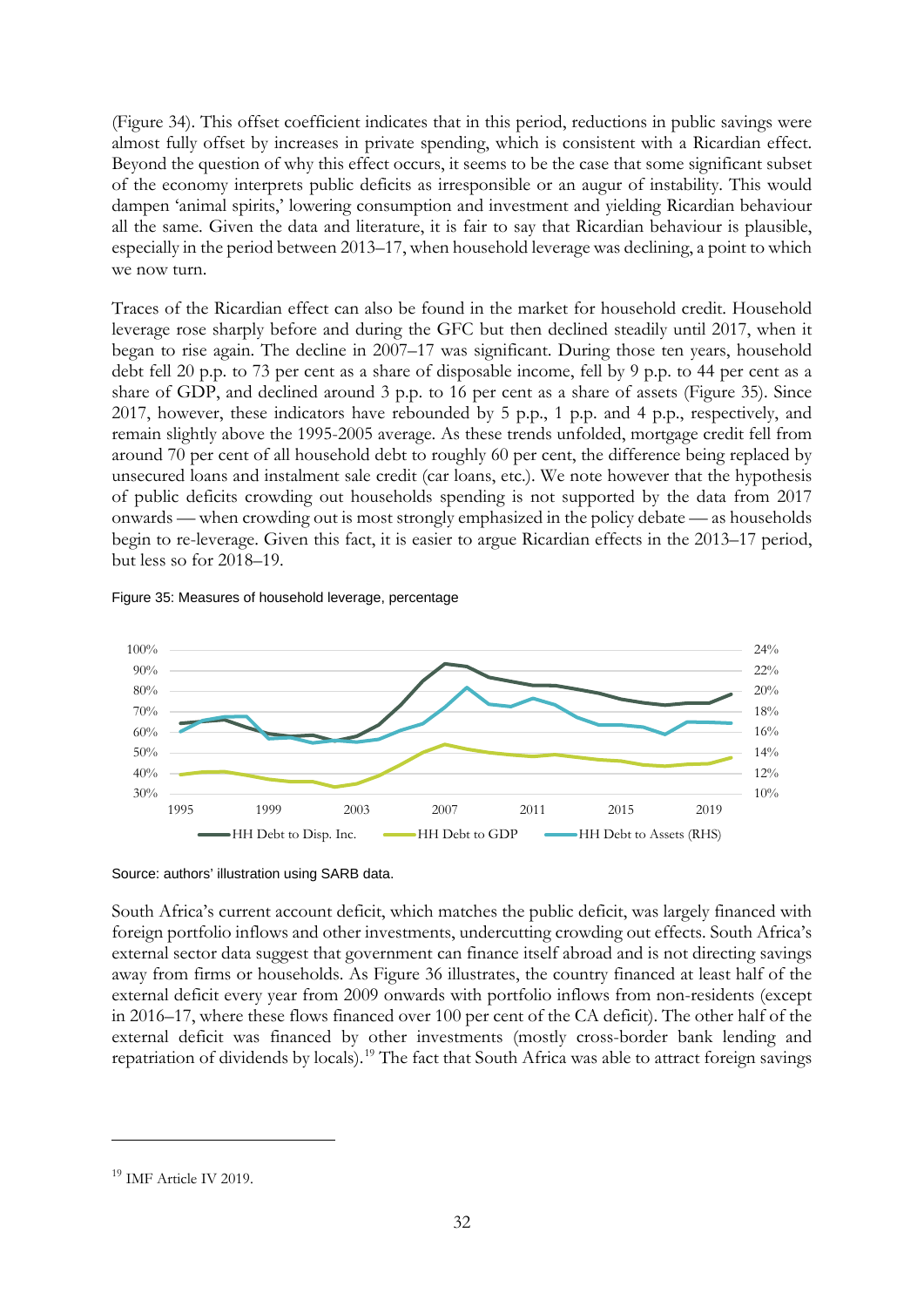year after year suggests is not consistent with the narrative that the public sector diverted domestic savings away from productive investments and household consumption.



Figure 36: Capital account by components, percentage of GDP

#### Source: authors' illustration using SARB data.

The combination of increased private savings and external funds implied that the lending conditions of the corporate sector were not significantly affected. The phenomenon of crowding out is often associated with the fact that if the public sector is capturing most of the economy's savings and the private sector is competing for the remains, quantities of credit supplied to the private sector should be low or declining, the price of credit (real interest rates) should be high or rising, and public deficits should be the causal driver behind these two facts. However, the data for 2007–19 does not quite show this. Bank credit to GDP fell from 83 per cent in 2007 to 73 per cent in 2011 and has risen tepidly to 76 per cent by 2019. But the headline figure hides important compositional changes. Credit to corporates has been rising as a percentage of GDP, as a percentage of sectoral GVA, and as a percentage of bank assets since around 2013 (Figure 37).





Source: authors' illustration using SARB data.

This has occurred as the banking system has broadly shifted credit exposure towards corporates from households. On the price side, real interest rates for corporates have risen in recent years but remain below pre-crisis levels. Average real borrowing rates deflated by expected inflation bottomed at 2.5 per cent in mid-2013 and surpassed 5 per cent in 2019 (Figure 38). The 250-bps increase in real borrowing rates is significant, but it did not bring real interest rates to levels seen in 2000–07, which were associated with higher economic growth and lower public deficits. Lastly, enterprise survey data from the World Bank from 2019–20 suggest that firms in South Africa consider access to credit to be a major obstacle to business much less frequently than peer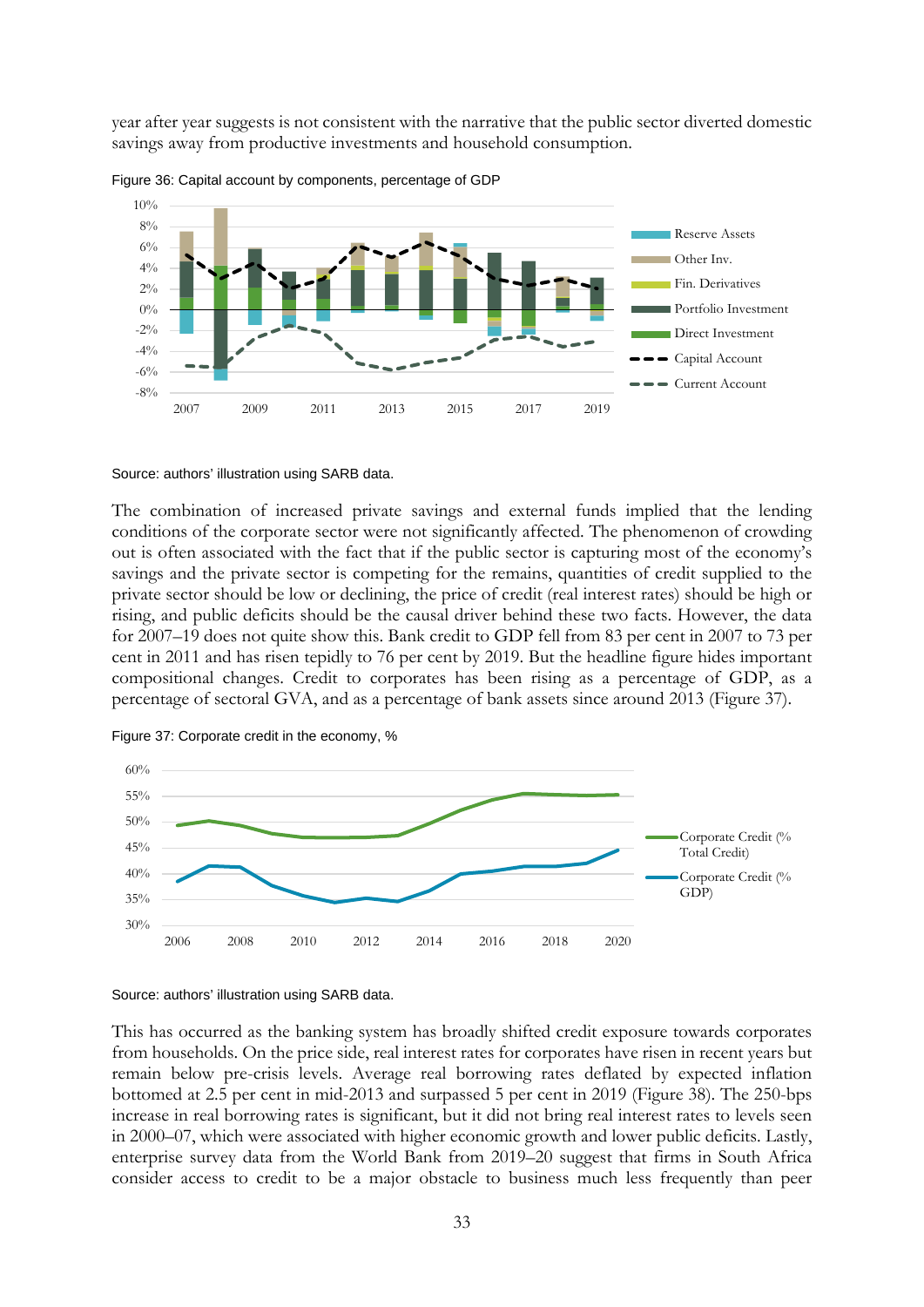countries and the rest of the world. Thus, the data is not evidently consistent with a crowding out via credit access story for firms.

Figure 38: Real borrowing rates, %



Source: authors' calculations based on SARB data.

Part of the increase in real lending rates observed in 2013–18 can be explained by the implementation of Basel-III, as it raised bank funding costs independently of any changes in the supply of savings or demand for credit demand. Bank funding costs rose between 2013–19 partly as a result of the changes imposed by macroprudential regulation, which forced banks to switch into longer maturity, more expensive funding sources.<sup>[20](#page-35-0)</sup> Since this change in funding costs and real lending rates happened independently of the credit or economic cycle, it explains part of the observed increase in rising real lending rates, which, as argued above, are a necessary condition for a crowding out via credit access theory to hold.

An alternative account of how fiscal policy slowed growth is that fiscal consolidation efforts from 2012 onwards were contractionary. We find the fiscal multipliers are small and negative indicating that the fiscal contraction if anything helped the economy to recover. Assessing this theory requires an appraisal of fiscal multipliers in South Africa, which can shed light on the links between fiscal policy and growth, and modelling to simulate the effects of additional spending. Using a closed input-output table model, Schröder and Storm (2020) estimate that fiscal multipliers in South Africa were 1.68 in 2018. However, this result is somewhat of an outlier. Kemp (2020) finds that expenditure multipliers are positive but generally less than one in the South African context and finds that they vary significantly depending on the model and identification strategy used. The same study finds that revenue multipliers are larger and more distortionary. Results for earlier periods in South Africa also suggest low multipliers. Jooste, Liu and Naraidoo (2013) estimate a time-varying multiplier that peaks at 0.6 after five quarters with no long-run impact on GDP. Akanbi (2013) estimates a fiscal multiplier below unity, even with output below potential, that declines to zero within three years. In an international context, the literature generally finds that multipliers are larger with well-developed financial systems (which South Africa has), and near the zero-lower bound (which South Africa has never been) and when government indebtedness is low (which is not the case).<sup>[21](#page-35-1)</sup> The hypothesis of a low expenditure multipliers is consistent with the analytical exercise we present in Figure 39, which reports the results of a reduced form VAR model where we simulate counterfactual GDP for all sectors excluding government. We first forecast the model within sample since 2010. Notice how the model and actual figures start to diverge after 2016, indicating a growing pattern of slowing. We then allow for a counterfactual with additional

<span id="page-35-0"></span> $20$  Steenkamp (2021).

<span id="page-35-1"></span><sup>&</sup>lt;sup>21</sup> Blanchard and Leigh (2014); Christiano, Eichenbaum, and Rebelo (2010); DeLong et al. (2012); Eggertsson (2011).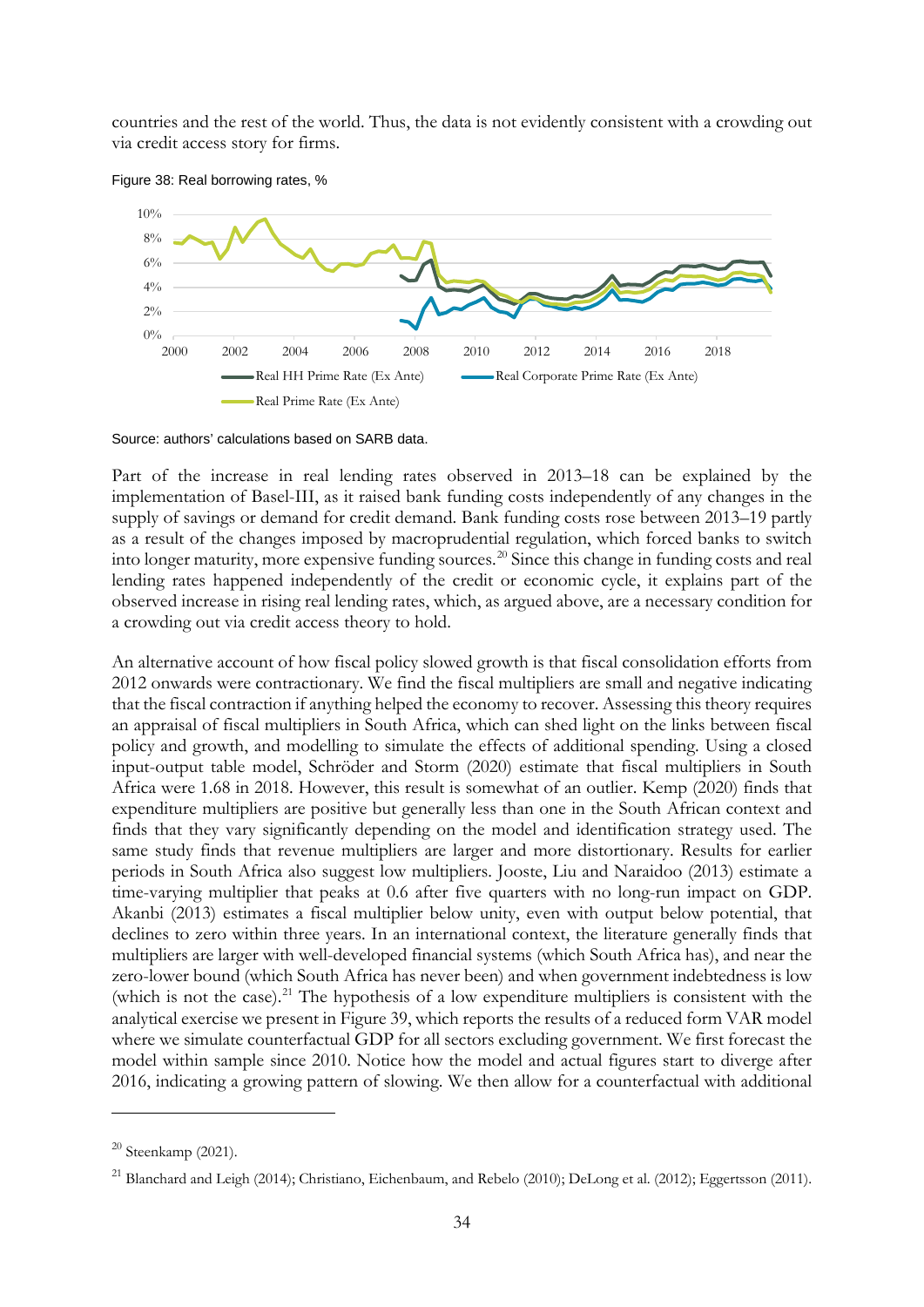exogenous growth in the government sector (additional 0.2 p.p. in quarter-on-quarter growth rates through the entire 2011–19 period). The strong overlap of the VAR with and without the shock to government spending suggests that additional government spending would have had a minimal impact on output growth, consistent with a low multiplier, which, if at all, would have a negative value. In short, this exercises somewhat sides with the conclusion that fiscal multipliers, if anything are small.



Figure 39: GVA exc. gov. services – counterfactual shock, constant r billion, seasonally adjusted

Note: a VAR model was estimated for quarter-on-quarter growth rates of the economy's ten sectors for the 1990- 2019 period. An in-sample forecast for 2011–19 period was estimated using additive residuals (with 200 repetitions). The first scenario 'Gov. Services Actual' assumed exogenous growth of the government services sector, using the latter's actual values in the VAR forecast. The second scenario 'Gov. Services Counterfactual' added an additional 0.2 p.p. to quarter-on-quarter actual growth rates in each quarter for the 2011–19 period, and estimated the VAR taking the gov. services path as exogenous.

Source: authors' elaboration based on SARB data.

Finally, the view that monetary tightening is responsible for the most recent growth slowdown is hard to defend, given the weak relation between inflation and growth. Recent South African economic literature has emphasized the lack of empirical evidence for a short or long-term association between rapid economic growth and higher inflation.[22](#page-36-0) In terms of labour market outcomes, Kabundi et al. (2016) have shown a flattening of the Philips curve over time. The fact that inflation has been far from the lower bound of the official band and that credit growth stagnation did not coincide with the tightening cycle indicate that monetary tightening hardly played a major direct role in the current growth slowdown.

On balance, while South Africa's macro policy resulted in a large debt build-up, the arguments and evidence that macro policy slowed GDP growth are not compelling. First, because public dissaving generated a countervailing move in private savings, neutralizing its effect on aggregate demand. Second, because once government spending (with its financing combo) is simulated in the economy a fiscal expansion has a negligible effect on output. In short, more government spending, financed with taxes or debt, just engineered a switch from private to public consumption, as the economy reacted more in a Ricardian than in a Keynesian fashion. This may have had significant efficiency effects, but it is more difficult to argue, at least through 2019, that it had strong macroeconomic effects. In other words, neither can we support the claim that the crowding out effect was detrimental to growth, nor the claim that the attempts at fiscal consolidation were responsible for the growth decline. Although macro policy was indeed ineffective in reverting the slowdown, it did not itself cause it.

<span id="page-36-0"></span> $22$  Steenkamp (2019).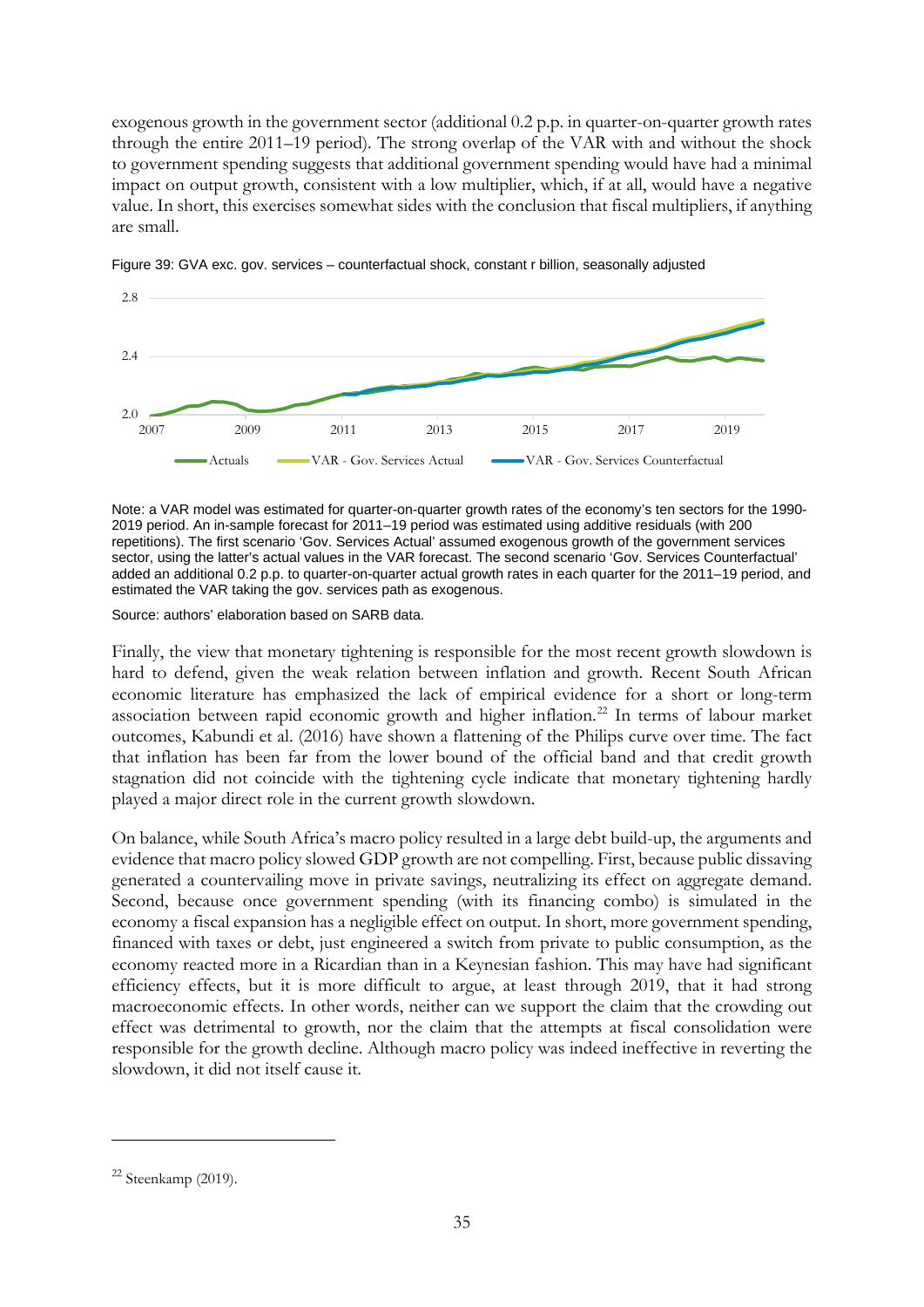## **5.3 A micro narrative**

A final account of South Africa's growth and fiscal trajectory emphasizes the persistent loss in productivity in the economy and the investment slowdown triggered by microeconomic policies. The two main 'microeconomic' accounts of the growth slowdown evaluated in this sub-section are (1) the sectoral roots of the productivity slowdown, and (2) the political factors behind the investment slowdown.

South Africa experienced an unexpected shock to productivity growth**.** As previously mentioned, public and private analysts had systematically expected higher growth paths for South Africa in the years after the GFC, which failed to materialize (Figure 18). In the micro narrative, this underperformance is explained not by the consequences of fiscal imbalances or by disappointing terms of trade but by an expected stagnation or loss in productivity. Figure 40 constructs a real time estimate of expected factor productivity (TFP) gains implied by the expected growth and investment path (as well as assuming realized changes in employment) as suggested in official estimates at each time. As can be seen TFP expectations did not materialize and were systematically overestimated during this period.

Figure 40: Budget framework, implied TFP growth



Note: TFP growth estimates for projected growth are calculated using a Cobb-Douglas production function, and assuming projected gross capital formation growth rates, depreciation rates and labour share of output rates from PWT, and actual changes in employment from SARB.

Source: authors' elaboraton based on National Treasury, SARB and Penn World Table data.

The loss in productivity is concentrated in network industries but is nevertheless common to the rest of the economy. When decomposing growth into the increase in labour, capital and total factor productivity (TFP), the latter explains the brunt of the under-performance, as employment and capital increased moderately. This result occurs regardless of the data used (Figure 41).<sup>[23](#page-37-0)</sup> When comparing TFP estimates for South Africa and the United States, we can observe that whereas the capital stock per person has grown from 16 per cent of the US' to 19 per cent in the 2008–19 period, TFP decreased from 71 per cent to 54 per cent of the US'. The loss in productivity has not been uniform across the economy, as sectoral TFP estimates show a higher productivity loss in the utilities, mining, construction and transportation and ICT sectors (Figure 42). These sectors robustly increased their capital stock as well as the labour they employed, so stagnating or declining output calls attention to negative productivity growth. It is also notable that the productivity of the manufacturing sector increased over time, as a result of lower employment and disinvestment beyond changes in output. As it has been previously noted, industries higher productivity growth — such as finance, manufacturing — have seen their share of GVA decline over time, whereas

<span id="page-37-0"></span><sup>&</sup>lt;sup>23</sup> Productivity estimates using constant elasticity of substitution (CES) production functions have been recently shown to be above Cobb-Douglas approximations, although trends over time are similar — see Steenkamp (2018).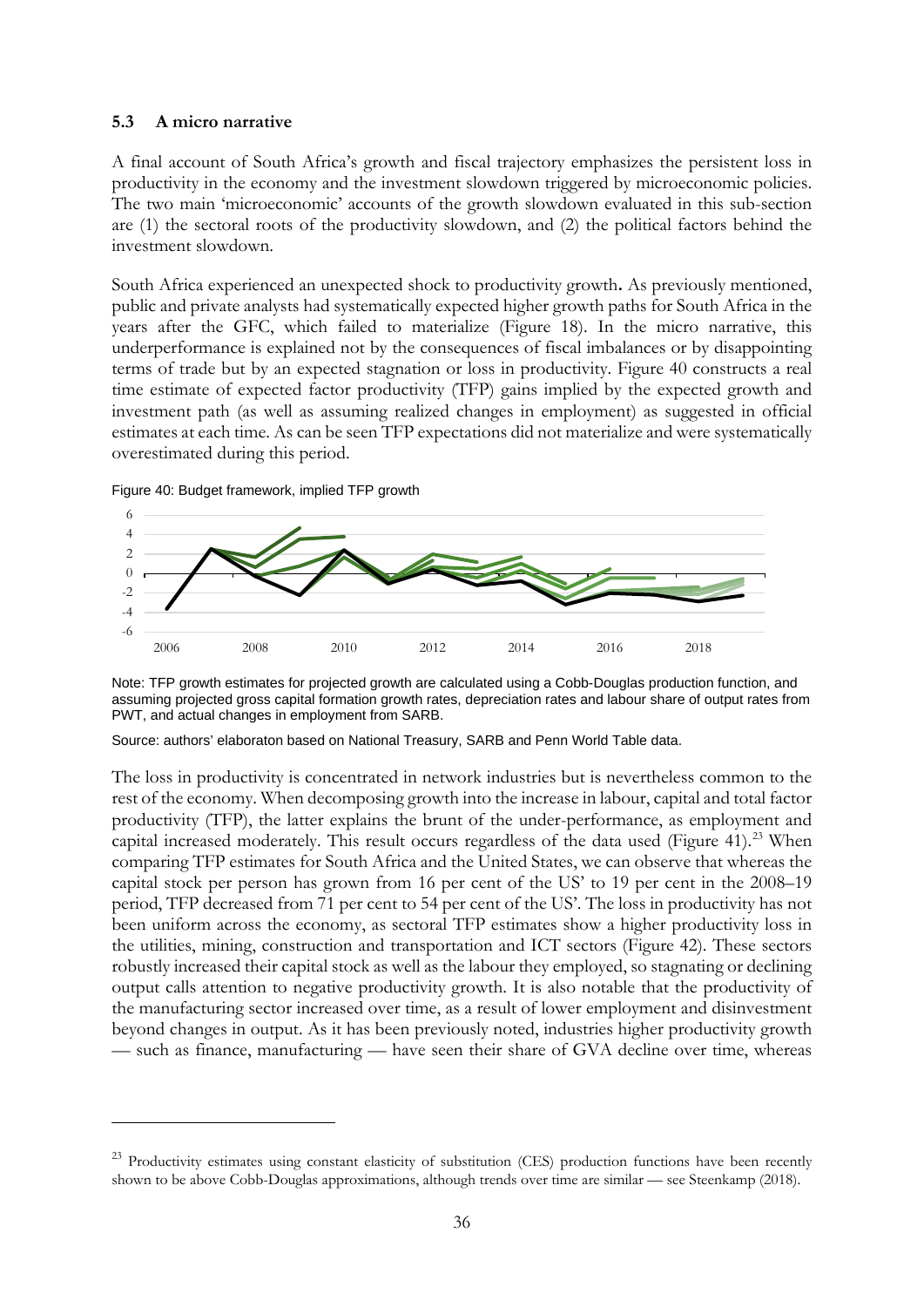decreasing productivity industries such as utilities and construction have increased their share of  $GVA.<sup>24</sup>$  $GVA.<sup>24</sup>$  $GVA.<sup>24</sup>$ 

Figure 41. Gross value added decomposition (2008–19)



Note: the estimates assume a Cobb-Douglas function, and PWT's estimate of the labour share of output is used to provide TFP estimates. Index  $2008 = 100$ .

Source: authors' calculations based on SARB, Statistics South Africa and PWT data.

Figure 42: Gross value added decomposition by sector (2010–18), contributions to compound annual growth rate in period



Note: the estimates assume a Cobb-Douglas function, and BEA's estimate of the labour share of output per sector in the US is used to provide TFP estimates.

Source: authors' calculations based on SARB, Statistics South Africa and US Bureau of Economic Analysis (BEA) data.

Inefficiencies at the state-owned enterprise level have often been considered at the heart of current economic stagnation, in particular in the electricity sector. As mentioned frequently in expert interviews, the last decade has seen a worsening of the performance of state-owned enterprises, which are key to the performance of network industries such as power and transportation. The case of Eskom visibly illustrates the underlying dynamics behind the productivity decline in network industries, although the case is not unique, and parallels to a great extent those of Transnet or South African Airways. The vertically integrated power utility produces around 95 per cent of electricity consumed in South Africa, and hence its performance is key to the productivity loss in the utilities sector. Over the last decade, parastatals have been hit by an 'operational, financial and governance' crisis as a result of initiatives to increase investment and procurement to support economic transformation.[25](#page-38-1) Many factors including poorly designed and executed investment

<span id="page-38-0"></span><sup>&</sup>lt;sup>24</sup> Pain, Rapapali, and Steenkamp (2020).

<span id="page-38-1"></span> $^{25}$  Bowman (2020).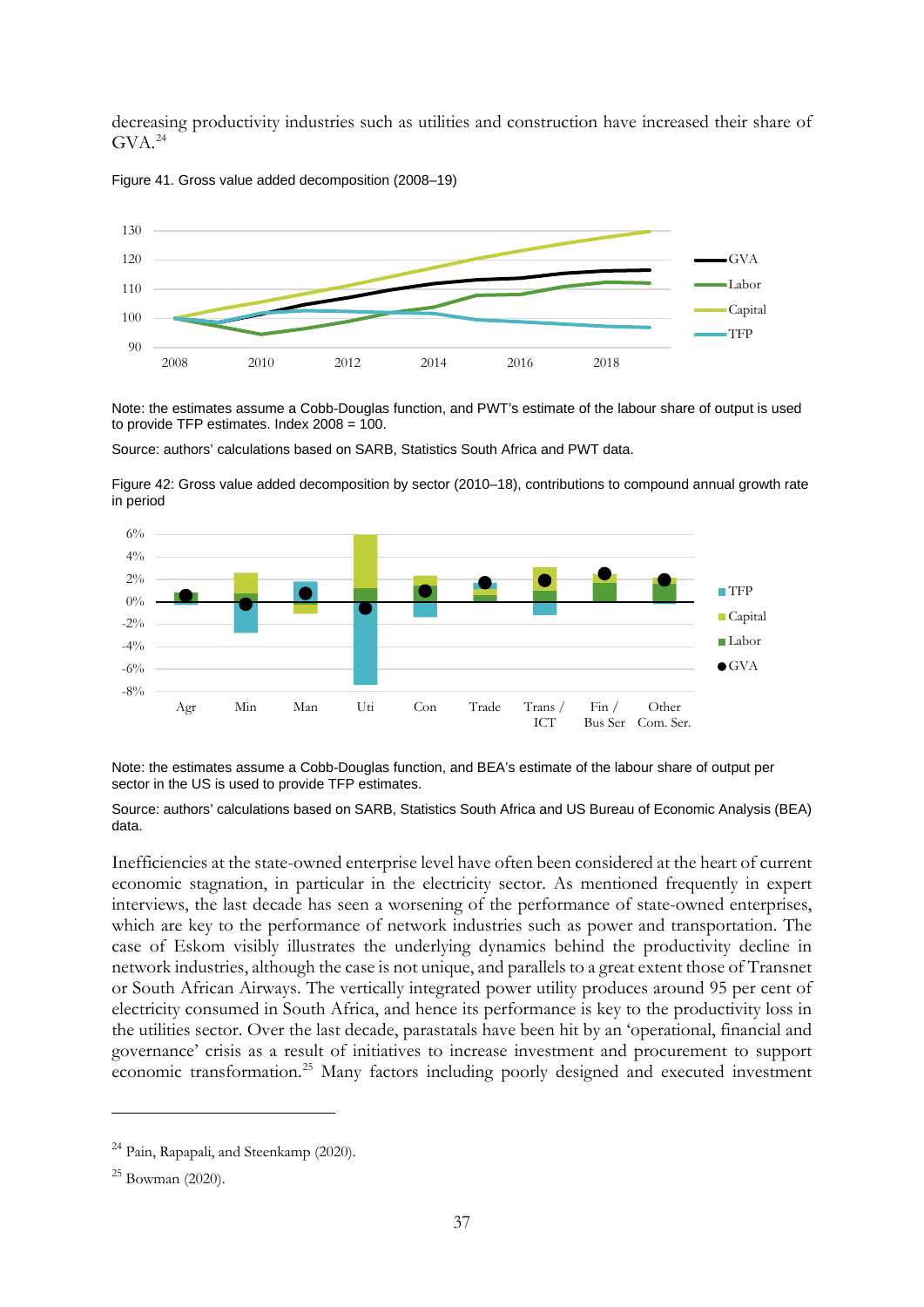programs and misguided or corrupt procurement decisions have resulted in a substantial increase in Eskom debt, rising from 2 to 9 per cent of GDP in twelve years, and a fivefold increase in the company's debt-to-equity ratio (Figure 43). The increase in investment was not sufficient to boost the company's performance and increase electricity production, as coal powerplant megaprojects Medupi and Kusile were systematically delayed and have ultimately led to significant load shedding.<sup>[26](#page-39-0)</sup> The rise in the company's costs also required a tripling of electricity tariffs in both dollar and constant Rand terms, further worsening conditions for consumers. Ultimately, large unproductive investments without adequate increases in output are behind what is observed as stagnating productivity in network industries.



Figure 43: Electricity sector statistics

Source: authors' elaboration based on Eskom, DoE, Calitz & Wright (2021), Enterprise Surveys data.

Productivity decline in network industries has percolated into the rest of the economy both through supply and demand channels. The power sector again illustrates how productivity decline in one part of the economy can hardly be isolated from the rest. The increase in load shedding has led to substantial outages for firms which has particularly hit electricity-intensive sectors such as mining (in particular gold and PGM) or metals and chemicals manufacturing. According to data from the Department of Energy, the electricity consumption of these sectors is currently close to or below their 2001 levels, a stagnation that can hardly be explained simply by improvements in electricity efficiency. Enterprise surveys not only show an increase from 45 to 92 per cent of firms suffering outages in the 2007–20 interval, but also an increase from 18 per cent to 63 per cent on firms relying on individual generators to provide themselves power, and an increase from 15 per cent to 55 per cent of firms finding electricity their largest obstacle.

To measure these effects, we estimate a VAR model based on the ten-sector decomposition of gross-value added provided by national accounts statistics. The drag of the utility sector alone explains 3 out of 8.5 points of the underperformance of the South African economy in this period. The model was estimated for the quarter-on-quarter (seasonally adjusted) growth rates 1990-2019 period, taking the utilities' sector performance as exogenous (of which four fifths are explained by

<span id="page-39-0"></span><sup>&</sup>lt;sup>26</sup> Calitz and Wright (2021).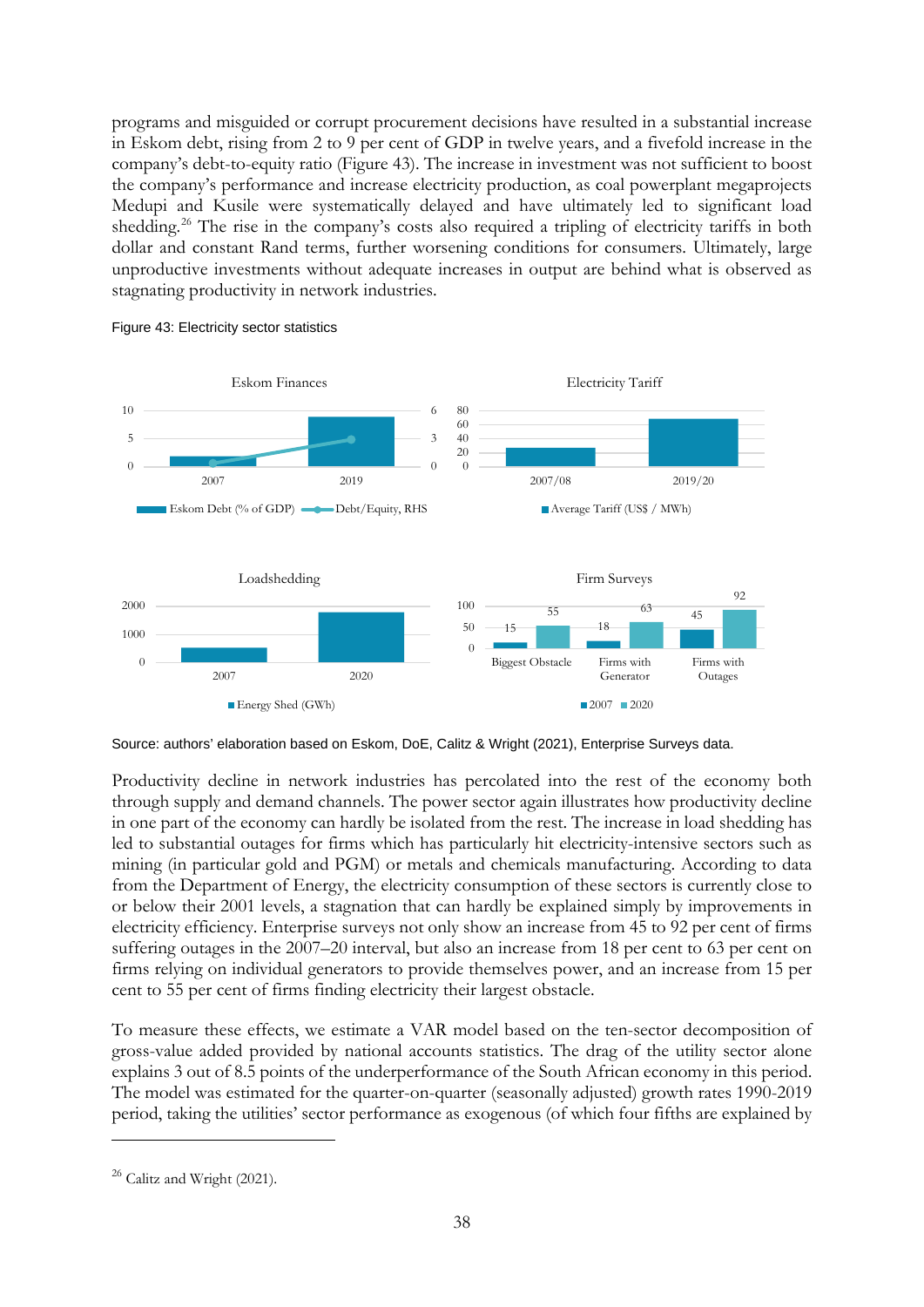the power sector), and two in-sample forecasts using additive residuals were calculated for the 2011–19 period, the first one using utilities' actual performance, and a second one assuming an autoregressive AR(1) model for the evolution of the utility sector As Figure 44 shows, if utilities would have followed its historical trend, non-utilities GVA would have been 8.5 per cent above its actual value. Assuming the actual utilities' performance, the model would have expected a nonutilities GVA 5.6 per cent above its actual value by the last quarter of 2019. Thus about 3 p.p. out of 8.5 per cent underperformance in recent years is explained only from the productivity decline in utilities alone.



Figure 44: GVA exc. utilities – counterfactual shock, constant R billion, seasonally adjusted

Note: a VAR model was estimated for quarter-on-quarter growth rates of the economy's ten sectors for the 1990- 2019 period. An in-sample forecast for 2011–19 period was estimated using additive residuals (with 200 repetitions). The first scenario 'Utilities Actual' assumes exogenous growth of the utilities' sector, using the latter's actual values in the VAR forecast for the other sectors. The second scenario 'Utilities Counterfactual' estimated utilities GVA growth for the 2011–19 period through an autoregressive AR (1) process and estimated the VAR for the other sectors taking utilities activity as exogenous.

Source: authors' elaboration based on SARB data.



Figure 45: Global market share of mining production

Source: authors' elaboration based on US Geological Survey.

Beyond the utilities sector performance, commodity prices are insufficient to explain some the recent dynamics of the mining sector. The beginning and end of the commodity supercycle is not the only explanator of the mining sector's evolution in the last decade, as domestic developments have also contributed to its performance. As Figure 25 showed, changes in the value of mining production and exports are largely attributable to changes in market prices. In terms of volumes, it is notable that with the exception of platinum group metals (PGMs), iron and chromium, terms of trade at its best did not allow South Africa to expand its mining production. Moreover, in the country's most traditional export, gold, South Africa saw its production further shrink and surpassed by other exports. With regards to coal, of which South Africa exports only a third of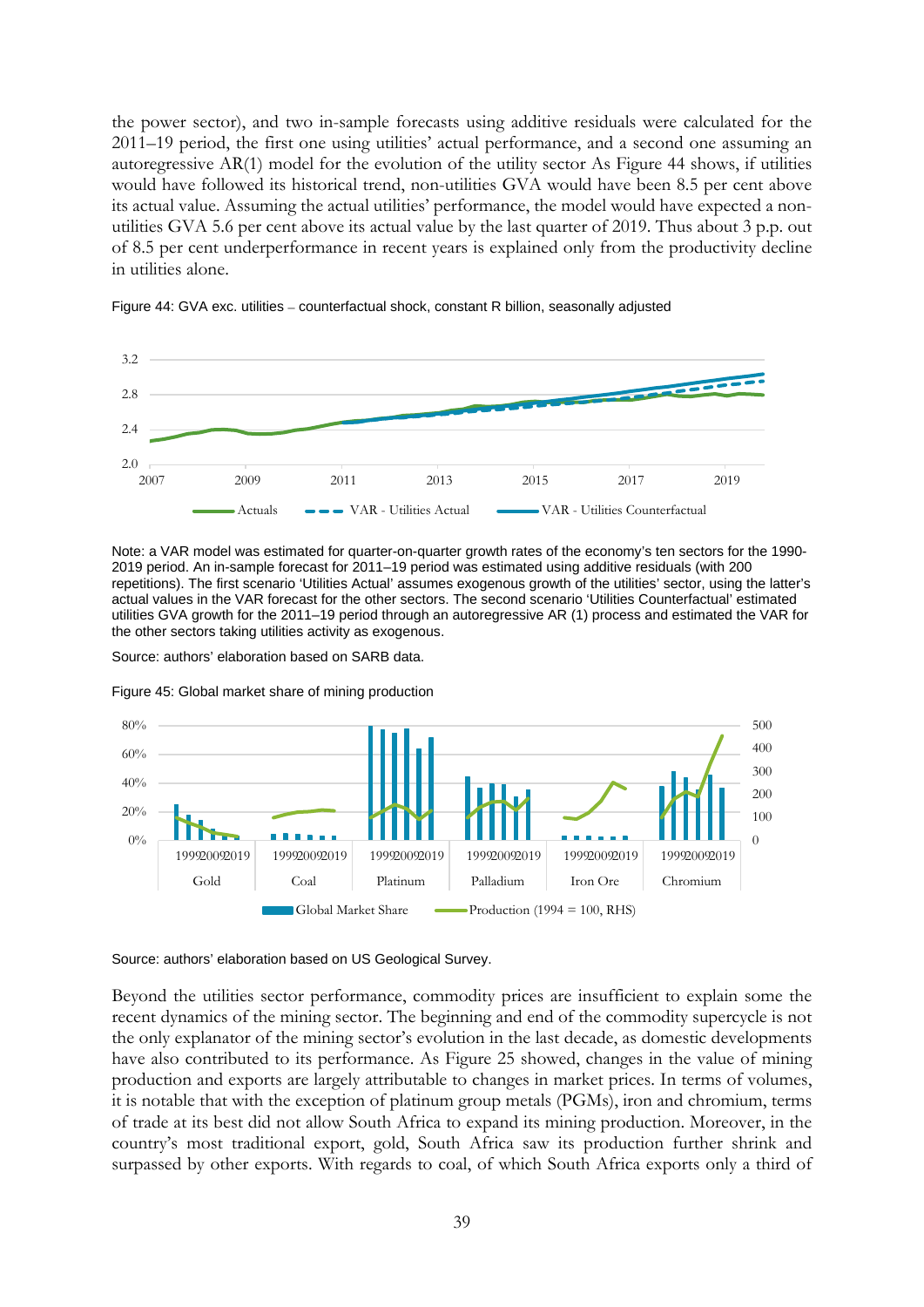production, if its notable that the economic expansion through the 2000s in the context of a coalbased electricity system did not lead to a major increase in fuel production. In the last decade, gold prices have continued to increase, yet production has declined further, and volumes have significantly expanded only for few minerals and metals. In terms of global share of South Africa's major mining products, we see its gold global share shrinking over time, as coal, iron ore, palladium, platinum and chromium stagnate, despite the increase in production of some minerals (Figure 45).

South Africa's mining sector has been particularly affected by falling productivity. Beyond declining or stagnating shares of production in key mining products, a significant loss in productivity that is observed in national accounts data has been accounted for in sectoral reviews in recent years. McKinsey's MineLens shows a 0.3 per cent yearly productivity decline between 2013 and 2017 in mining operations in base metals, iron ore and platinum, whereas other countries have grown more than  $\frac{1}{5}$  per cent in the period.<sup>[27](#page-41-0)</sup> The same report also highlights costcompetitiveness and operational challenges partly driven by aging mines, infrastructure challenges (electricity supply) and organizational health. Another report by the Chamber of Mines (rebranded Minerals Council South Africa in 2018) locates South Africa gold industry in the fourth quartile of the global cost curve, and diamonds, PGM and iron ore in the third quartile.<sup>[28](#page-41-1)</sup> In a decade characterized by lower commodity prices, falling productivity has additionally impacted the profitability in the sector and further discouraged investments.

Figure 46: World Uncertainty Index



Note: the World Uncertainty Index (WUI) constructs quarterly indices of uncertainty for 143 countries counting frequency of 'uncertainty' (and variants) in the quarterly Economist Intelligence Unit (EIU) country reports, which discuss political and economic developments in each country. The index is significantly associated with previous indices of Economic Policy Uncertainty, developed with a similar methodology but using domestic newspaper sources.

### Source: World Uncertainty Index data.

Increasing economic policy and regulatory uncertainty has also contributed to a dampening of investment. In addition to the productivity decline in network industries, below-average investment confidence and performance have been often associated to the increase in policy uncertainty prompted by a fall in the quality of governance through the 'state capture' period. An index of 'world uncertainty' (WUI), based on the Baker et al. (2016) methodology to estimate 'economic policy uncertainty' using the frequency of the word 'uncertainty' in Economist Intelligence Unit country reports, shows a steady increase in policy uncertainty over the last decade

<span id="page-41-0"></span> $27$  McKinsey & Company (2019).

<span id="page-41-1"></span><sup>28</sup> Chamber of Mines (2015).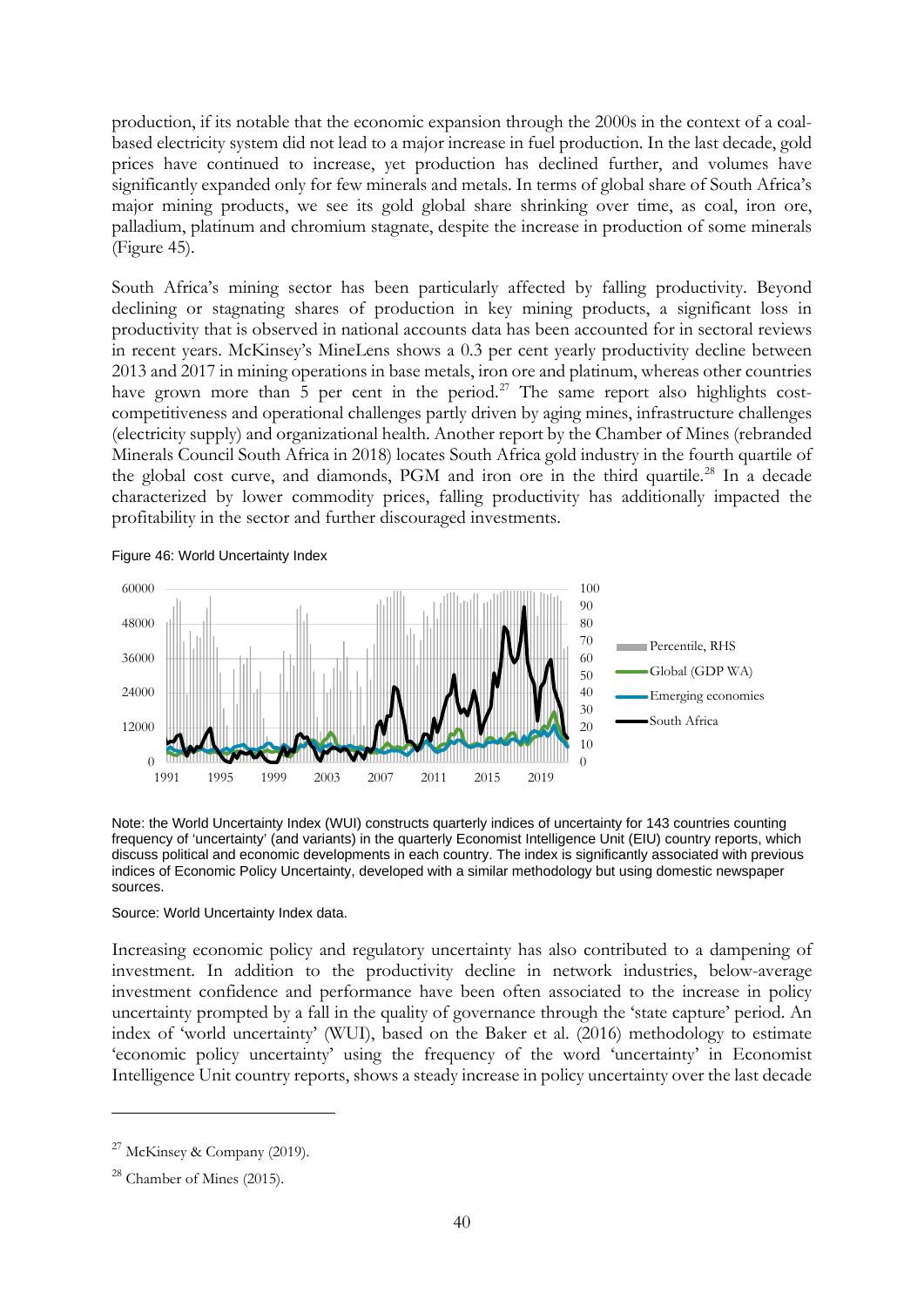(Figure 46).<sup>[29](#page-42-0)</sup> South Africa has been in the 90<sup>th</sup> percentile or above of the index's 143 countries for most of the decade, with peaks during events such as the Mbeki-Zuma transition between 2008 and 2009, the incident at the Lonmin Marikana mine in August 2012, the dismissal of Finance Minister Nene in December 2015 and the events leading to the resignation of President Zuma in February 2018. Beyond high levels of measured policy uncertainty, a structural vector autoregression estimation shows a significant negative response of investment and GDP to shocks in uncertainty (Figure 47). Coherent with Ahir (2018), our estimation shows a statistically significant negative response of investment and output growth of a one-standard deviation increase in the uncertainty index, of up to cumulative 3.5 p.p. and 1.3 p.p. after five years. On average, South Africa had a 1.5 standard deviation average increase in the WUI from 2000–07 to 2010–19 and two standard deviations respect to 2015–19, which would in the latter case be equivalent to a cumulative decrease of 2.6 p.p. in GDP growth in the five-year period. This suggests a large role for policy uncertainty in shaping South Africa's investment and economic performance over the last decade.



Figure 47: Structural VAR, cumulative orthogonalized impulse-response function

Note: a structural VAR is fit for quarterly data from 2000–19. Impulse response functions of gross fixed capital formation and gross domestic product to a one-standard deviation increase in the uncertainty index are based on a Cholesky decomposition with order: uncertainty index, investment growth and GDP growth. 90% confidence intervals are displayed.

Source: authors' elaboration based on World Uncertainty Index and SARB data.

Beyond the increase in policy uncertainty and the productivity decline of the utilities and mining sector, there are other accounts of how micro factors could have impacted growth. The stakeholder interviews revealed significant concern over the low quality of municipal services, especially in large metropolitan areas, a fact well documented in Masiya, Davids and Mangai (2019). Access to electricity, more than water and sanitation, municipal roads, or other services, is often cited as a problem. Anecdotes of firms incurring large costs or relocating to overcome the constraints of inadequate municipal services are common, though we are not aware of research that quantifies this. In addition to the broader impacts of policy uncertainty, there is a more specific issue about property rights surrounding the Land Expropriation Bill and amendment of Section 25 of the constitution, which would jointly allow for expropriation without compensation in certain circumstances. Discussions in the legislature are ongoing, and expropriation without compensation is not yet possible, but predictably, some stakeholders have noted that the mere possibility has reduced investment appetite and dampened the investment climate, although this specific effect has not been precisely estimated.

<span id="page-42-0"></span> $^{29}$  Baker, Bloom, and Davis (2016); Ahir, Bloom, and Furceri (2018).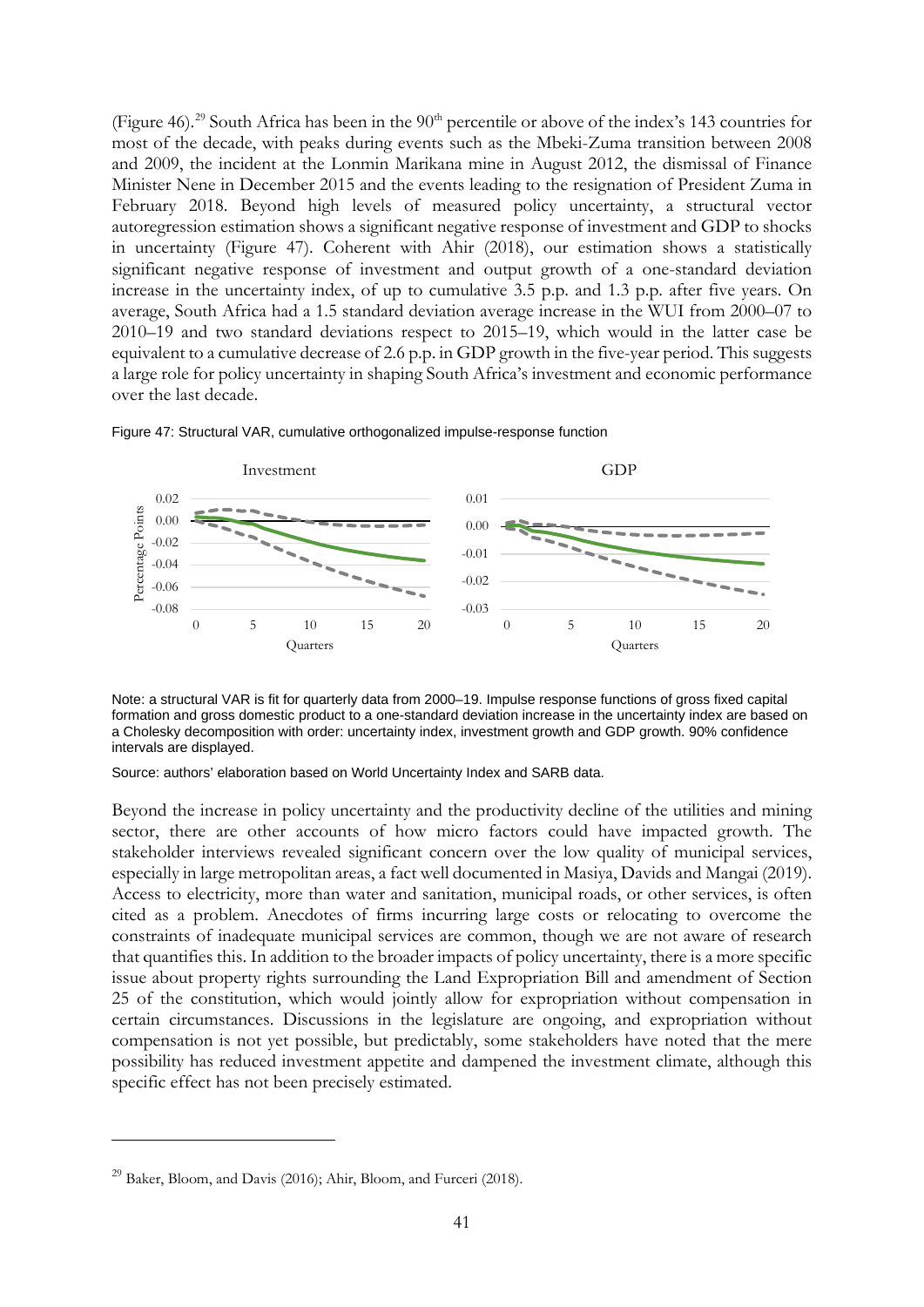In the micro account of fiscal policy, the unsustainability of fiscal outcomes is driven by fiscal policy not reacting accordingly to a 'low growth' environment. As previously discussed, forecast and execution errors have not been systematically off until 2016, when errors started to trend downward, mainly due to an overprediction in nominal revenues, partly due to SARS performance but predominantly related to growth's underperformance. Expenditure forecasts and execution have been overall on target in the last decade. Nevertheless, it is hard to think of the significant increase in national and general government expenditures as a share of GDP as a consistent part of a plan, in particular as macroeconomic policy had to implement an array of new budget mechanisms to contain primary spending. In our microeconomic narrative, the increase in expenditures can be thought off as an unintended consequence of slow realization by policy stakeholders of the new low economic and productivity growth environment. A key example in this regard are public sector remunerations, which continued to increase over nominal GDP even in periods of relative austerity after 2016. The gradual replacement of capital by current expenditures and the increasing frequency of bailouts to state-owned enterprises can also be understood as part of the deterioration of government spending productivity behind imbalances.

The micro story provides the most comprehensive account of the circumstances that led to the current growth challenge and a framework through which it is possible to evaluate the effectiveness of macroeconomic policy in the recent period. The external shock triggered by the end of the commodity cycle had a modest effect on South Africa's growth deceleration, as we have argued, it is not the most important explanator of the slowdown and fiscal deterioration. The macro story explains to a great extent the country's debt build-up, but neither crowding out nor austerity narratives provide a comprehensive account of current growth dynamics. The micro story does however not only single out some of the ultimate roots of the current productivity and investment slowdown, which account for the differential performance South Africa has had vis-à-vis other emerging market comparators, but also accounts for fiscal dynamics that may be hard to understand from solely a 'level of aggregate spending' perspective, such as the worsening productivity of public investment and publicly provided services.

## **6 South Africa through the COVID-19 crisis**

South Africa confronted the unprecedented COVID-19 crisis from a position of macroeconomic and fiscal weakness. The pandemic has significantly disrupted ordinary life across the globe, causing sharp contractions in economic activity in both advanced and emerging economies. Government policies to contain the spread of the virus (such as mandatory lockdowns) and behavioural changes by firms and individuals (such as voluntary closures or reductions in mobility) have triggered supply shocks in both emerging and advanced economies which have ultimately reduced aggregate supply and demand. South Africa confronted this unparalleled crisis from a position of macro-fiscal weakness. The singular economic, social and health challenges posed by the pandemic took place against this backdrop, shaping both the direct impact of the crisis and the margin for policy interventions.

The evolution of the COVID-19 pandemic in South Africa has both similarities and differences with the trajectory experienced by other emerging markets. South Africa 'flattened the curve' during March and April 2020 when the United States and Western Europe saw their first waves (Figure 48). Still, the virus resurfaced a few months later, leading to spikes in cases and deaths in July and August. Towards the end of 2020, the virus surged again and peaked in late January, but was brought under control by February 2021. By May 2021, a new wave of cases was arising, peaking in mid-July. Unlike many countries in Latin America or Europe yet similar to other countries in the region, South Africa has managed to avoid prolonged peaks in cases. However,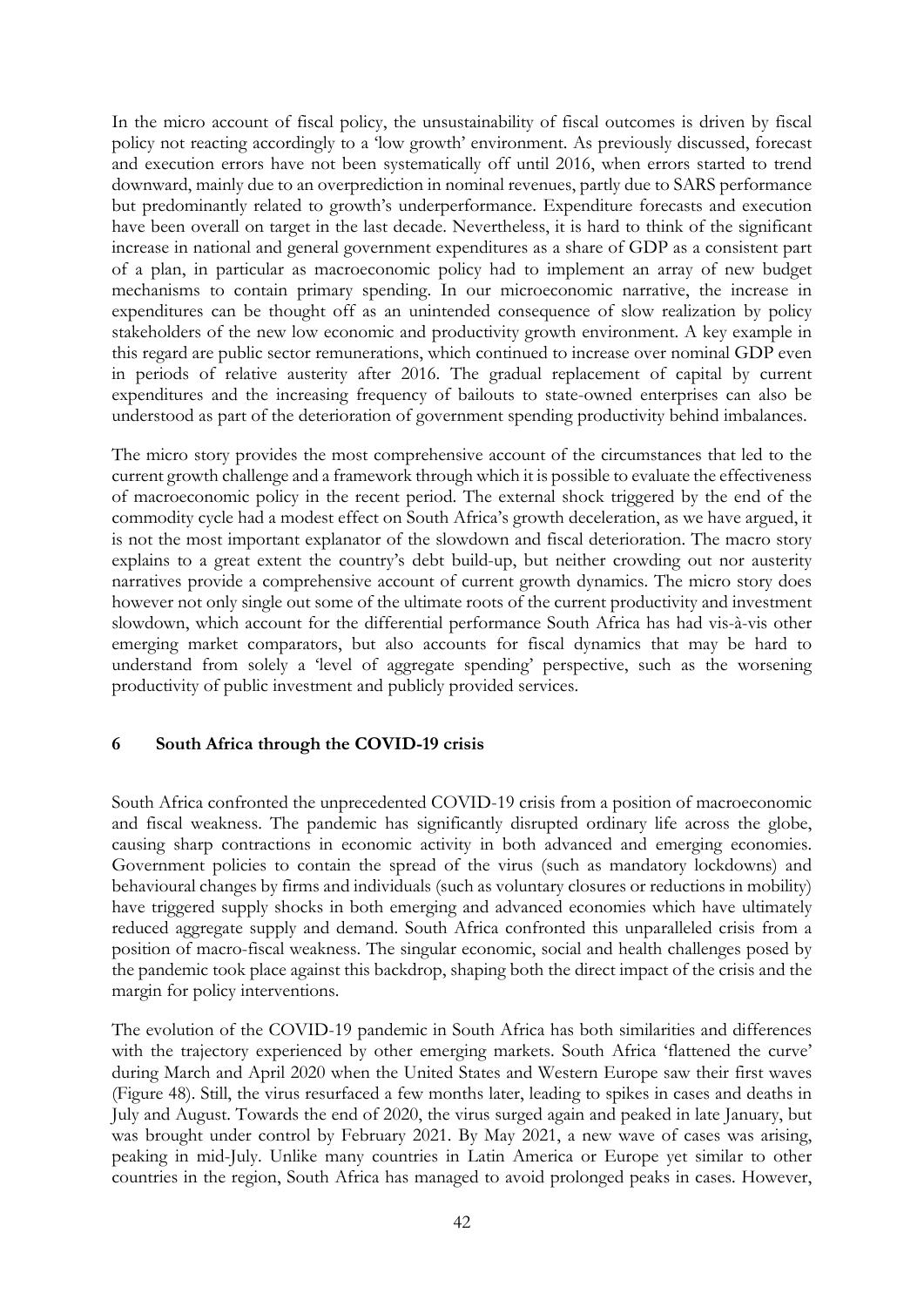the country was one of the hardest hit by the pandemic in the region, with over 60,000 confirmed deaths by the start of July 2021, more than ten times the regional average weighted by population (although the potential widespread under-reporting of cases and deaths in many sub-Saharan African countries could attenuate this statement<sup>30</sup>). Moreover, estimates of 'excess deaths' relative to historical baselines suggest that COVID-19 deaths have been undercounted by at least a factor of two.[31](#page-44-1)



Figure 48: COVID-19 cases and deaths per day, 7-day moving average

South Africa relied heavily on non-pharmaceutical interventions (NPIs) to control the epidemic. These policies had significant economic effects. Like most countries, South Africa tightened and loosened NPI stringency throughout the crisis to deal with rising and falling COVID-19 caseloads. After the first confirmed cases, the government rapidly declared a national state of disaster and implemented containment measures including mandatory social distancing, school closures and international border screenings. An initial lockdown was enforced and then gradually relaxed after May, with schools and many economic activities resuming in June. Restrictions were again tightened and relax following caseload peaks. These changes in policies are illustrated by the Oxford COVID-19 Government Response Tracker (OxCGRT)'s Stringency Index (Figure 49), which shows NPI stringency gradually dropping after April, then experiencing a sharp reduction in September, and new increases in January and June 2021. The figure also shows a peak in the reduction of workplace mobility in April, at the height of the restrictions, then a gradual increase in mobility followed by new peaks coinciding with NPI measures. As in other countries, lockdowns were initially effective in postponing the impact of the pandemic, but potentially at a large economic cost.

The COVID-19 shock has been unique in how it has affected the South African and global economy through unconventional channels. The COVID-19 economic crisis South Africa's GDP to plunge by 7 per cent in, 8 percentage points below the pre-crisis IMF projection for the year. South Africa's 7 per cent GDP downturn has been not only larger than EM average -2 per cent, but also Australia (-2 per cent), Canada (-5 per cent) and Chile (-6 per cent). Aside from the magnitude, relative to previous global crises, the COVID-19 shock has been atypical in terms of how distinct its effect has been on different sectors of the economy, given that not every economic activity has been equally affected by lockdowns, mobility restrictions, or the decline in global trade and travel. In South Africa, the sectors that have been the most affected by the crisis have been construction, transport, manufacturing, mining, trade and accommodations (Figure 50). The country's agricultural sector experienced in the same year strong growth, but only moderately

Source: authors' illustration using Our World in Data data.

<span id="page-44-0"></span><sup>30</sup> Mbow et al. (2020).

<span id="page-44-1"></span><sup>31</sup> *The Economist* (2021).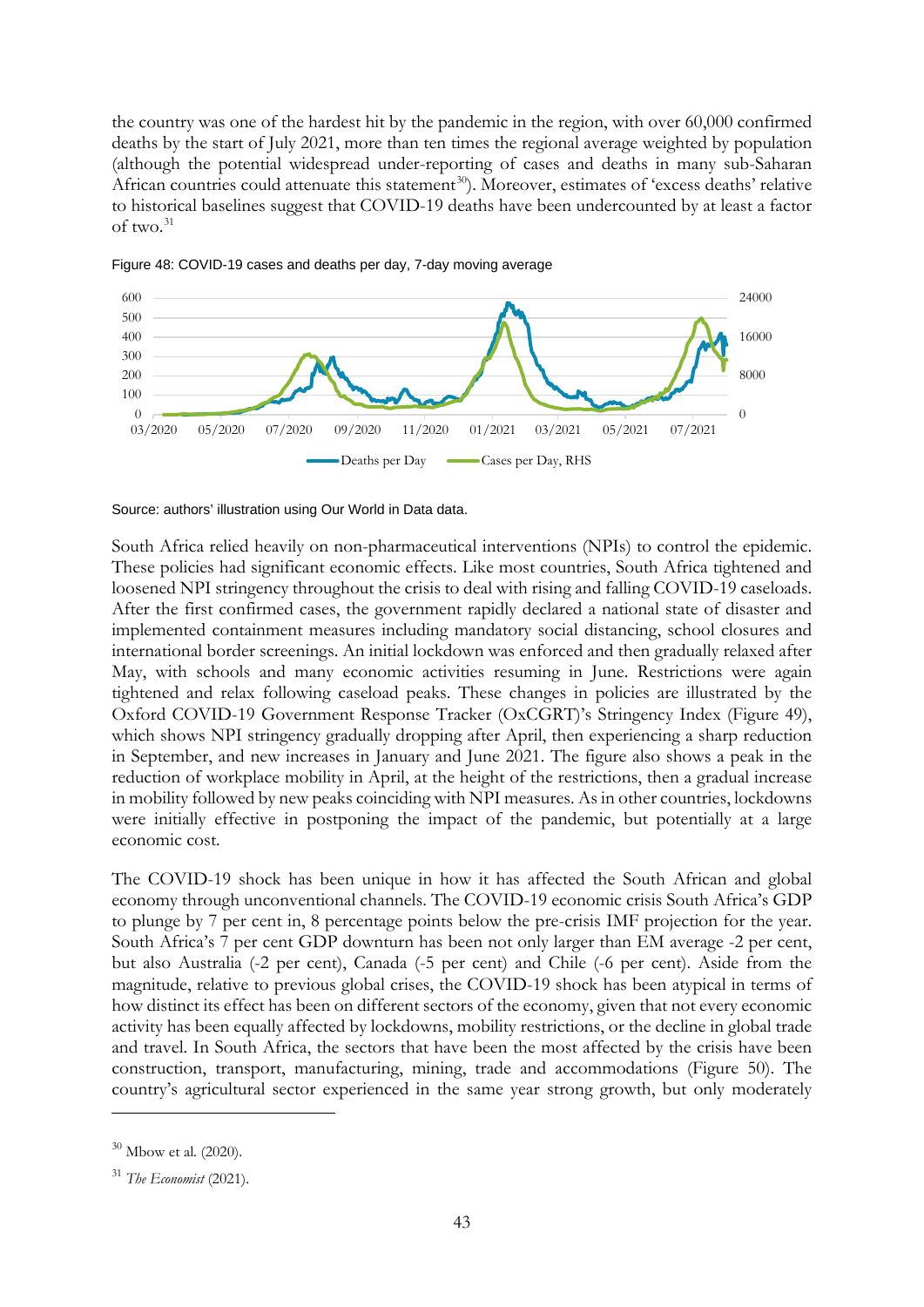compensating the downturn in the rest of the economy. On the expenditure side, GDP's 7 per cent downturn has implied a strong composition change: whereas real household consumption fell by 5.4 per cent, investment and exports decreased by 17.5 per cent and 10.3 per cent respectively. In the same time period, government consumption increased 0.5 per cent in real terms. A strong contraction in goods and services imports — motivated not only by the interruption in global trade flows but also by a large real exchange rate depreciation — resulted in an uncommon trade surplus of 5 per cent of GDP and the first current account surplus since 2002.



Figure 49: COVID-19 OxCGRT Stringency Index and Google Workplace Mobility Index

Note: workplace mobility is measured as a percentage deviation from pre-pandemic baseline. Source: Our World in Data data.

Figure 50: Gross value added, by economic activity, percentage change



#### Source: authors' illustration using SARB data.

The Government of South Africa implemented fiscal and monetary measures to balance the economic and social effects of the crisis. The COVID-19 shock has led to a significant widening of fiscal deficits in both advanced and emerging markets. Beyond the contraction of tax revenues due to the recession, the increase in deficits and debt is largely explained both by policy initiatives to provide tax credits or deferrals, as well as the expansion of expenditures in health services, and in economic and social relief. In South Africa's case, according to the IMF, above-the-line measures amounting up to 5.9 per cent of 2020 GDP (of which 0.8 per cent of GDP directed towards the health sector) were announced to tackle the effects of the crisis, whereas 4.1 per cent of GDP was allocated towards below-the-line measures, mainly a guarantee programme for firms in distress. Above-the-line measures included additional spending and tax exemptions for health equipment, an expansion and extension of unemployment insurance, a significant increase in grants and other social programs, as well as tax subsidies for employees and an acceleration of tax credits and deferral of some liabilities. The most significant below-the-line policy announced was a R200 billion loan guarantee programme, implemented since May 2020. As discussed in the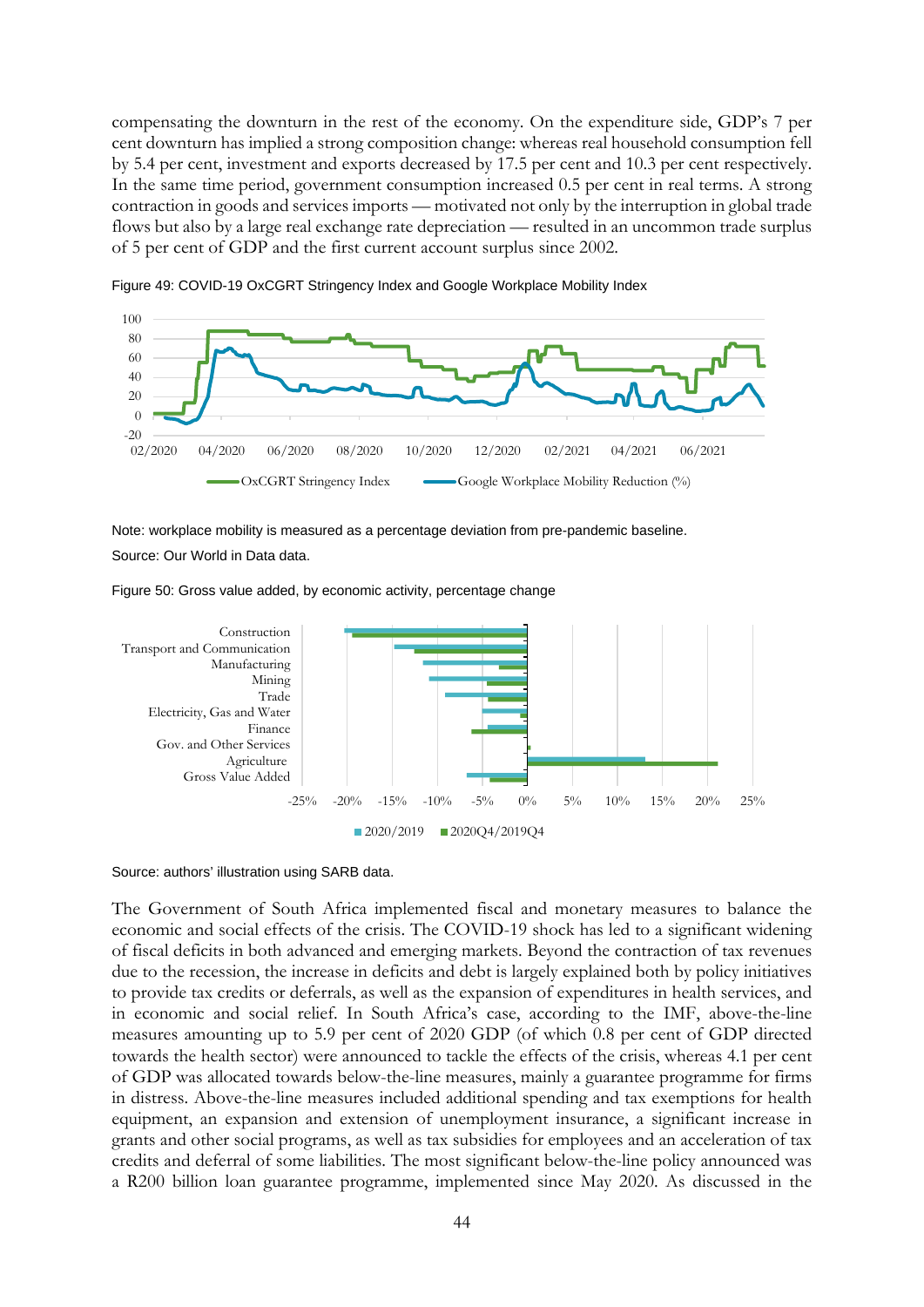interviews section, there are disagreements on the appropriateness of the implementation of the fiscal response, in particular regarding the loan guarantee programme. Bank Association South Africa has reported less than 10 per cent implementation of the loan guarantee scheme by June 2021, with only a small share of formal businesses applying.<sup>[32](#page-46-0)</sup> On the monetary policy front, SARB has progressively cut the repo rate to tackle the effects of the crisis: from 6.25 per cent down to 5.25 per cent in March 2020, 4.25 per cent in April, 3.75 per cent in May and stable at 3.5 per cent since July, amounting to 275 basis points. Since March, SARB has also implemented additional measures to increase liquidity, both in terms of monetary policy operations (such as increase the number of repo auctions per day from one to two from March to May 2020) and macro-prudential regulations (bank capital requirements and liquidity coverage, the latter normalized since August). As Figure 51 illustrates, the unexpected (vis-à-vis pre-crisis projections) increase in the country's primary deficit was above the global median, and the EM average. Nonetheless, it is unclear to what extent fiscal policy was successful in avoiding the current recession. The combination of poor economic performance and fiscal expansion puts South Africa amongst the countries that have seen the largest change in their current account composition, with net private savings (calculated as the difference between the current account and the fiscal deficit) rising 11 p.p. — more than almost any other country — and only partly compensated by public dissaving.





Note: 'unexpected' performance is calculated as the difference between 04/2021 and 10/2019 projections for 2020.

#### Source: IMF data.

The end of the COVID-19 will find South Africa with a more vulnerable economy and an increasingly urgent social crisis. By the time South Africa is able to leave COVID-19 behind, the country will continue to face urgent economic and social challenges. As the latest IMF WEO shows, COVID-19 has left South Africa poorer and with an even more vulnerable fiscal stance than was expected before the pandemic. GDP per capita is not expected to recover its pre-crisis levels in the next four years, nor is debt expected to regain its pre-COVID path, as illustrated by Figure 52. South Africa's GDP by 2024 is projected to be 7 per cent below 2019 and 7 per cent below its pre-crisis forecast for the year, compared with 13 per cent above 2019 and 5 per cent below pre-crisis forecasts for EMs, and 5 per cent and -1 per cent for advanced economies. A slow

<span id="page-46-0"></span><sup>32</sup> Makgetla (2021).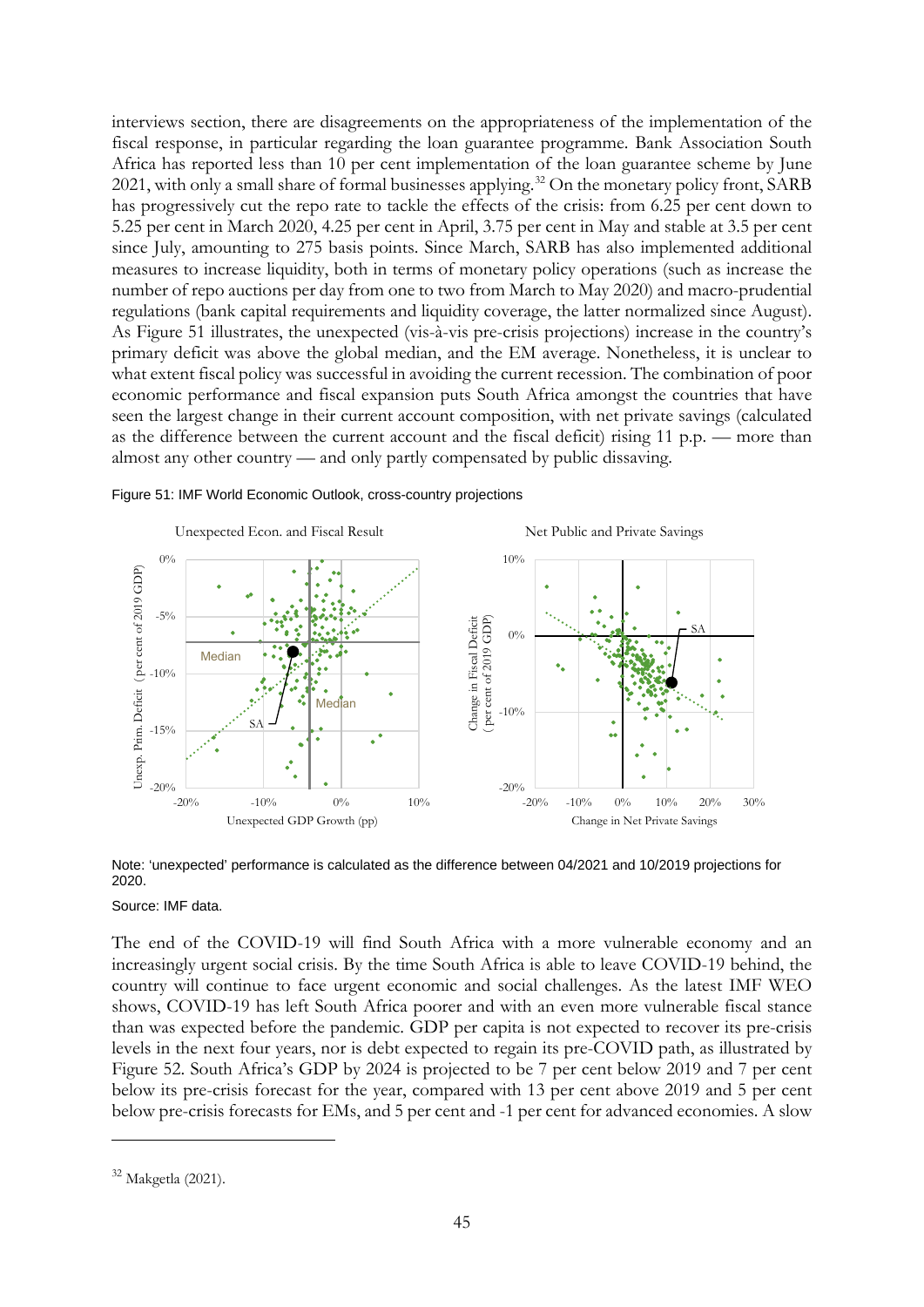recovery in 2021 and sluggish pre-crisis trends are likely to be behind this daunting scenario. Recovering growth, reducing unemployment and regaining fiscal sustainability will be only some of the many challenges of macroeconomic policy in the next years.





Note: April 2021 forecasts are compared to October 2019 forecasts. Source: IMF data.

## **7 The next decade in macroeconomic policy-making**

There is little disagreement that the main objectives of macroeconomic policy in the next decade need to be creating the conditions for reigniting growth and leading the economy to a sustainable debt path. As the analysis showed and the interviews highlighted, South Africa endured through the 2010s a growth deceleration and a deterioration of fiscal balances. While as the end of 2019 our assessment was one of microeconomic woes, with a deteriorating but not dramatic macro picture, the COVID-19 crisis has, however increased macroeconomic vulnerabilities significantly. Thus, while microeconomic reforms remain a priority, recovering macro sustainability has also become a key policy concern going forward.

Economic policy needs to directly tackle the microeconomic roots of the growth slowdown and fiscal challenge. As our analysis argued, a major driver of South Africa's growth deceleration and productivity decline has been the presence of major challenges in network industries — such as the poor performance of the utilities sector — as well as to high levels of economic policy uncertainty. Implementing reforms in key network industries such as the power sector — but also transport and ICT — will be key to put South Africa in a path towards productivity recovery. According to our estimates, reversing the stagnation in the utilities industry and providing a less unstable environment could be sufficient to turn around the situation. Operation Vulindela, launched in October 2020, is currently an effort driven by Presidency and National Treasury to advance a turnaround of many network industries, implicitly recognizing the need for a proactive approach towards the effective implementation of structural reforms that has often been delayed. The modernization implied by a reform agenda of this type can not only in principle contribute in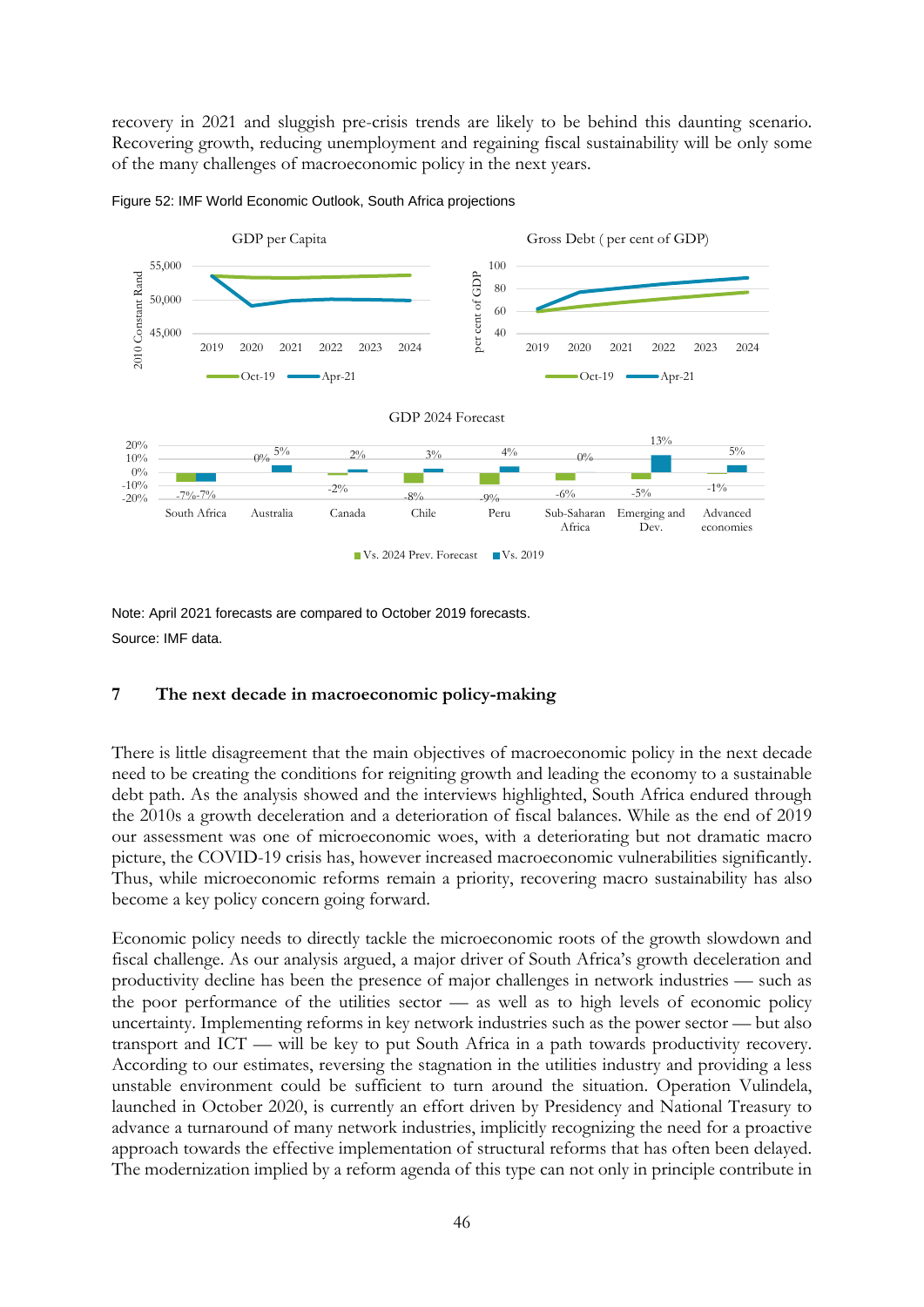putting South Africa on a more sustainable growth path by tackling the production bottleneck, in most cases without requiring additional fiscal stimulus, but also by reducing policy uncertainty through decisive action. As interviews reveal, there is more than often agreement on which areas of policy are the ones that require most immediate attention, and where reform energies should be focused, but the practical challenges lie on implementation and sometimes loss sharing related to reform.

Microeconomic reforms are not only potentially growth enhancing, but they are also inclusive. Beyond their role in reigniting economic activity, and reducing fiscal woes, microeconomic reforms in sectors such as power, transportation or telecommunications can also play an inclusive role in boosting access to basic services for the population. A significant share of society is currently being excluded from access to services and technologies that could not only improve their livelihoods but allow them to better participate in the more productive parts of the economy. Power sector reforms, as an example, can lead to lower costs and better output reliability, whereas reforms in transportation sector, such as open access to freight rail, could crowd in new private investment in key sectors at no fiscal cost. In the case of some state-owned enterprises such as South African Airways, which cater to citizens of the highest income levels, enforcing harder budget constraints is not only justified in terms of efficiency but also in terms of equity. This report has tried to provide some quantification of the costs that the South African society has paid in terms of growth not materialized for not implementing these reforms. There is no compelling social interest in not implementing these reforms, as, to our best understanding, the interests that could oppose them or prevent them are narrow and concentrated.





Source: SARB, IMF data.

The current terms of trade hike can temporarily ease economic and fiscal conditions for South Africa but will unlikely result in permanent fixes. South Africa and other emerging markets have been experiencing since the end of 2020 a surge in some commodity prices that has resulted in a significant improvement in terms of trade. As Figure 53 shows, an improvement in commodity export prices and low oil prices have resulted in an improvement in both commodity and overall terms of trade. These movements as well as the recovery of the economy have contributed to a real recovery of the Rand back to 2019 values. Given COVID-19's impact on economic performance in 2020 as well as changing trends in terms of trade, one can expect both strong economic performance in 2021. Nevertheless, as our analysis has shown, low terms of trade were not the culprit for past growth and fiscal performance and are unlikely to give what they did not take. High commodity prices will definitely provide some air to the government in a moment where economic recovery and fiscal space are both needed, but beyond the fact that it is uncertain how long the recent period of favourable terms of trade will last — particularly if a global inflation surge is on the horizon — the economy will not enter neither a sustainable growth fiscal path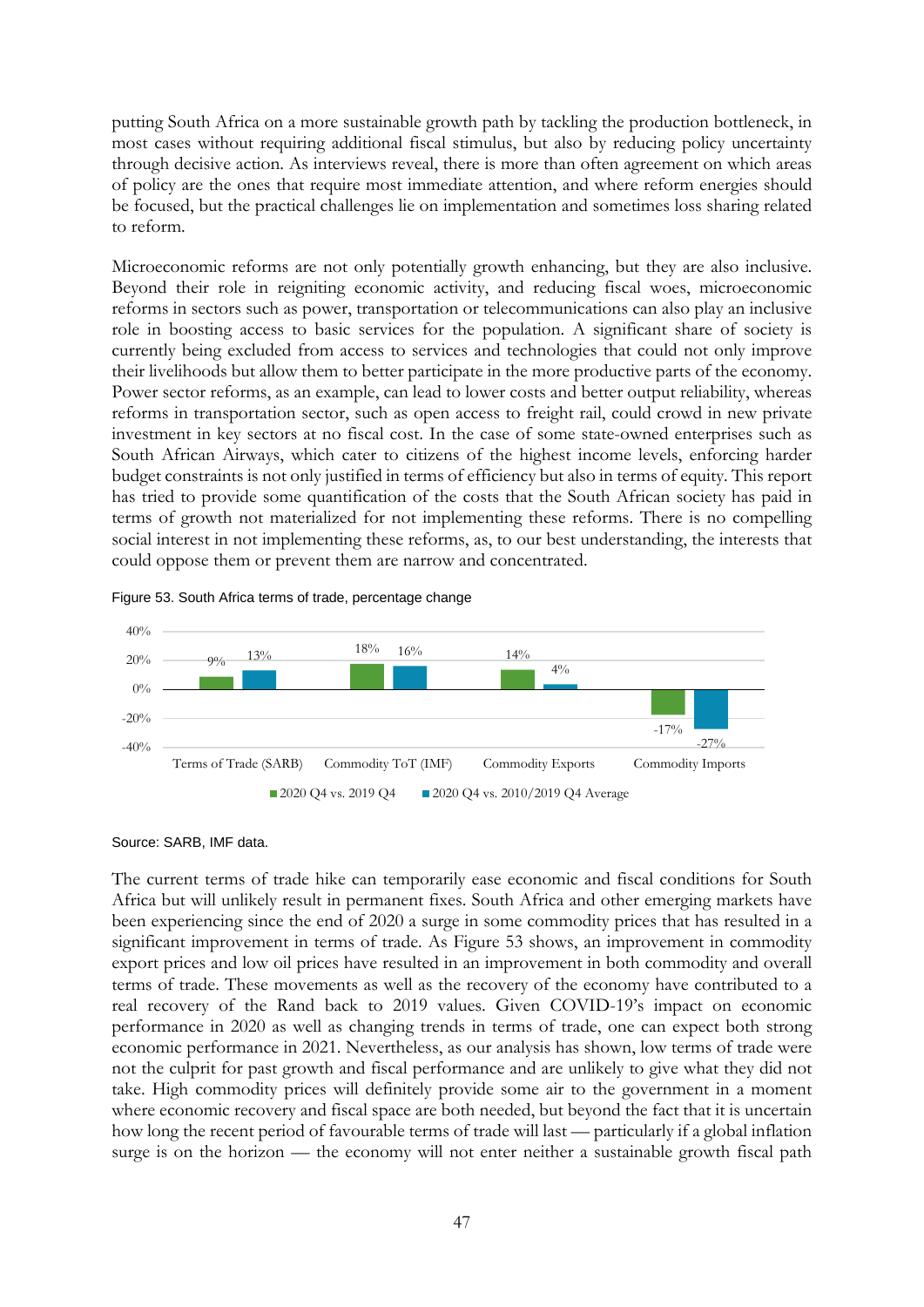without the needed policy reforms. Terms of trade could provide a distraction from needed change in growth and fiscal path and the effects of these should not be exaggerated.

After the deficit spikes of 2019 and 2020 fiscal policy cannot continue on this path indefinitely. South Africa's fiscal position has deteriorated throughout the last decade and more so with COVID. Since 2016, South Africa's local currency yield curve has steepened, posing an increasingly relevant trade-off between the cost of public debt and the rollover risk associated with its maturity. The spread between 0-3 year instruments and 10+ year instruments was just over 100bps in 2015 but widened progressively to 250bps in December 2019 and over 500bps during the pandemic (Figure 54). In parallel, credit spreads for SA's foreign currency denominated debt rose from around 200bps in 2014 to 330bps in late 2019 and spiked over 600bps at the start of the outbreak. These indicators reflect the growing pressure of interest payments on the national budget, which went from being around 7 per cent of the NFPS revenue shortly after the GFC to 12 per cent of revenues in 2019. More deeply, they reflect uncertainties associated to South Africa's macro-fiscal trajectory and whether the political economy can support a credible adjustment path.



Figure 54: Local currency yield curve and credit spreads for US\$ denominated debt

Source: SARB, S&P Capital IQ Estimates data.



Figure 55. Bank holdings of national government securities, constant 2010 billion (LHS) and percentage of bank assets (RHS)

Despite the evidence of a Ricardian effect moderating the impact of fiscal deficits on private investment, that could change in coming years if public deficits remain large. The FY 2020/21 fiscal balance was 14 per cent of GDP and is not expected to narrow to pre-pandemic levels for

Source: authors' illustration using SARB data.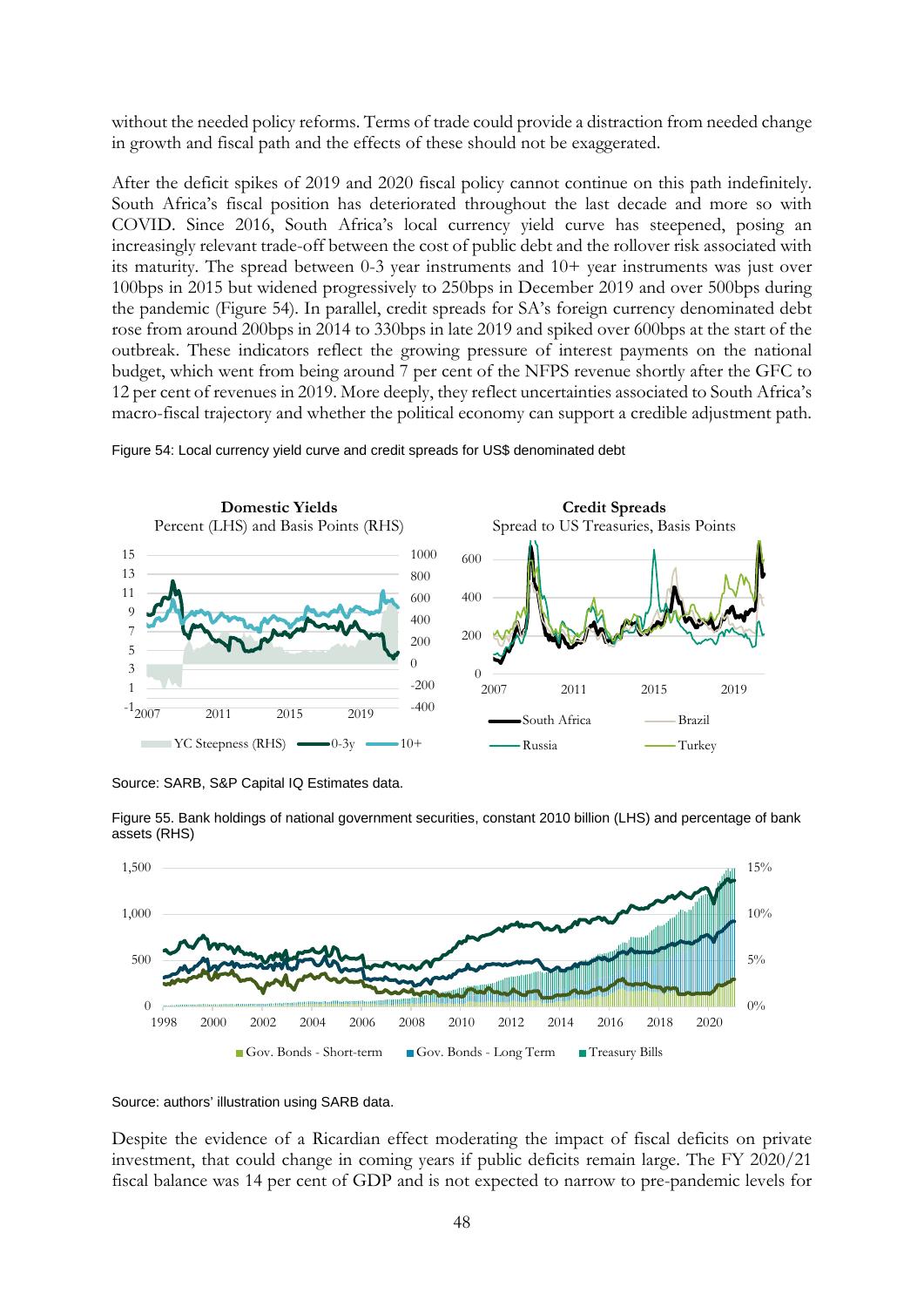some time. In this context, South African banks are opting to increase exposure to government debt, which has reached 14 per cent by the end of 2021 (Figure 55). This has also coincided with a rise of liquid-coverage ratios up to 150 per cent in late 2020, which has been suggested as potential evidence of crowding out.<sup>[33](#page-50-0)</sup> We do not believe this recent phenomenon implies crowding out at this time, as banks have excess liquidity and are likely not lending to the private sector due to reduced credit demand and investment appetite and an increase in credit risk due to the recession. However, if investment appetite and the economy pick up while the government continues to run large deficits, this could change, dampening the recovery. In addition, as the debt to GDP ratio continues to rise in the coming years rising local interest rates may not take time to play out. Furthermore, portfolio flows from the private bank and non-bank sector, which largely finance South Africa's current account deficit, have recently reversed, with an average outflow of 2 per cent of GDP between 3Q2019 and 4Q2020. If South Africa's credit worthiness deteriorates and this trend continues, pressures on domestic savings could rise, leading to crowding out.

Primary fiscal surpluses of around 2 per cent of GDP are required to stabilize the debt, implying an adjustment is needed. The stability condition for South Africa's debt to GDP ratio is given by <u>pb<sub>t</sub></u>  $\frac{d\mathbf{v}_t}{\mathbf{v}_t} = \frac{D_t}{\mathbf{v}_t} \left( \frac{r_t - g_t}{1 + g_t} \right)$  $\frac{1}{1+gt}$ , which indicates that the primary balance that stabilizes the debt to GDP ratio  $a_t$  across periods is proportional to the debt to GDP ratio and proportional to the difference between the average interest rate and the growth rate of nominal GDP.<sup>[34](#page-50-1)</sup> At present, the average nominal interest rate on the national government's nominal debt has fallen to approximately 6 per cent, much lower than the 9-10 per cent average in the early-mid 2000s. In 2018 and 2019, South Africa's nominal output grew by just 4.7 per cent and 4.2 per cent respectively.<sup>[35](#page-50-2)</sup> This means that in 2018 and 2019, South Africa would have needed primary balances of 1.0 per cent on average to stabilize the debt ratio. If real GDP growth stabilizes at 1 per cent, inflation remains at anchors at 3 per cent, and the nominal cost of debt remains at current levels, South Africa would need primary surpluses of around 2 per cent of GDP to stabilize the debt. If, on the other hand, growth accelerates to 2 per cent holding everything else constant, South Africa would need a primary balance of around 1 per cent of GDP to stabilize the debt. At a growth rate of 3 per cent, South Africa would need a primary balance of approximately zero. Thus, the level of surplus required to stabilize the debt strongly depends on the growth rate of the economy. While 2 per cent may sound feasible, it is very far from South Africa's current stance, which increases the need for the country to undertake a fiscal consolidation to return to a sustainable path from its current primary deficit. Moreover, these scenarios assume no further appearance of contingent liabilities related to stateowned enterprises, which, as mentioned previously, have been recurrent in the debt accumulation process over the last decade.

Moreover, South Africa's 'r - g' dynamics could worsen through rising cost of debt. After a decline in inflation in the depth of the COVID-19 crisis, global inflation has rebounded above its pre-crisis levels, led by a recovery of global demand and oil prices.<sup>[36](#page-50-3)</sup> Although inflationary concerns

<span id="page-50-0"></span><sup>33</sup> Mnguni, Rapapali, and Simbanegav (2020).

<span id="page-50-1"></span><sup>&</sup>lt;sup>34</sup> A basic formal framework can shed light on South Africa's debt dynamics. First, we state the equation of motion for the nominal public debt,  $D_t = D_{t-1}(1 + r_t) - pb_t$  where D is the debt, r is the average interest rate on public debt, pb is the primary balance, and t indicates the period. Dividing both sides by GDP, we get the equation of motion for the debt to GDP ratio:  $\frac{b_t}{Y_t} = \frac{b_{t-1}}{Y_{t-1}} \left( \frac{1+r_t}{1+g_t} \right)$  $\frac{1+r_t}{1+g_t}$  –  $\frac{pb_t}{r_t}$  where Y is output, g is the growth rate of nominal output, and  $Y_t = Y_{t-1}(1 + g_t)$ . Lastly, to derive a stability condition for the debt to GDP ratio, we may impose the condition that it remains constant between periods. This results in the expression that follows the footnote.

<span id="page-50-2"></span><sup>&</sup>lt;sup>35</sup> This is calculated by dividing public interest expenditure by the debt stock.

<span id="page-50-3"></span><sup>36</sup> World Bank (2021).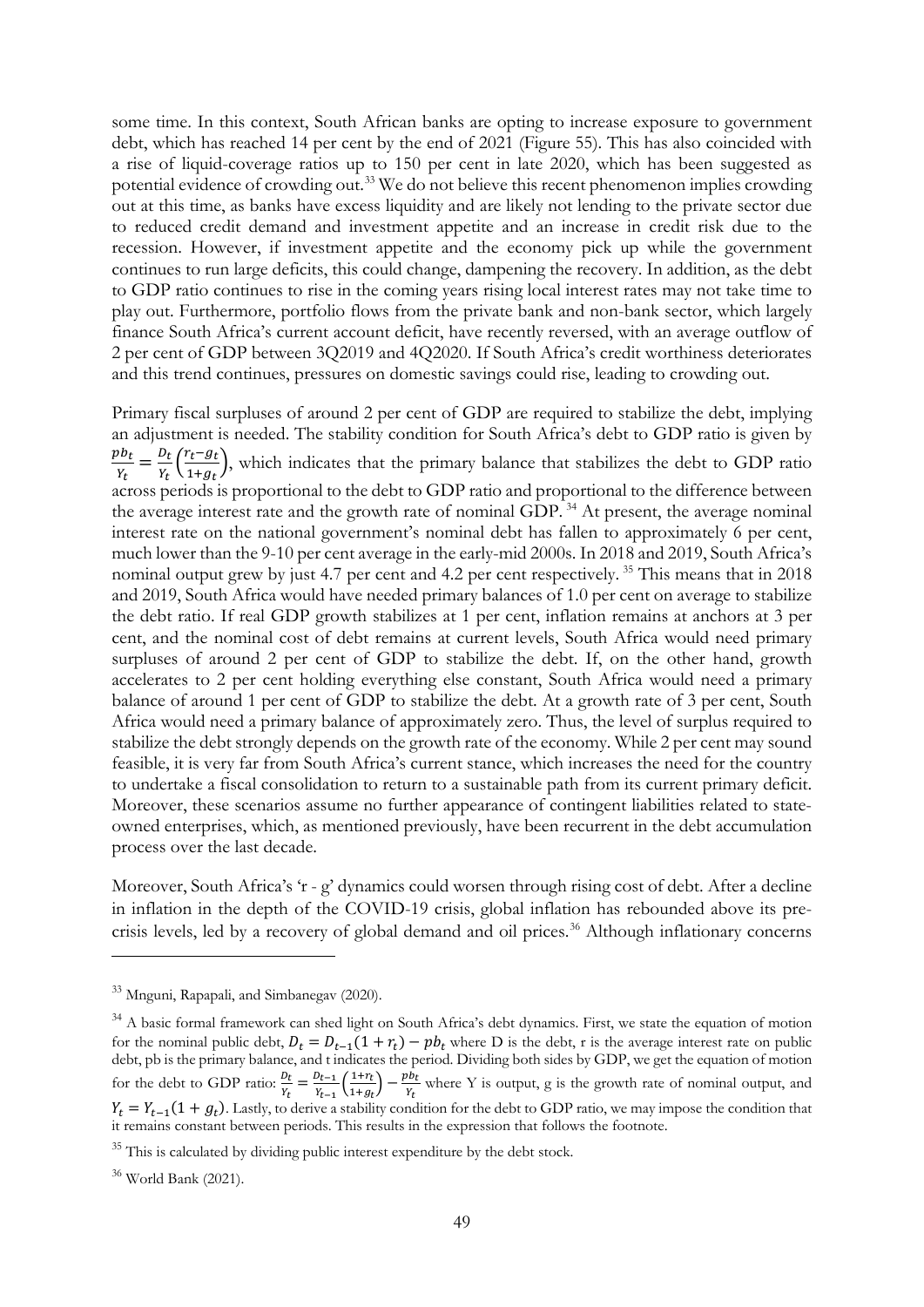may be temporary, these could affect perceptions of investor risk and make it harder for countries to rely on low cost of debt. By the first quarter of 2021, inflation expectations in South Africa remained still below 4 per cent, the lowest since 2005, and hence a nominal interest rate hike is unlikely in the short-term. Nevertheless, if global inflationary pressures persist and economic activity recovers, a rate hike could naturally follow. A rise in nominal interest rates could lead to a short-term increase in the real interest that could further complicate the country's 'r-g' dynamics. In Figure 56, we quantify these risks for both the US and South Africa through a structural VAR estimation with long-term restrictions set to capture the independence in the long run of the real interest rate from monetary policy (i.e. the Fisher hypothesis). The figure shows that a hike in the nominal interest rate both in South Africa and the United States is associated with a short-term increase in the real interest rate. The likelihood of an increase in real rates due to monetary tightening in the short-term could further complicate the ability to fund the country's deficit through the adjustment period. In other words, the road to debt dilution through inflation could probably backfire.



Figure 56: Response of Real Interest Rate to Change in Nominal Rate

Note: the graph exhibits impulse response functions corresponding to the response of real interest rates to one standard-deviation changes in nominal interest rate, as estimated in a structural VAR model. The structural VAR introduces a long-run restriction to changes in the real interest rate variable following Blanchard and Quah (1989) methodology. The model is estimated in differences with six lags of the independent variable.

Source: authors' elaboration based on Federal Reserve Bank of St Louis data.

Given the difference in fiscal multipliers between revenue and expenditure and the limited efficiency of public spending, an adjustment on the expenditure side is likely preferable, though there are distributional impacts to consider. South Africa has limited space to increase tax revenues, which are already high in comparison to countries of similar income per capita, so expenditure cuts will likely have to represent a large share of the adjustment. This view is reinforced by the difference between revenue and expenditure fiscal multipliers, though the adjustment will need to be tailored with distributional impacts in mind, to reduce the impact on inequality and avoid making expenditure adjustments regressive. The results on South Africa's fiscal multipliers is consistent with an ample literature on fiscal adjustments. This literature tends to agree that adjustments implemented through tax hikes are typically more recessionary than adjustments done through expenditure cuts.

Improving the productivity of South Africa's public sector is a difficult but necessary change. Beyond the need to control the public wage bill as well as contingent liabilities from state-owned enterprises, South Africa needs to increase the productivity of public expenditures and the quality of spending. Over the last ten years, the country has seen both an increase in general government expenditures in local services, and an apparent reduction in their quality, which needs to be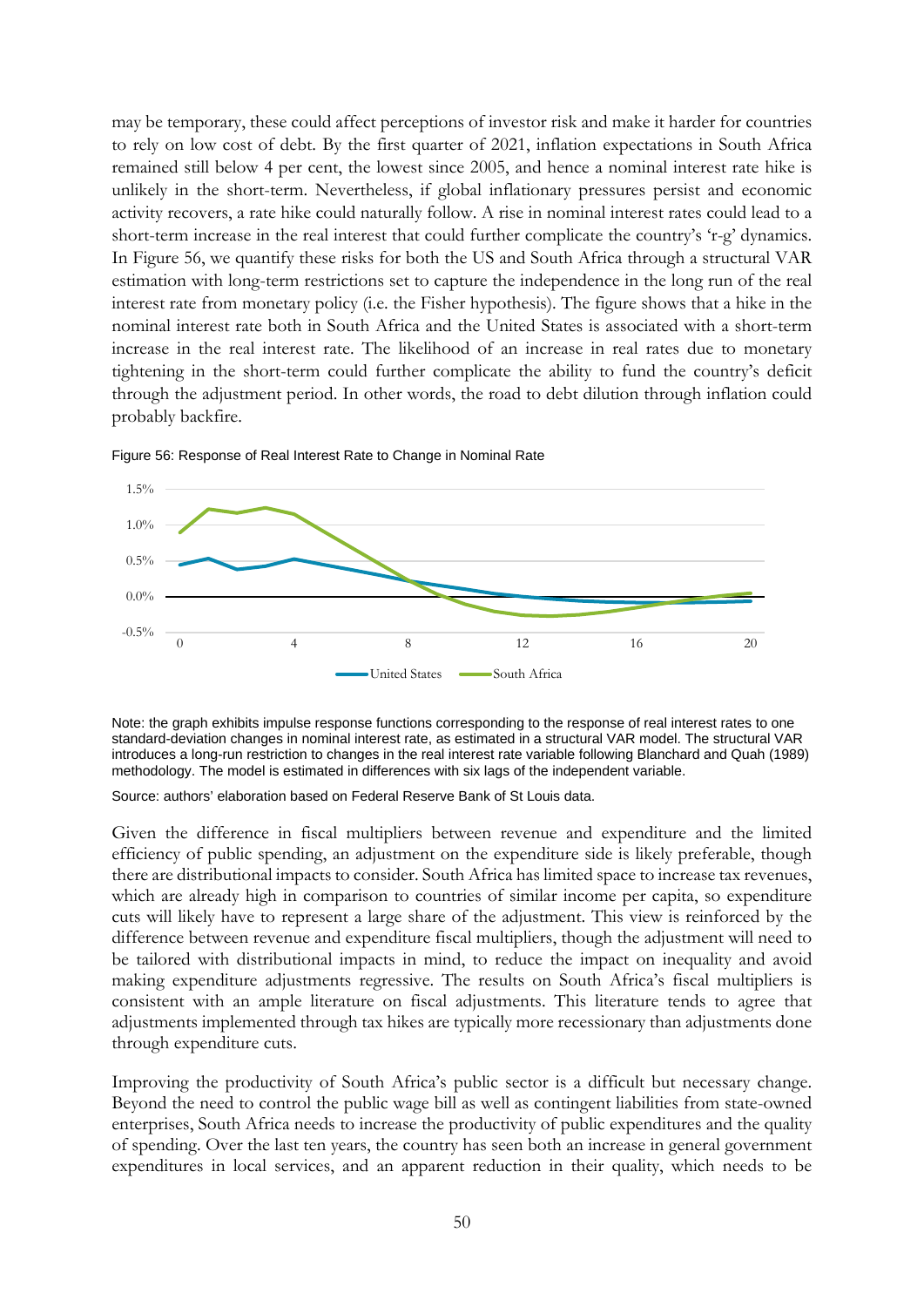addressed. Parallelly to the case of network industries, here the challenges lie the most on the implementation of reforms, in particular as the provision of a large share of public services is decentralized to provincial and local governments, and hence a turnaround will probably require a change in how public-public coordination takes place in the country. Initiatives to boost and modernize state capacity at the subnational level (provinces and municipalities) and incentive structures to better manage the relation between the national government and implementing entities and agencies — such as fiscal rules or pay-for-performance mechanisms — should be considered for this purpose.



Figure 57: Budget review 2021

Note: debt path is simulated using Budget Review assumptions on primary balance, growth, inflation, and interest payments.

Source: National Treasury data.

The National Treasury's 2021 Budget Review takes significant steps in the right direction. The macro-fiscal projections presented by the authorities outline a relatively large reduction in the primary fiscal deficit from -4.0 per cent of GDP in 2021/22 to -0.8 per cent in 2023/24 (Figure 57). Even under this fiscal path, the debt is set to continue rising until 2025/26, where it is projected to stabilize at 89.9 per cent of GDP. This poses a challenge to policy makers, as South Africa's commitment to adjustment and sustainability will need to be robust enough to be credible despite rising debt indicators. Otherwise, borrowing costs could continue to rise. Moreover, the risks are likely to the downside. The NT's projections assume that real GDP will expand 2.2 per cent in 2022 and 1.6 per cent in 2023, which is not high, but remains above pre-pandemic growth levels. If growth disappoints by 1 per cent per year, this effect can add 3.5 per cent of GDP in debt over three years. With this growth miss and a sustained 1 per cent of GDP deterioration in the primary balance, the debt to GDP can rise 5.5 per cent of GDP over the baseline in three years. The composition of the adjustment is positive from the point of view of allocative efficiency. Real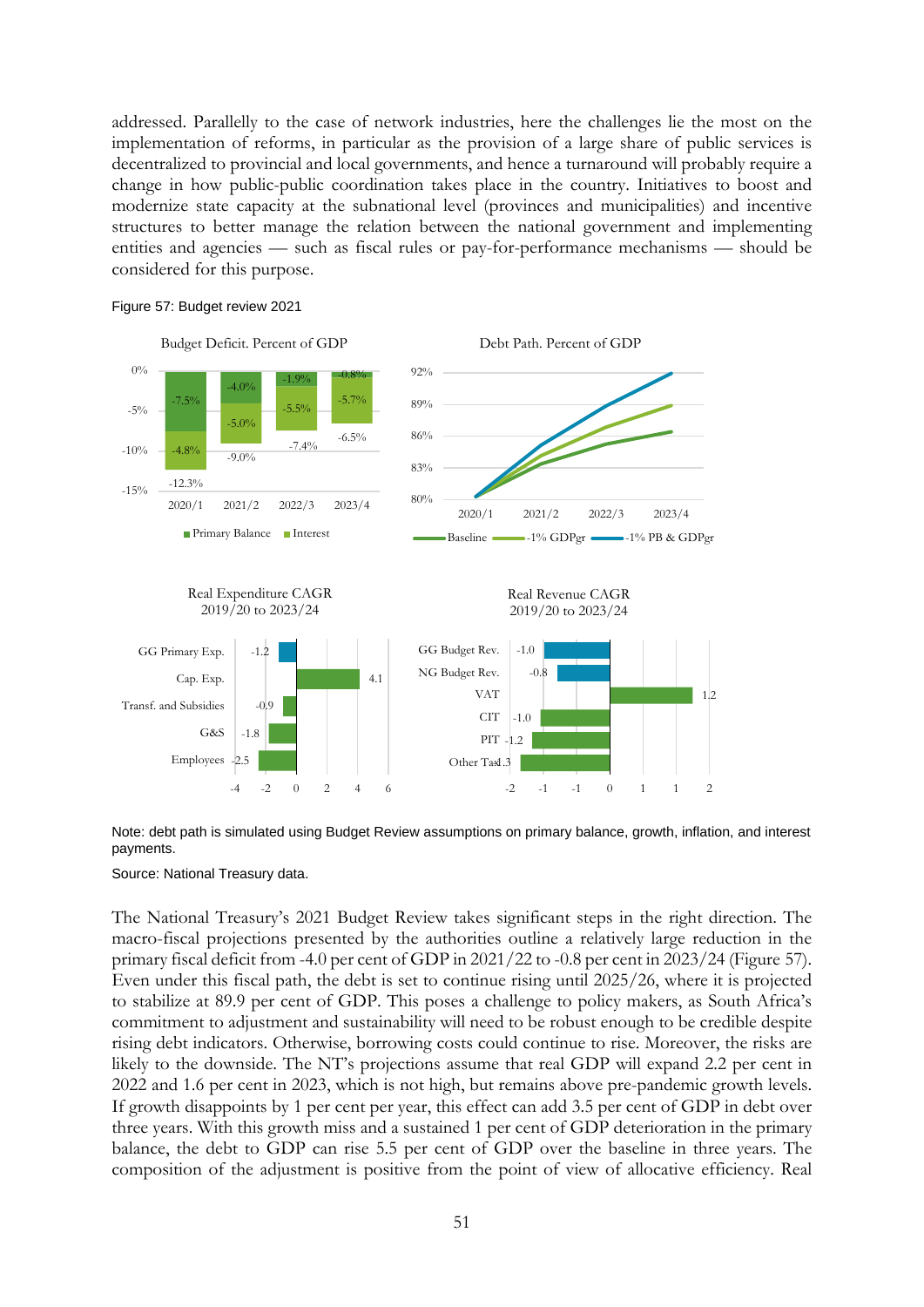reductions in current spending, especially on the public sector payroll, are warranted given the significantly high public wage premium and the rising public-private wage differential. On the revenue side, tax projections seem broadly reasonable, although it is notable that real VAT collections are expected to increase relative to 2019/20 while real CIT, PIT and other tax collections are expected to decrease. The challenge in implementing the proposed budget programme appears in our view to be fundamentally political, not technical or administrative, as although the programme will benefit the general public by facilitating an expansion of growth and employment, vested interests will tackle likely have to be tackled.

The path to containing the wage bill outlined in the budget framework is ambitious but well placed. South Africa's public sector wage bill is unusually large, so the plans to reduce it can be considered appropriate. According to the World Bureaucracy Indicators, South Africa's public wage bill is in the 83<sup>rd</sup> and 84<sup>th</sup> percentile as a share of GDP and government expenditures, significantly above both the advanced and emerging markets average and median. Growth in the public sector wage bill has been so pronounced after the GFC that it has been the main driver of overall budgetary expenditure growth. To reduce the burden of the wage bill on the budget, it will be important to maintain wage growth below nominal GDP growth, such that the ratio of wages to GDP can decline alongside (modest) real public sector wage increases. The 2021 budget contemplates a more ambitious real reduction in public wages (nominal growth below inflation), as illustrated by Figure 58.



Figure 58: General government wage bill scenarios, percentage of GDP

Note: real growth rates for the wage bill from Budget Review 2021 at NG level are extrapolated to SARB estimates on consolidated government compensation of employees' data to estimate implicit evolution of wage bill as percentage of GDP in the NT Budget.

Source: authors' elaboration based on SARB and National Treasury data.

As our analysis show, the public sector wage premium varies across the wage distribution and is the highest at the median. This might indicate that different approaches could be necessary for different occupations and salary ranges. The government could benefit from benchmarking potentially by occupation — public sector wages to private sector's to better anchor the public discussion. Aside from these factors, it will become increasingly important for productive policy to shift its focus away from public works programs towards a structure that involves a larger degree of collaboration with the private sector, with a focus on promoting employability. In this regard, an expansion of the Employment Tax Incentive should be considered, although the effectiveness of the programme is still a subject of debate.[37](#page-53-0)

<span id="page-53-0"></span> $37$  Bhorat et al. (2020); Budlender and Ebrahim (2021).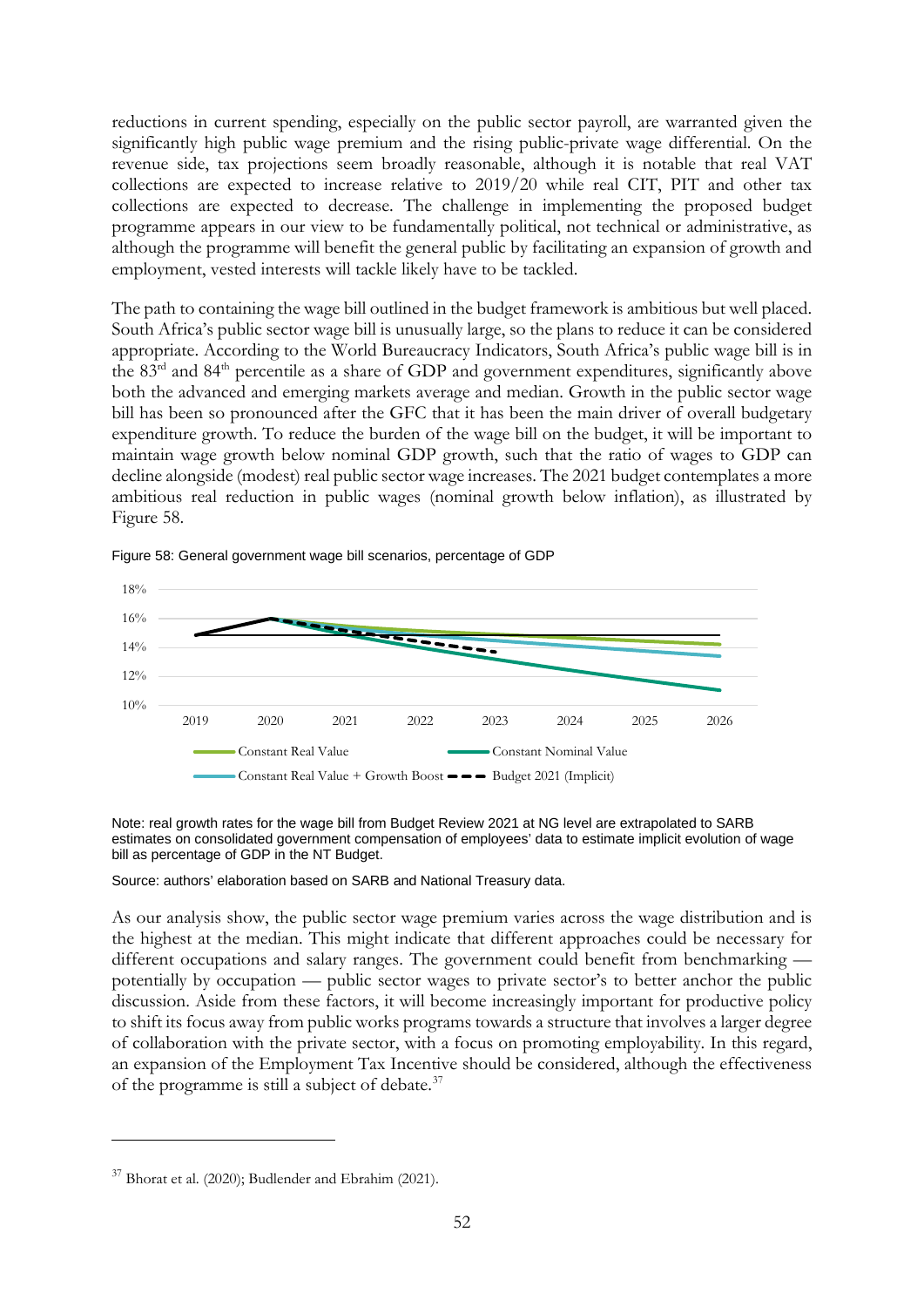The national government should exercise more fiscal control and oversight over SOEs to limit the risks from contingent liabilities and unplanned fiscal outlays. The credibility and execution of South Africa's fiscal framework will partly depend on the country's ability to limit unexpected expenditures related SOEs and contingent liabilities, which as previously argued, have contributed significantly to the national government's rising debt burden. These potential fiscal pressures are large. Eskom, SAA, the Post Office and South African Express have requested bailouts and capitalizations in the recent past and could do so again. South Africa is also exposed to significant contingent liabilities from SANRAL, Trans-Caledon Tunnel Authority, Landbank, Development Bank of South Africa, Transnet and others. Beyond SOEs, the country is exposed to independent power producer contracts through Eskom. Contingent liabilities add up to more than 10 per cent of GDP and have been recently estimated to constitute a potential drag on debt sustainability in the medium term.<sup>[38](#page-54-0)</sup> In this context, governance and financial reforms for SOEs are essential, as is the need to reduce discretion in the relationship between SOEs and government, particularly in terms of information sharing and transparency. Introducing approval for large capital projects and additional guarantees, as well as debt and investment ceilings and subjecting SOEs to detail risks of contingent risks should be all considered. [39](#page-54-1) Nevertheless, South Africa's relatively modern SOE governance architecture has not succeeded in adequately containing fiscal risks, which should serve as a warning that additional rules and institutions might not lead to the desired turnaround. Finally, the government should beware that even the modernization of network industries may impose fiscal costs, particularly in the case of Eskom, as opening the power sector to more competitive players could leave Eskom in a worse financial position in the short-term, if no complementary effort is pursued to heal the company's finances.

### **References**

- Aguiar, Mark, and Gita Gopinath (2007). 'Emerging Market Business Cycles: The Cycle Is the Trend'. *Journal of Political Economy*, 115(1): 69–102. <https://doi.org/10.1086/511283>
- Ahir, Hites, Nicholas Bloom, and Davide Furceri (2018). The World Uncertainty Index. Available at: [https://worlduncertaintyindex.com/.](https://worlduncertaintyindex.com/)
- Ajam, Tania (2014). 'Intergovernmental Fiscal Relations in South Africa'. In H. Bhorat, A. Hirsch, R. Kanbur, and M. Ncube (eds), *The Oxford Companion to the Economics of South Africa*. Oxford: Oxford University Press. <https://doi.org/10.1093/acprof:oso/9780199689248.003.0014>
- Akanbi, Olusegun Ayodele (2013). 'Macroeconomic Effects of Fiscal Policy Changes: A Case of South Africa'. *Economic Modelling*, 35.
- Alton, Theresa (2018). 'Policy Cyclicality in the Post-Crisis Period'. *SARB Occasional Bulletin of Economic Notes*, 18/02.
- Amodio, Francesco, Michele Di Maio, Yifan Li, and Patrizio Piraino (2020). 'Product Market Competition and the Labour Market'. WIDER Working Paper 2020/39. Helsinki: UNU-WIDER. <https://doi.org/10.35188/UNU-WIDER/2020/796-5>
- Amra, Rashaad, Marek Hanusch, and Charl Jooste (2019). 'When the Cycle Becomes the Trend: The Emerging Market Experience with Fiscal Policy During the Last Commodity Super Cycle'. Policy Research Working Paper 8712. Washington, DC: World Bank. [https://doi.org/10.1596/1813-9450-](https://doi.org/10.1596/1813-9450-8712) [8712](https://doi.org/10.1596/1813-9450-8712)

<span id="page-54-0"></span><sup>38</sup> Bachmair and Bogoev (2018).

<span id="page-54-1"></span><sup>&</sup>lt;sup>39</sup> Ter-Minassian (2017).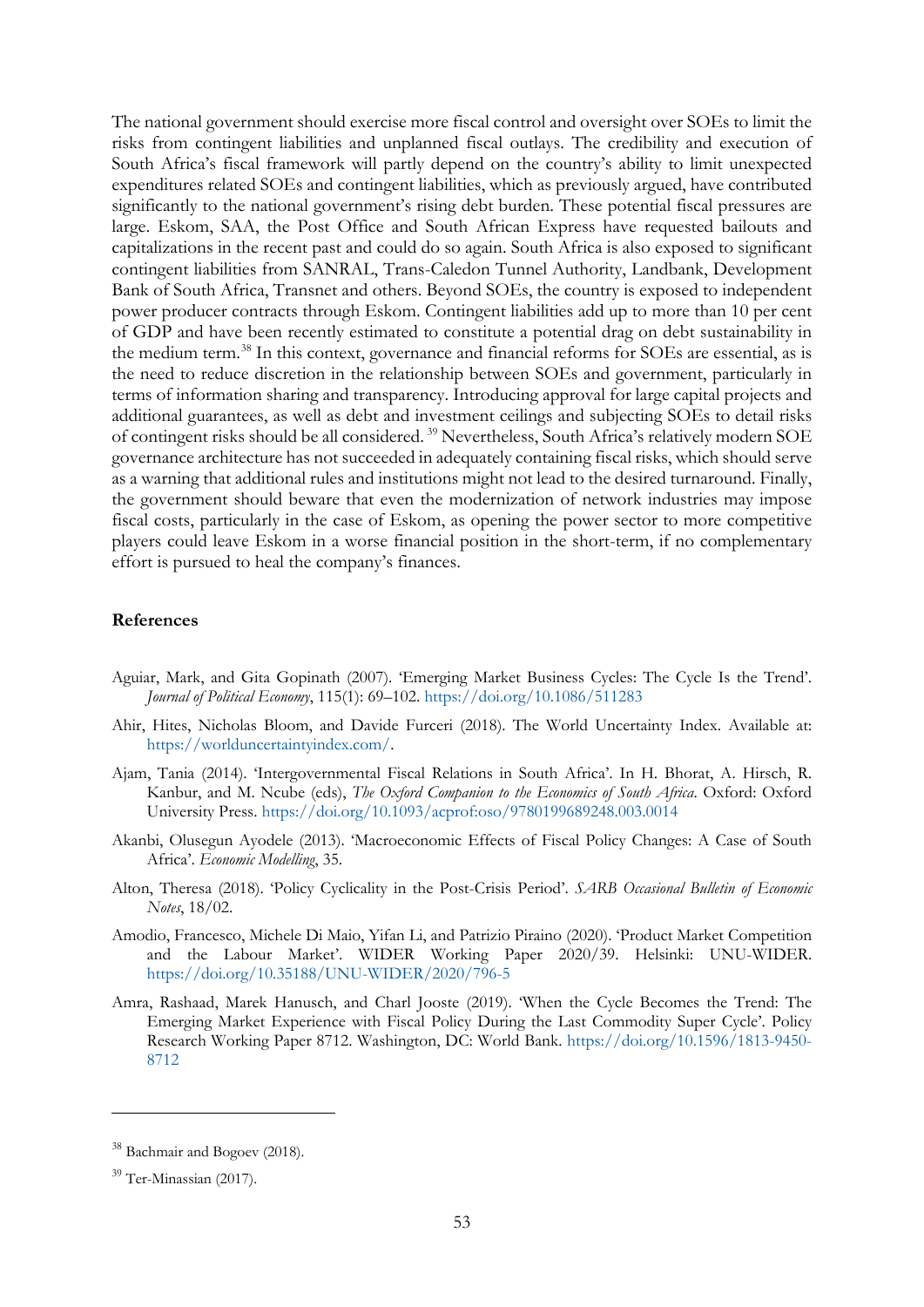- Bachmair, Fritz Florian, and Jane Bogoev (2018). 'Assessment of Contingent Liabilities and Their Impact on Debt Dynamics in South Africa.' MTI Global Practice Discussion Paper 1. Washington, DC: World Bank. <https://doi.org/10.1596/29910>
- Baker, Scott R., Nicholas Bloom, and Steven J. Davis (2016). 'Measuring Economic Policy Uncertainty'. *Quarterly Journal of Economics,* 131(4): 1593–636. <https://doi.org/10.1093/qje/qjw024>
- Barro, Robert J. (1974). 'Are Government Bonds Net Wealth?'. *Journal of Political Economy,* 82(6): 1095–117. <https://doi.org/10.1086/260266>
- Bernheim, B. Douglas (1987). 'Ricardian Equivalence: An Evaluation of Theory and Evidence'. *NBER Macroeconomics Annual,* 2: 263–304. <https://doi.org/10.1086/ma.2.4623723>
- Bhorat, Haroon, Mbongiseni Buthelezi, Ivor Chipkin, Sikhulekile Duma, Lumkile Mondi, Camaren Peter, Mzukisi Qobo, Mark Swilling, and Hannah Friedenstein (2017). 'Betrayal of the Promise: How South Africa Is Being Stolen'. State Capacity Research Project.
- Bhorat, Haroon, Robert Hill, Safia Khan, Kezia Lilenstein, and Benjamin Stanwix (2020). 'The Employment Tax Incentive Scheme in South Africa: An Impact Assessment'. DPRU Working Paper 202007. Cape Town: Development Policy Research Unit.
- Bhorat, Haroon, Karmen Naidoo, Morne Oosthuizen, and Kavisha Pillay (2015). 'Demographic, Employment, and Wage Trends in South Africa'. WIDER Working Paper,2015/141. Helsinki: UNU-WIDER.<https://doi.org/10.35188/UNU-WIDER/2015/030-0>
- Bhorat, Haroon, and Benjamin Stanwix (2021). 'The Impact of the National Minimum Wage in South Africa: Early Quantitative Evidence'. DPRU Working Paper 202104. Cape Town: Development Policy Research Unit.
- Blanchard, Olivier J., and Danny Quah (1989). 'The Dynamic Effects of Aggregate Demand and Supply Disturbances'. *American Economic Review* 79(4): 655–73.
- Blanchard, Olivier J., and Daniel Leigh (2014). 'Learning about Fiscal Multipliers from Growth Forecast Errors'. *IMF Economic Review*, 62(2): 179–212. <https://doi.org/10.1057/imfer.2014.17>
- Botha, Byron, Lauren Kuhn, and Daan Steenkamp (2020). 'Is the Phillips Curve Framework Still Useful for Understanding Inflation Dynamics in South Africa'. SARB Working Paper 20/07. Pretoria: South African Reserve Bank.
- Bowman, Andrew (2020). 'Parastatals and Economic Transformation in South Africa: The Political Economy of the Eskom Crisis'. *African Affairs,* 119(476): 395–431. <https://doi.org/10.1093/afraf/adaa013>
- Buchanan, James M. (1976). 'Barro on the Ricardian Equivalence Theorem'. *Journal of Political Economy,* 84(2): 337–42. <https://doi.org/10.1086/260436>
- Budlender, Joshua, and Amina Ebrahim (2021). 'Estimating Employment Responses to South Africa's Employment Tax Incentive'. WIDER Working Paper 2021/118. Helsinki: UNU-WIDER. <https://doi.org/10.35188/UNU-WIDER/2021/058-0>
- Calitz, Joanne R., and Jarrad G. Wright (2021). 'Statistics of Utility-Scale Power Generation in South Africa in 2020'. Presentation by the CSIR Energy Centre on the Statistics of Utility-Scale Power Generation in South Africa in 2020, February 2021. Available at: [https://researchspace.csir.co.za/dspace/handle/10204/11865.](https://researchspace.csir.co.za/dspace/handle/10204/11865)
- Chamber of Mines (2015). *The Future of South African Mining Industry.* Johannesburg: Chamber of Mines (nowadays: Minerals Council South Africa). Available at: [https://www.mineralscouncil.org.za/industry-news/publications/presentations/send/7-2015/165](https://www.mineralscouncil.org.za/industry-news/publications/presentations/send/7-2015/165-future-sa-mining-industry-oct2015) [future-sa-mining-industry-oct2015.](https://www.mineralscouncil.org.za/industry-news/publications/presentations/send/7-2015/165-future-sa-mining-industry-oct2015)
- Christiano, Lawrence J., Martin Eichenbaum, and Sergio Rebelo (2010). 'When Is the Government Spending Multiplier Large?' *Journal of Political Economy,* 119(1): 78–121. <https://doi.org/10.1086/659312>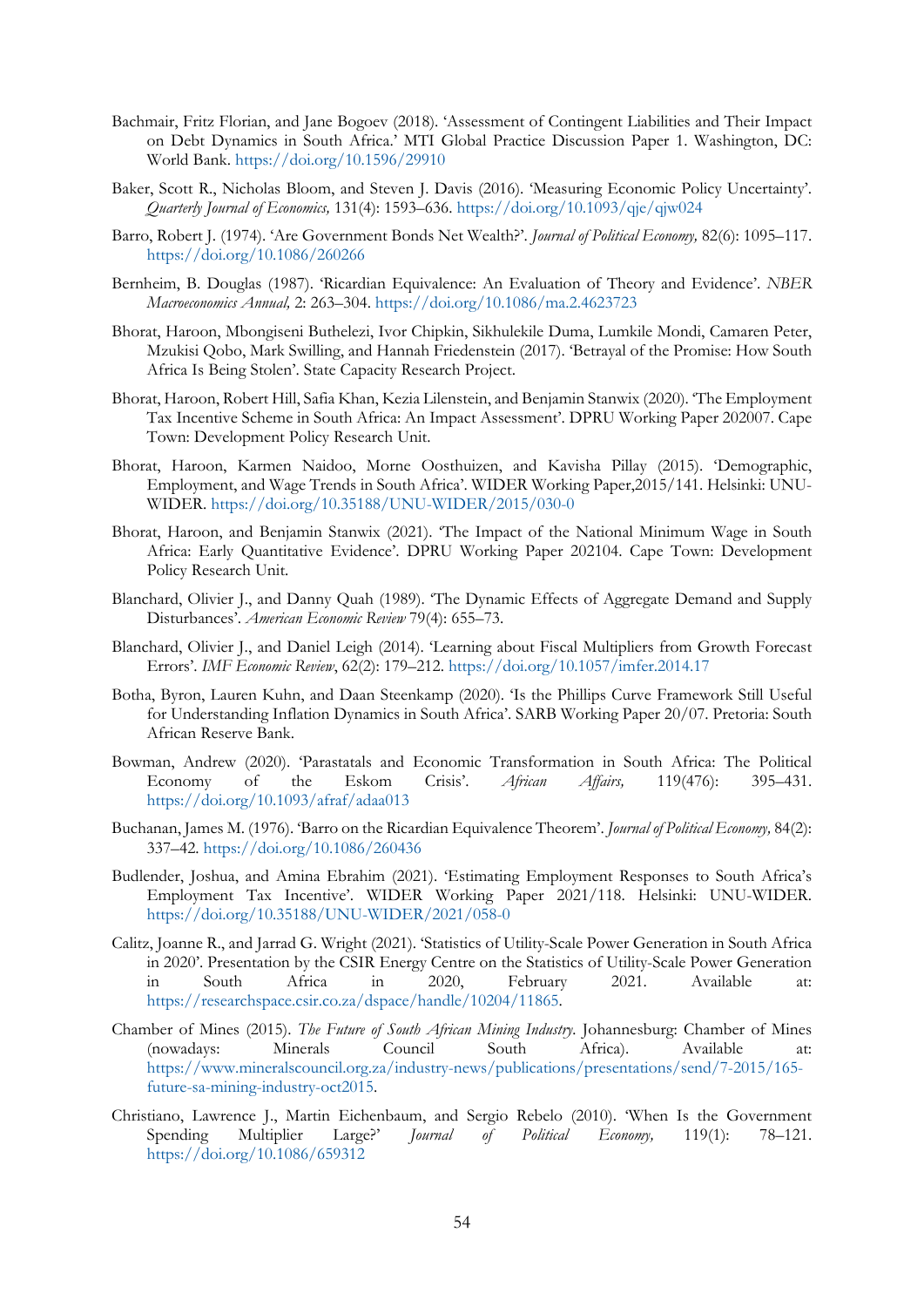- Dauda, Seidu, Sara Nyman, and Aalia Cassim (2019). 'Product Market Competition, Productivity, and Jobs: The Case of South Africa'. Policy Research Working Paper 9084. Washington, DC: World Bankl. <https://doi.org/10.1596/1813-9450-9084>
- DeLong, J. Bradford, Lawrence H. Summers, Martin Feldstein, and Valerie A. Ramey (2012). 'Fiscal Policy in a Depressed Economy [with Comments and Discussion].' *Brookings Papers on Economic Activity*, 2012(1): 233–97. <https://doi.org/10.1353/eca.2012.0000>
- *Economist, The* (2021). 'Tracking Covid-19 Excess Deaths across Countries'. 16 April. Available at: [https://www.economist.com/graphic-detail/coronavirus-excess-deaths-tracker.](https://www.economist.com/graphic-detail/coronavirus-excess-deaths-tracker)
- Eggertsson, Gauti B. (2011). 'What Fiscal Policy Is Effective at Zero Interest Rates?' *NBER Macroeconomics Annual,* 25(1): 59–112. <https://doi.org/10.1086/657529>
- Fedderke, Johannes. 'The Cost of Rigidity: The Case of the South African Labour Market.' *Comparative Economic Studies*, 54(4): 809–42.<https://doi.org/10.1057/ces.2012.25>
- Feldstein, Martin (1976). 'Perceived Wealth in Bonds and Social Security: A Comment.' *Journal of Political Economy* 84(2): 331–36. <https://doi.org/10.1086/260435>
- Go, Delfin S., Marna Kearney, Vijdan Korman, Sherman Robinson, and Karen Thierfelder (2009). 'Wage Subsidy and Labour Market Flexibility in South Africa'. Policy Research Working Paper 4871. Washington, DC: World Bank.<https://doi.org/10.1596/1813-9450-4871>
- Greenwood-Nimmo, Matthew, and Daan Steenkamp (2020). 'Is Our Estimate of Potential Wrong?'. SARB Research Brief 2020/01. Pretoria: South African Reserve Bank.
- Jooste, Charl, Guangling Dave Liu, and Ruthira Naraidoo (2013). 'Analysing the Effects of Fiscal Policy Shocks in the South African Economy'. *Economic Modelling,* 32: 215–24. <https://doi.org/10.1016/j.econmod.2013.02.011>
- Kabundi, Alain, Eric Schaling, and Modeste Some (2016). 'Estimating a Time-Varying Phillips Curve for South Africa'. SARB Working Paper 16/05. Pretoria: South African Reserve Bank.
- Kemp, Johannes Hermanus (2020). 'Empirical Estimates of Fiscal Multipliers for South Africa'. WIDER Working Paper 2020/91. Helsinki: UNU-WIDER. [https://doi.org/10.35188/UNU-](https://doi.org/10.35188/UNU-WIDER/2020/848-1)[WIDER/2020/848-1](https://doi.org/10.35188/UNU-WIDER/2020/848-1)
- Kerr, Andrew, David Lam and Martin Wittenberg (2019). 'Post-Apartheid Labour Market Series 1993- 2019' [dataset]. Version 3.3. Cape Town: DataFirst [producer and distributor], 2019. <https://doi.org/10.25828/gtr1-8r20>
- Kerr, Andrew, and Martin Wittenberg (2017). 'Public Sector Wages and Employment in South Africa'. REDI3x3 Working Paper 42. Cape Town: Research Project on Employment, Income Distribution and Inclusive Growth.
- Kerr, Andrew, and Martin Wittenberg (2021). 'Union Wage Premia and Wage Inequality in South Africa'. *Economic Modelling*, 97: 255–71.<https://doi.org/10.1016/j.econmod.2020.12.005>
- Kwenda, Prudence, and Miracle Ntuli (2018). 'A Detailed Decomposition Analysis of the Public-Private Sector Wage Gap in South Africa'. *Development Southern Africa,* 35(6): 815–38. <https://doi.org/10.1080/0376835X.2018.1499501>
- Loewald, Christopher, David Faulkner, and Konstantin Makrelov (2019). 'Macroeconomic Policy Options for a Savings Constrained Economy: The Case of South Africa'. *Journal of Development Perspectives,* 3(1- 2): 220–41. <https://doi.org/10.5325/jdevepers.3.1-2.0220>
- Manuel, Trevor (2014). 'Twenty Years of Economic Policy-Making—Putting People First.' In H. Bhorat, A. Hirsch, R. Kanbur, and M. Ncube (eds), *The Oxford Companion to the Economics of South Africa.* Oxford: Oxford University Press. <https://doi.org/10.1093/acprof:oso/9780199689248.003.0002>
- Masiya, Tyanai, Yul D. Davids, and Mary S. Mangai (2019). 'Assessing Service Delivery: Public Perception of Municipal Service Delivery in South Africa'. *Theoretical and Empirical Researches in Urban Management*, 14(2).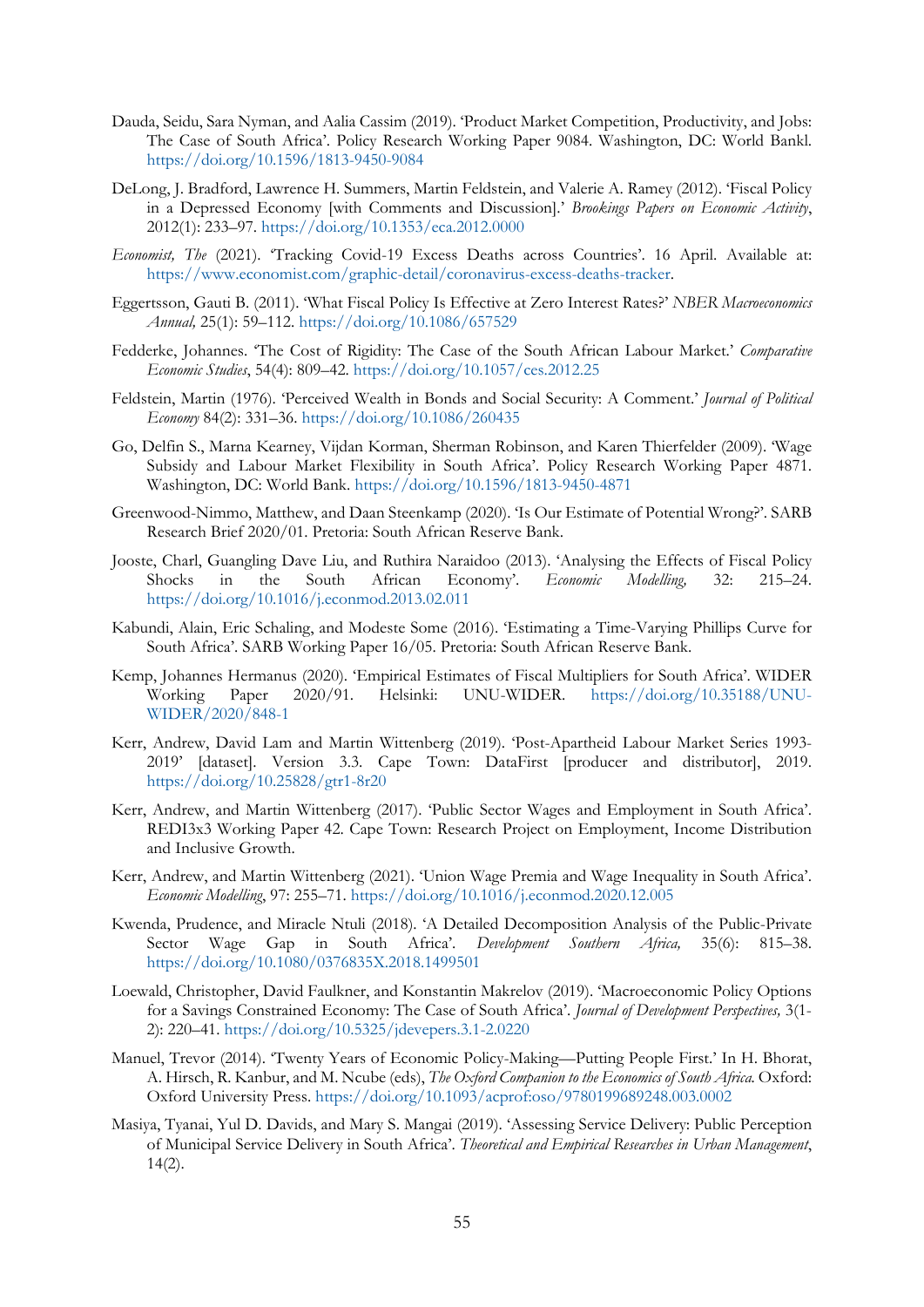- Maupa, Vusi, Debra Makwiramiti, Trinish Padayachee, Gundo Nemataheni, and Julius Pain (2019). 'South Africa's Fiscal Consolidation: A Historical and International Context'. Unpublished.
- Mbow, Moustapha, Bertrand Lell, Simon P. Jochems, Badara Cisse, Souleymane Mboup, Benjamin G. Dewals, Assan Jaye, Alioune Dieye, and Maria Yazdanbakhsh (2020). 'COVID-19 in Africa: Dampening the Storm?'. *Science* 369(6504): 624–26. <https://doi.org/10.1126/science.abd3902>
- McKinsey & Company (2019). 'Putting the Shine Back into South African Mining. A Path to Competitiveness and Growth'. Available at: [https://www.mckinsey.com/featured-insights/middle](https://www.mckinsey.com/featured-insights/middle-east-and-africa/putting-the-shine-back-into-south-african-mining-a-path-to-competitiveness-and-growth)[east-and-africa/putting-the-shine-back-into-south-african-mining-a-path-to-competitiveness-and](https://www.mckinsey.com/featured-insights/middle-east-and-africa/putting-the-shine-back-into-south-african-mining-a-path-to-competitiveness-and-growth)[growth.](https://www.mckinsey.com/featured-insights/middle-east-and-africa/putting-the-shine-back-into-south-african-mining-a-path-to-competitiveness-and-growth)
- Mikhaylov, Slava (2018). 'The Development of South African Policy Planning: A Qualitative Text Analysis'. Background Note. Washington, DC: World Bank. <https://doi.org/10.1596/30019>
- Mnguni, Palesa, Mpho Rapapali, and Witness Simbanegav (2020). 'Weathering the COVID-19 Storm: The Response of Macro-Prudential Policy'. SARB Occasional Bulletin of Economic Notes 20/02. Pretoria: South African Reserve Bank.
- National Treasury (2021). *Republic of South Africa: Budget Review 2021*. Pretoria: National Treasury.
- Neva Makgetla (2021). 'The COVID-19 Pandemic and the Economy in Southern Africa'. WIDER Working Paper 2021/113. Helsinki: UNU-WIDER.<https://doi.org/10.35188/UNU-WIDER/2021/053-5>
- Nickel, Christiane, and Isabel Vansteenkiste (2008). 'Fiscal Policies, the Current Account and Ricardian Equivalence'. ECB Working Paper 935. Frankfurt am Main: European Central Bank. [https://doi.org/10.2139/ssrn.1243262.](https://doi.org/10.2139/ssrn.1243262)
- Olds, Tim, and Daan Steenkamp (2021). 'Estimates of Bank-Level Funding Costs in South Africa'. SARB Working Paper 21/05. Pretoria: South African Reserve Bank.
- Pain, Julius, Mpho Rapapali, and Daan Steenkamp (2020). 'Industry TFP Estimates for South Africa'. SARB Occasional Bulletin of Economic Notes 20/02. Pretoria: South African Reserve Bank.
- Purfield, Catriona Mary, Marek Hanusch, Yashvir Algu, Tania Priscilla Begazo Gomez, Martha Martinez Licetti, and Sara Nyman (2016). 'South Africa Economic Update, February 2016: Promoting Faster Growth and Poverty Alleviation through Competition'. Pretoria: World Bank.
- Ricciuti, Roberto (2003). 'Assessing Ricardian Equivalence'. *Journal of Economic Surveys*, 17(1): 55–78. <https://doi.org/10.1111/1467-6419.00188>
- Sachs, Michael (2021). 'Fiscal Dimensions of South Africa's Crisis'. SCIS Working Paper 15. Johannesburg: Southern Centre for Inequality Studies.
- Schröder, Enno, and Servaas Storm (2020). 'Fiscal Policy in South Africa: Closed Input-Output Income and Employment Multipliers'. Research Note 1. Johannesburg: Institute for Economic Justice.
- Seater, John J. (1993). 'Ricardian Equivalence'. *Journal of Economic Literature,* 31(1): 142–90. <https://www.jstor.org/stable/2728152>
- Soobyah, Luchelle, and Daan Steenkamp (2019). 'The Role of the Rand as a Shock Absorber.' ERSA Working Paper 790. Cape Town: Economic Research Southern Africa.
- Steenkamp, Daan (2018). 'Productivity Estimates for South Africa from CES Production Functions'. SARB Working Paper 18/05. Pretoria: South African Reserve Bank.
- Steenkamp, Daan (2019). 'The Relationship between Growth and Inflation in South Africa'. SARB Economic Note 19/03. Pretoria: South African Reserve Bank.
- Steenkamp, Daan (2021). 'Bank Funding Costs and Monetary Policy Transmission in South Africa'. Pretoria: South African Reserve Bank.
- Sturzenegger, Federico, and Jeromin Zettelmeyer (2007). *Debt Defaults and Lessons from a Decade of Crises*. Cambridge, MA: MIT Press. <https://doi.org/10.7551/mitpress/2295.001.0001>
- Ter-Minassian, Teresa (2017). 'Identifying and Mitigating Fiscal Risks from State-Owned Enterprises (SOEs).' IDB Discussion Paper 546. Washington, DC: Inter-American Development Bank. <https://doi.org/10.18235/0000872>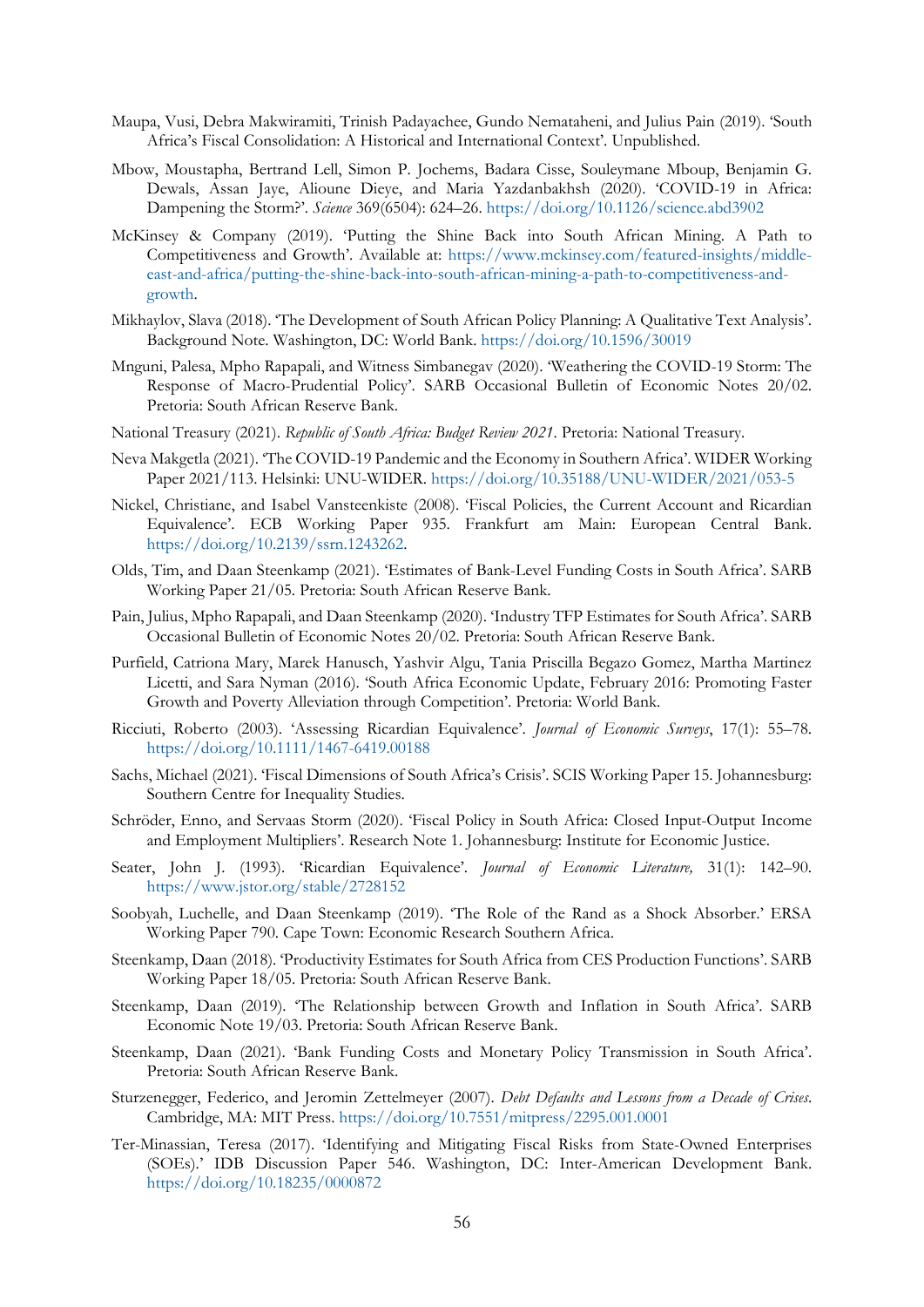Thakoor, Vimal V., and Ana Lucía Coronel (2020). 'Market Power, Growth, and Inclusion: The South African Experience.' IMF Working Paper 20/206. Washington, DC: International Monetary Fund. <https://doi.org/10.5089/9781513557731.001>

World Bank (2021). *Global Economic Prospects*, June.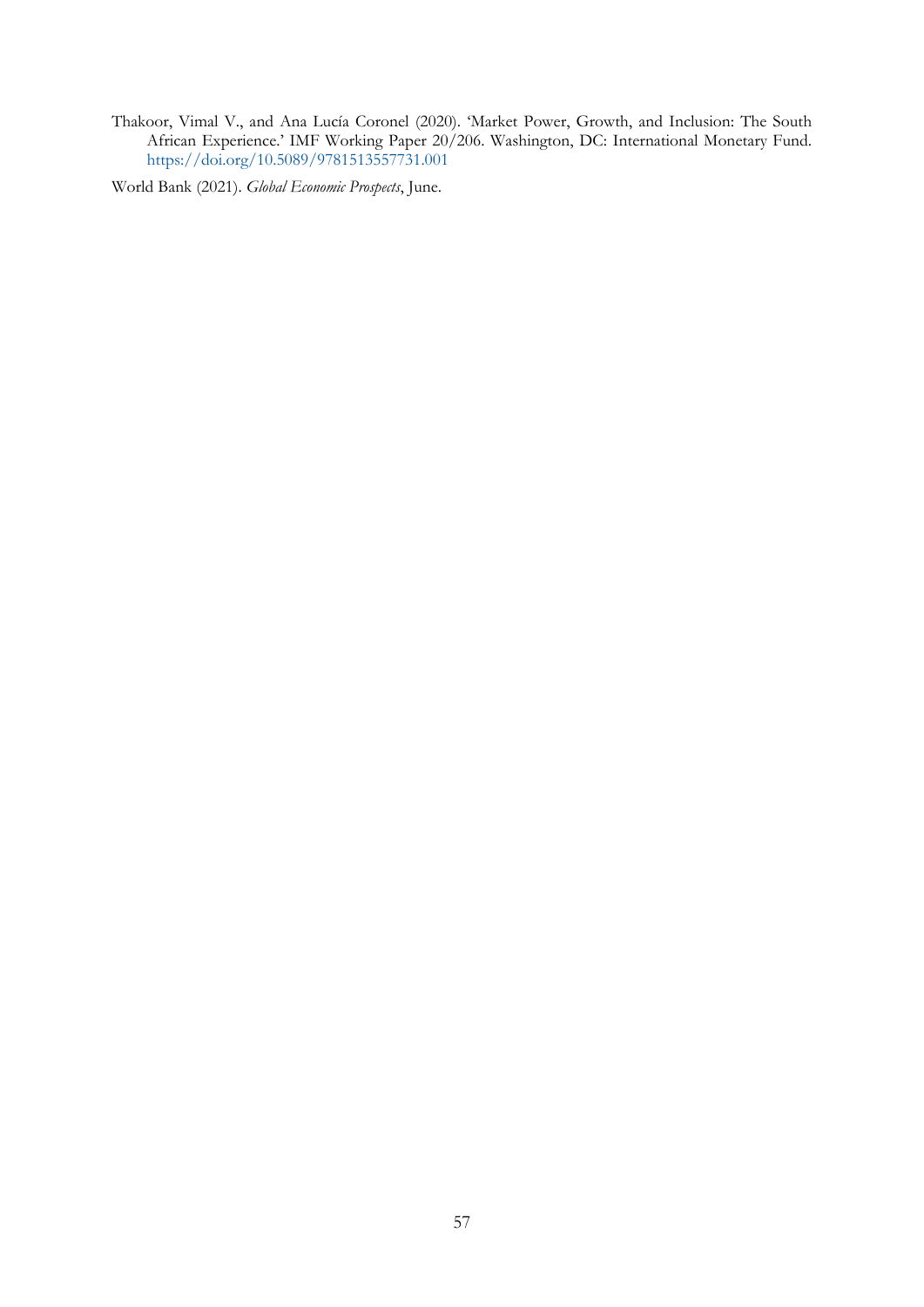## **Appendix**

## Table A1: Stakeholder interview quotes

| Period                                                                                                                                             | Question                 | Quotes                                                                                                                                                                                           |  |  |  |  |  |
|----------------------------------------------------------------------------------------------------------------------------------------------------|--------------------------|--------------------------------------------------------------------------------------------------------------------------------------------------------------------------------------------------|--|--|--|--|--|
| 2007-2019                                                                                                                                          | <b>Macroeconomic</b>     | 'Fiscal sustainability, currency stability and economic growth and job creation'                                                                                                                 |  |  |  |  |  |
|                                                                                                                                                    | <b>Policy Objectives</b> | 'We do not have a well conceptualized growth and employment objective.'                                                                                                                          |  |  |  |  |  |
|                                                                                                                                                    |                          | 'Track record of action taken suggests that [growth, employment, investment] were<br>not actually priorities - at least not in any coherent form'                                                |  |  |  |  |  |
|                                                                                                                                                    | <b>Fiscal Policy</b>     | 'Fiscal policy was countercyclical and appropriate post 2008 crisis. However, it was<br>not responsive in pulling back into 2010 onwards'                                                        |  |  |  |  |  |
|                                                                                                                                                    |                          | 'The outstanding fiscal consolidation post-1996 was largely undone'                                                                                                                              |  |  |  |  |  |
|                                                                                                                                                    |                          | In hindsight, neither was fiscal policy appropriate for the business cycle because<br>spending and income growth was based on a business cycle forecast that was<br>proven to be too optimistic' |  |  |  |  |  |
|                                                                                                                                                    |                          | [] there was increasing evidence of overspending, unauthorized spending in<br>government departments, poor outcomes in spending on social services []                                            |  |  |  |  |  |
|                                                                                                                                                    |                          | 'Where allocative efficiency in the public is concerned it is hard to ignore the<br>tremendously wasteful support of SOEs'                                                                       |  |  |  |  |  |
|                                                                                                                                                    |                          | [] the small aggregate growth in non-interest expenditure of 0.3 per cent over the<br>past three years masks significant cuts and re-prioritizations that have taken place<br>[]                 |  |  |  |  |  |
|                                                                                                                                                    | <b>Monetary Policy</b>   | [] The inflation targeting regime has stood the test of time and the targets remains<br>appropriate as nominal anchor for SA's monetary policy.'                                                 |  |  |  |  |  |
|                                                                                                                                                    |                          | 'The obsessive adherence to inflation targeting, at the arbitrary rate of 3-6 per cent,<br>remains a key weakness of monetary policy'                                                            |  |  |  |  |  |
|                                                                                                                                                    |                          | 'Monetary policy was largely appropriate in relation to the business cycle.'                                                                                                                     |  |  |  |  |  |
|                                                                                                                                                    |                          | 'Monetary policy tightened too soon in 2015. Looser monetary policy in 2014-2017<br>would have been good for government finances and business'                                                   |  |  |  |  |  |
|                                                                                                                                                    |                          | [] the 6 per cent level at which inflation expectations stabilized was still too high<br>when compared to the average inflation rate in emerging markets.'                                       |  |  |  |  |  |
|                                                                                                                                                    |                          | [] the implementation of [] Basel III did not have the dire consequences for the<br>cost of finance predicted'                                                                                   |  |  |  |  |  |
|                                                                                                                                                    |                          | The banking system and banking regulation is probably too conservative, and the<br>application of Basel III didn't help in creating expansionary credit conditions.                              |  |  |  |  |  |
|                                                                                                                                                    |                          | 'The volatility of exchange rate is a problem, but it is less clear what can be done'                                                                                                            |  |  |  |  |  |
|                                                                                                                                                    | <b>Productive Policy</b> | 'SOEs played an important largely adverse role over this period.'                                                                                                                                |  |  |  |  |  |
|                                                                                                                                                    |                          | 'Electricity shortages, due to general dysfunction at Eskom and inappropriate energy<br>policy, have been a material and persistent binding constraint on economic activity<br>[]'               |  |  |  |  |  |
|                                                                                                                                                    |                          | There has been a swathe of business regulations that have undermined competition<br>and the opportunities for a profitable and competitive private sector'                                       |  |  |  |  |  |
|                                                                                                                                                    |                          | 'Questions about property rights (for instance, debates about land) created significant<br>uncertainty among foreign and local businesses wanting to invest'                                     |  |  |  |  |  |
|                                                                                                                                                    |                          | 'There were very little (positive) microeconomic policy changes that had an impact on<br>the macroeconomic environment.'                                                                         |  |  |  |  |  |
| 2020-2021                                                                                                                                          | Response to<br>COVID-19  | 'Largely appropriate given that the economy faced the largest shock on record. It was<br>appropriate to have accommodating monetary and fiscal policy.'                                          |  |  |  |  |  |
| 'Given the fiscal constraints in place at the time of the Covid crisis, the fiscal response was<br>probably the best the government could muster.' |                          |                                                                                                                                                                                                  |  |  |  |  |  |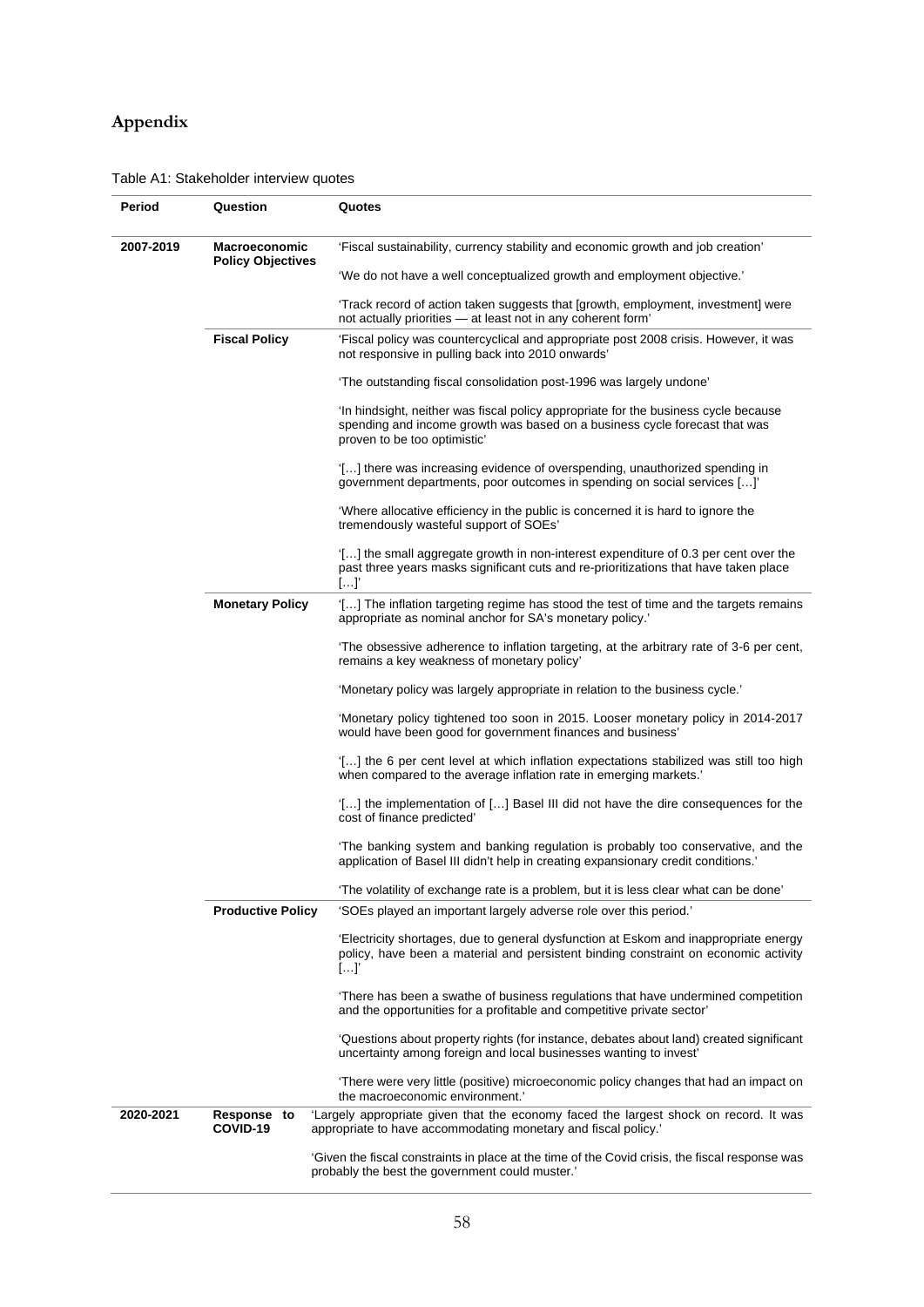|       |                                  | 'However, the rollout was hampered by corruption and inefficiency. In addition, there<br>should've been more emphasis on providing direct subsidies to businesses, to supplement<br>the loan quarantee scheme.' |                                                                                                                                                                                                                           |  |
|-------|----------------------------------|-----------------------------------------------------------------------------------------------------------------------------------------------------------------------------------------------------------------|---------------------------------------------------------------------------------------------------------------------------------------------------------------------------------------------------------------------------|--|
|       |                                  | allocation []'                                                                                                                                                                                                  | For the most part, government has responded poorly: barely any change in resource                                                                                                                                         |  |
|       |                                  |                                                                                                                                                                                                                 | […] But it has also distracted us from the structural challenges required to create the right<br>and enabling environment for private sector investment and business growth'                                              |  |
| 2021- | <b>Fiscal Policy</b>             | Taxes                                                                                                                                                                                                           | '[] scope to pivot the tax system away from taxing wages and profits<br>towards taxing consumption, property, and carbon more'                                                                                            |  |
|       |                                  |                                                                                                                                                                                                                 | $[]$ introducing a wealth tax both for its revenue potential and the effect<br>it can have on inequality'                                                                                                                 |  |
|       |                                  |                                                                                                                                                                                                                 | 'Ramp up carbon tax, but keep it neutral for the corporate sector'                                                                                                                                                        |  |
|       |                                  |                                                                                                                                                                                                                 | 'Tax the upper end of PIT scale who have enjoyed tax reductions over<br>recent decades. Do not raise CIT in a recessionary environment but also<br>do not lower it in a misguided race to the bottom'                     |  |
|       |                                  |                                                                                                                                                                                                                 | 'Steps to broaden the tax base, like cutting down on tax incentives that do<br>not seem to achieve the objectives'                                                                                                        |  |
|       |                                  |                                                                                                                                                                                                                 | 'Improving revenue administration and tax efficiency'                                                                                                                                                                     |  |
|       |                                  |                                                                                                                                                                                                                 | '[] there is little scope for South Africa to increase tax rates in future if it<br>is to remain competitive []                                                                                                           |  |
|       |                                  | Spending                                                                                                                                                                                                        | 'Target spend where there are high growth and employment multipliers'                                                                                                                                                     |  |
|       |                                  |                                                                                                                                                                                                                 | 'It is less a problem of spending programs and more their productivity.'                                                                                                                                                  |  |
|       |                                  |                                                                                                                                                                                                                 | 'Reduce salary expenditure on central and provincial government'                                                                                                                                                          |  |
|       |                                  |                                                                                                                                                                                                                 | 'Also review goods-and-services contracts to identify overpriced and<br>possible corrupt contracts.'                                                                                                                      |  |
|       |                                  |                                                                                                                                                                                                                 | 'Inter-governmental fiscal relations need some attention'                                                                                                                                                                 |  |
|       |                                  |                                                                                                                                                                                                                 | 'There are many industrial policy programs/funds that have never been<br>adequately assessed'                                                                                                                             |  |
|       |                                  | Deficit                                                                                                                                                                                                         | 'Fiscal targets are necessary to restore fiscal sustainability.'                                                                                                                                                          |  |
|       |                                  | <b>Targets</b>                                                                                                                                                                                                  | Targets or fiscal rules are not the measures that guarantee the fiscal<br>results needed.'                                                                                                                                |  |
|       |                                  |                                                                                                                                                                                                                 | 'In addition to the debt/GDP ceiling, a ceiling on civil service salaries $[]$<br>should be considered.'                                                                                                                  |  |
|       |                                  | Debt<br>Composition                                                                                                                                                                                             | The structure of public debt is adequate with long maturities and mostly<br>denominated in local currency'                                                                                                                |  |
|       |                                  |                                                                                                                                                                                                                 | '[] a more balanced maturity structure of debt: having very long maturity<br>structure is a source of stability but also increases the financing cost of<br>debt and increase the cost of long-term investment for firms' |  |
|       |                                  |                                                                                                                                                                                                                 | 'In the longer-term there are range of instruments, [] but some form of<br>capital flow management is going to be essential.'                                                                                             |  |
| 2021- | <b>Monetary</b><br><b>Policy</b> | Inflation<br>Targeting                                                                                                                                                                                          | '[] over a period of three to five years manage the inflation target range's<br>midpoint to 3 per cent to align it with other emerging market countries.'                                                                 |  |
|       |                                  |                                                                                                                                                                                                                 | 'Formalizing the implicit 4.5 per cent mid-point target into an explicit point<br>target'                                                                                                                                 |  |
|       |                                  |                                                                                                                                                                                                                 | 'South Africa should complement its inflation target with an employment<br>and growth target.'                                                                                                                            |  |
|       |                                  |                                                                                                                                                                                                                 | 'To lower inflation targets at present, will give a wrong signal.'                                                                                                                                                        |  |
|       |                                  | <b>New Tools</b>                                                                                                                                                                                                | 'I would replace them with a general formulation about price stability'<br>'the problems lie well beyond the monetary influence frontier.'                                                                                |  |
|       |                                  |                                                                                                                                                                                                                 | 'What [SARB] does at present is sufficient.'                                                                                                                                                                              |  |
|       |                                  |                                                                                                                                                                                                                 | 'It should consider any instrument as long as it does not compromise                                                                                                                                                      |  |
|       |                                  |                                                                                                                                                                                                                 | SARB long term stability objectives.'                                                                                                                                                                                     |  |